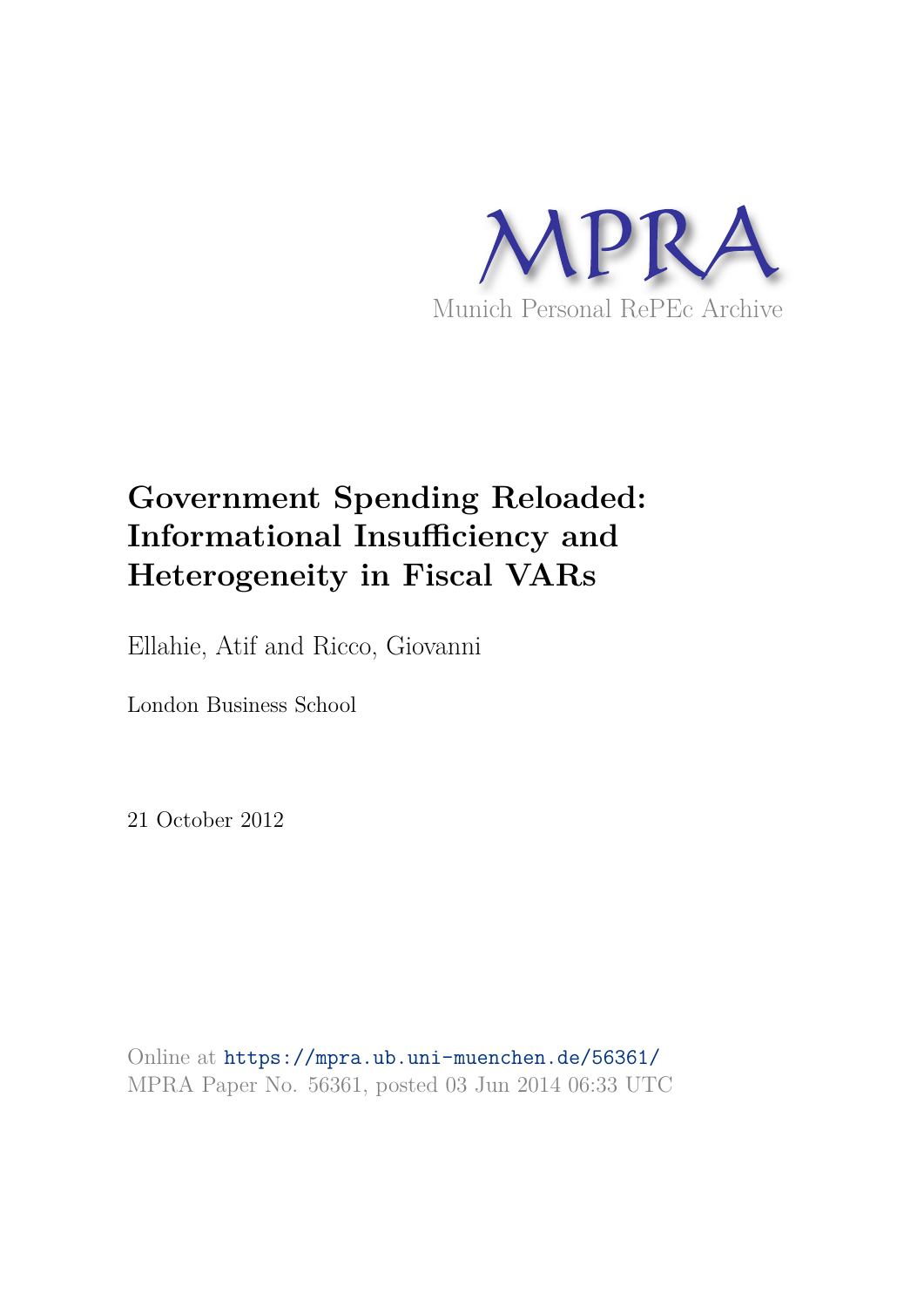# Government Spending Reloaded: Informational Insufficiency and Heterogeneity in Fiscal VARs

Atif Ellahie<sup>∗</sup> London Business School Giovanni Ricco† London Business School

June 1, 2014

#### Abstract

Using a large information Bayesian VAR, we approximate the flow of information received by economic agents to investigate the effects of government spending. We document robust evidence that insufficiency of information in conventional models could explain inconsistent results across samples and identifications (Recursive Structural VAR and Expectational VAR). Furthermore, we report heterogeneous effects of government spending components. While aggregate government spending does not appear to produce a strong stimulative effect with output multiplier around 0.7, government investment components have multipliers well above unity. Also, state and local consumption, which captures investment in education and health, elicits a strong response.

JEL classification: C32, E32, E62.

Keywords: fiscal shocks, government spending, fiscal foresight, Survey of Professional Forecasters, Structural VARs, Expectational VARs, Large Bayesian VARs.

We would like to thank Lucrezia Reichlin, Paolo Surico and Domenico Giannone for their invaluable guidance and comments. We are also grateful to Alberto Alesina, John Barrdear, Jesus Fernandez-Villaverde, Luca Gambetti, Rangan Gupta, Ethan Ilzetzki, Eric Leeper, Michele Lenza, David Lopez-Salido, Leonardo Melosi, Marcus Miller, Silvia Miranda Agrippino, Elias Papaioannou, H´el`ene Rey, Scott Richardson, Francisco Ruge-Murcia, Saverio Simonelli, ˙Irem Tuna, Nicola Viegi, and seminar participants at Cantabria Campus Nobel 2012, EEA-ESEM 2013, LACEA-LAMES 2013, London Business School, National Treasury of South Africa, SARB, University of Pretoria, and WIEM 2012 for many helpful suggestions and comments. We are grateful to Daniel Feenberg at NBER for providing updated marginal tax rate data.

<sup>∗</sup>Contact: Department of Accounting, London Business School, Regent's Park, NW1 4SA, London, United Kingdom. Email: aellahie@london.edu.

<sup>†</sup>Contact: Department of Economics, London Business School, Regent's Park, NW1 4SA, London, United Kingdom. Email: gricco@london.edu.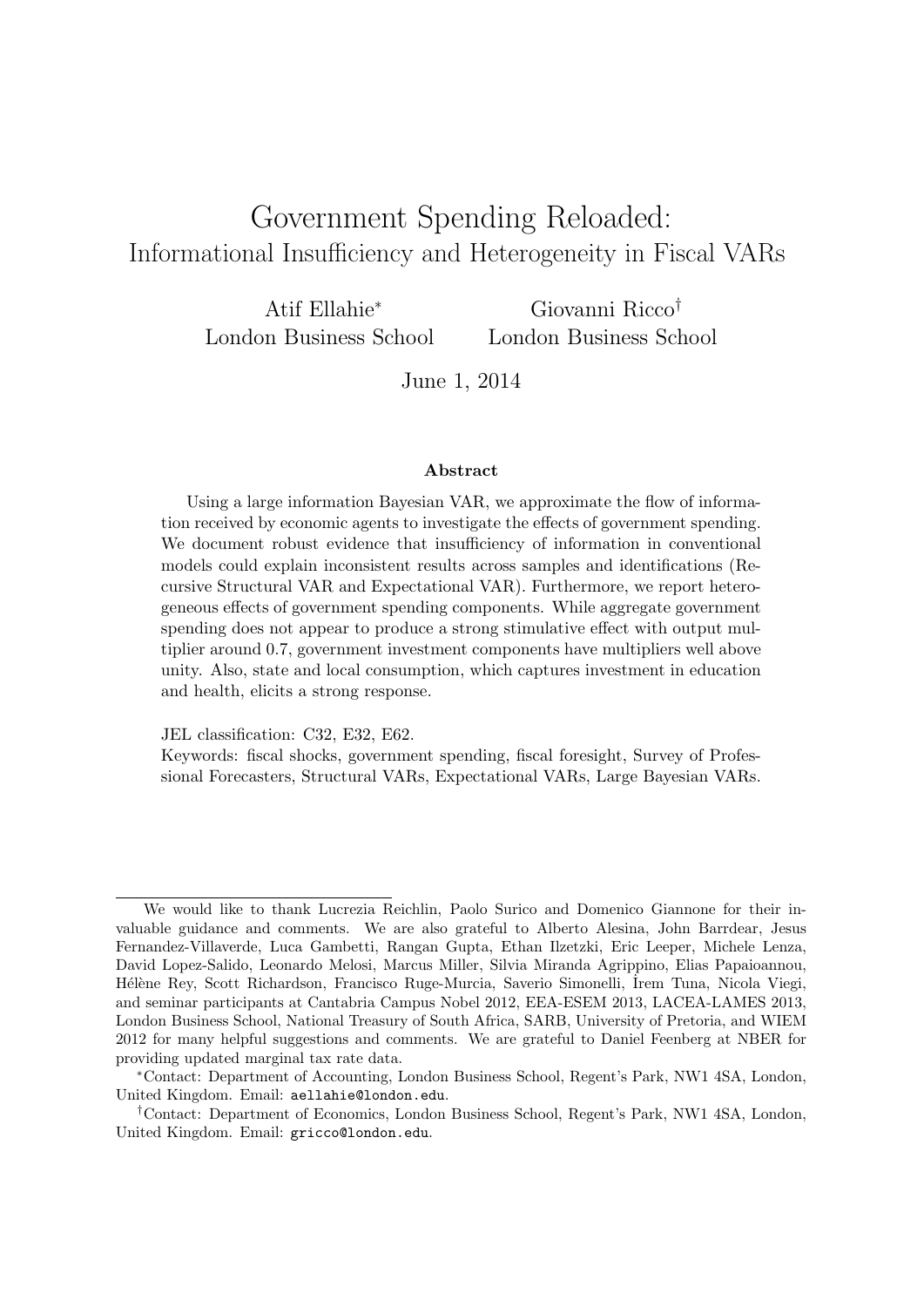### 1 Introduction

The severity and duration of the economic downturn stemming from the 2007-2008 global financial crisis has been unprecedented in recent history. With conventional monetary policy instruments facing a binding zero lower bound, fiscal policy has experienced renewed interest as a tool for economic stabilisation and growth. In the immediate aftermath of the financial crisis, many developed countries implemented large fiscal stimulus packages. Subsequently, the protracted economic stagnation coupled with high levels of public debt in many countries has raised questions about the long-run sustainability of government budgets and focused attention on fiscal adjustment measures.

Ideally, policy makers would like to engineer stimulus packages that elicit strong positive responses from the economy, and fiscal adjustments that result in only mild contractionary effects. Hence, the timing and composition of fiscal maneuvers have been intensely debated (see Alesina et al. (2012), and Blanchard and Leigh (2013)). In particular, during the recent downturn much attention has been devoted to government investment, such as in *infrastructure*, aimed at stimulating economic activity (see e.g., Fernald (1999) and Leeper et al. (2010)).

Unfortunately, academic research has provided no clear guidance on the macroeconomic impact of fiscal shocks, with disagreement on the size and even the sign of the responses of private aggregate demand components. Importantly, there is still a high degree of uncertainty regarding the potentially heterogeneous macroeconomic effects of different fiscal instruments and their compatibility with policy objectives.

Policy-makers often use *multipliers* as summary measures of the response of macroeconomic variables to fiscal instruments such as government spending components, transfers and taxes. As a result, the empirical measurement of multipliers has been a major objective for research on fiscal policy. While different identification strategies and empirical settings have been used to isolate fiscal shocks and to estimate their effects, to date a consensus view has not emerged. Reported government spending multipliers are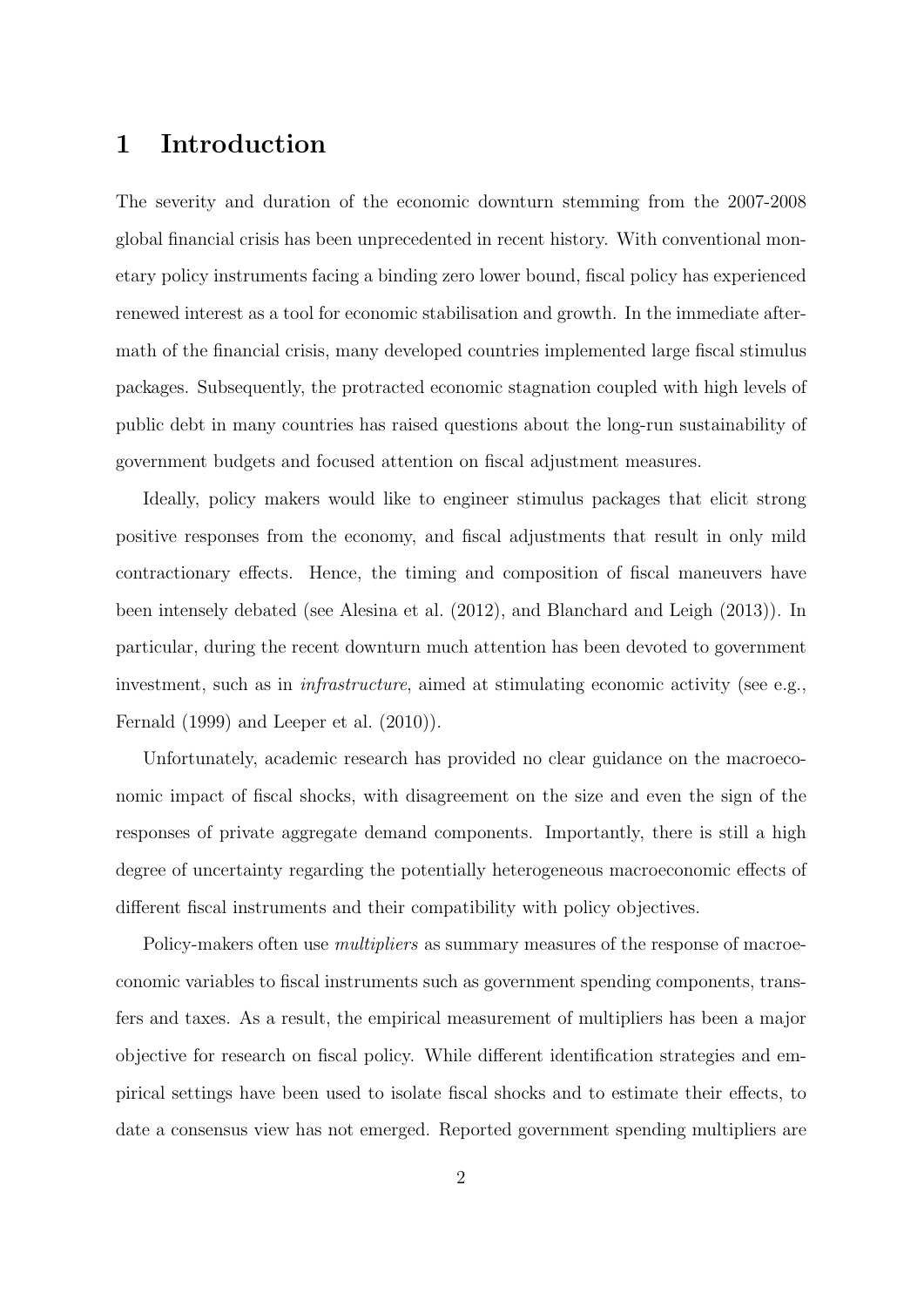vastly different across identifications, highly unstable and sensitive to the choice of sample periods, ranging from around 0.6 to 1.8. The empirical literature in this area is vast and a detailed review is beyond the scope of this paper. Recent surveys on government spending multipliers can be found in Ramey  $(2011b)$ , Hall  $(2009)$  and Parker  $(2011).<sup>1</sup>$ 

This paper uses a large information approach to make two main contributions to the literature on government spending multipliers: (1) we examine informational insufficiency as the potential source of inconsistencies in previously reported results; and (2) we investigate the heterogeneous effects of different components of government spending. In particular, we disaggregate US government spending into consumption and investment components of federal defense, federal non-defense, and state and local spending. As a result, we outline a more complete and coherent picture of the macroeconomic effects of government spending shocks on a comprehensive set of macroeconomic variables.

A key understanding underlying modern economic theory is that agents base their decisions on all information currently available to them. This crucial fact, well embedded in stylised economic models, has been generally overlooked in empirical research. In fact, prior literature in empirical fiscal policy has mostly used small information sets and a *marginal approach* to measure the effects of a change in government spending (see Christiano et al. (1996)).

An obvious requirement for the empirical analysis to be meaningful is that the variables incorporated in the model convey all of the relevant information available to economic agents. Therefore, we apply a comprehensive large information approach with full Bayesian VAR techniques to study the economic effects of fiscal policy shocks. As shown

<sup>1</sup>From a theoretical point of view, the effects of an increase in government spending are ambiguous and model dependent. While the neoclassical Real Business Cycle (RBC) and the old Keynesian and neo-Keynesian models are broadly consistent with regard to the effect of expansionary government spending on output, they reach different conclusions on the magnitude of the multiplier based on the sign of the response of consumption, investment and real wages. In particular, the RBC model generally predicts that consumption is negatively related to government spending while the Keynesian and some neo-Keynesian models predict a positive relation (e.g., Baxter and King (1993), and Galí et al. (2007)). A large number of recent theoretical papers have studied the effectiveness of an increase in government spending in various settings (see Woodford (2011), Hall (2009), Christiano et al. (2011), Monacelli and Perotti (2008), Corsetti et al. (2011), among others).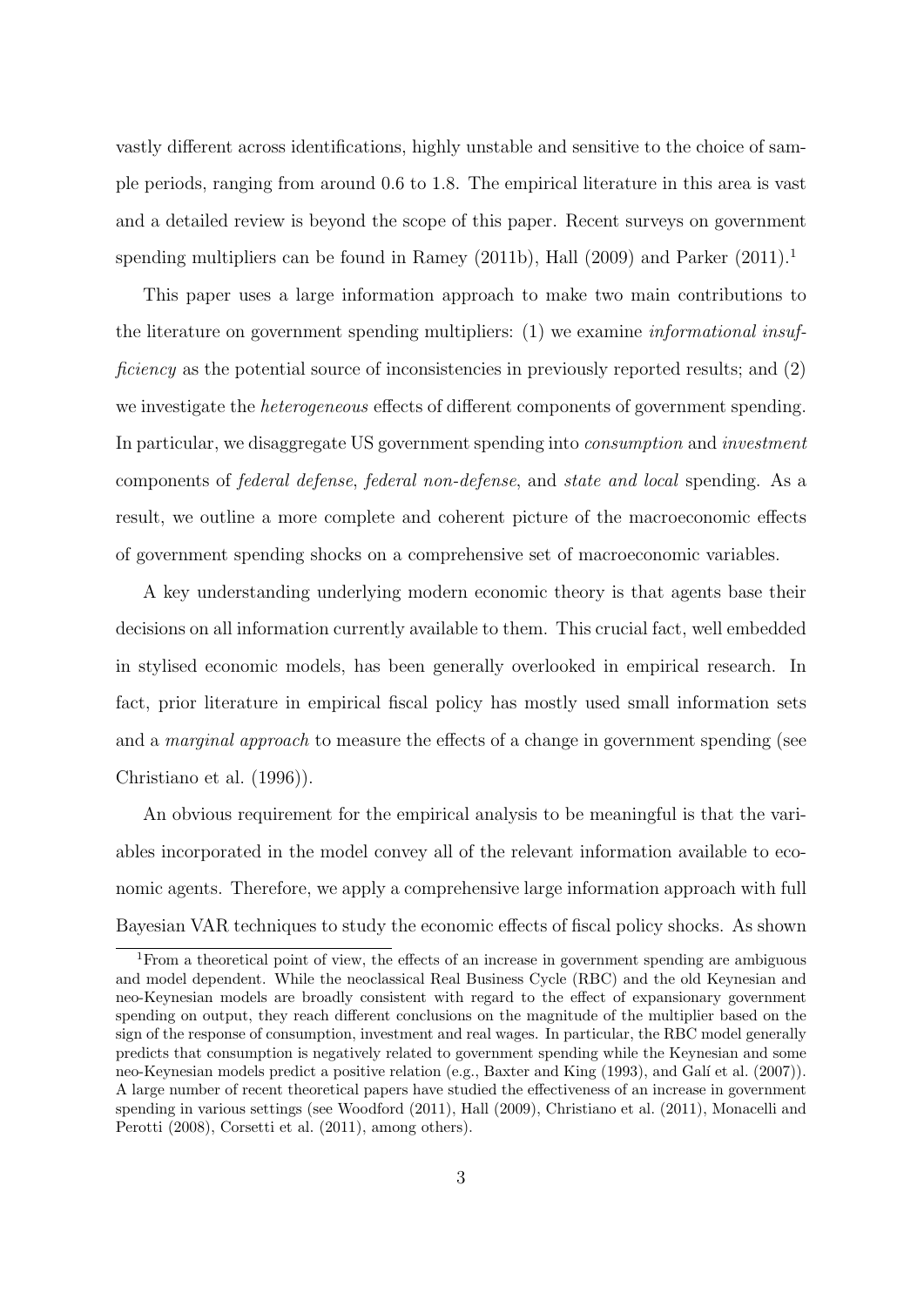by Banbura et al. (2010), a Large Bayesian VAR allows the econometrician to significantly expand the dataset in order to analyse shocks, possibly aligning the information set used in the econometric analysis with that of economic agents.<sup>2</sup>

There are three possible explanations for the inconsistent results previously reported in the literature on government spending. First, the identification of fiscal shocks is challenging due to potential anticipation effects of fiscal policy changes and their lagged implementation, as highlighted by Ramey (2011a). Second, aggregate spending may conceal changes in the composition of government spending over time. In fact, policymakers can activate a variety of fiscal instruments including government spending components, and each may elicit potentially different effects. Finally, a growing number of papers convincingly point out that government spending multipliers are not structural constants, but rather the responses of endogenous variables to shocks in government spending. As such, there is no single government spending multiplier and its value is likely to depend on the interaction between fiscal and monetary policy, the degree of openness of the market, the way in which spending is financed, the budget deficit level, as well as the economic phase. These three issues can be viewed as three facets of the same underlying problem: the misalignment of the information sets of the econometrician and the agents.

Our large information approach allows us to expand the econometric information set to control for fiscal foresight, heterogeneity in fiscal instruments, and relevant omitted variables. A key intuition is that anticipated fiscal shocks are captured by forward looking variables (e.g., commodity prices, financial markets, inventories, consumer and business confidence, among others).<sup>3</sup>

We document that: (1) fiscal shocks identified using a marginal approach in standard

<sup>2</sup>Banbura et al. (2010) show that by applying Bayesian shrinkage, it is possible to handle large unrestricted VARs that allow application of the VAR framework to empirical problems that require the analysis of large data sets, potentially solving the issue of omitted variable bias.

<sup>&</sup>lt;sup>3</sup>The informational sufficiency of the set of variables in a VAR is testable (see Giannone and Reichlin (2006), and Forni and Gambetti (2011)). Using this test we verify that our information set conveys sufficient information to identify fiscal shocks.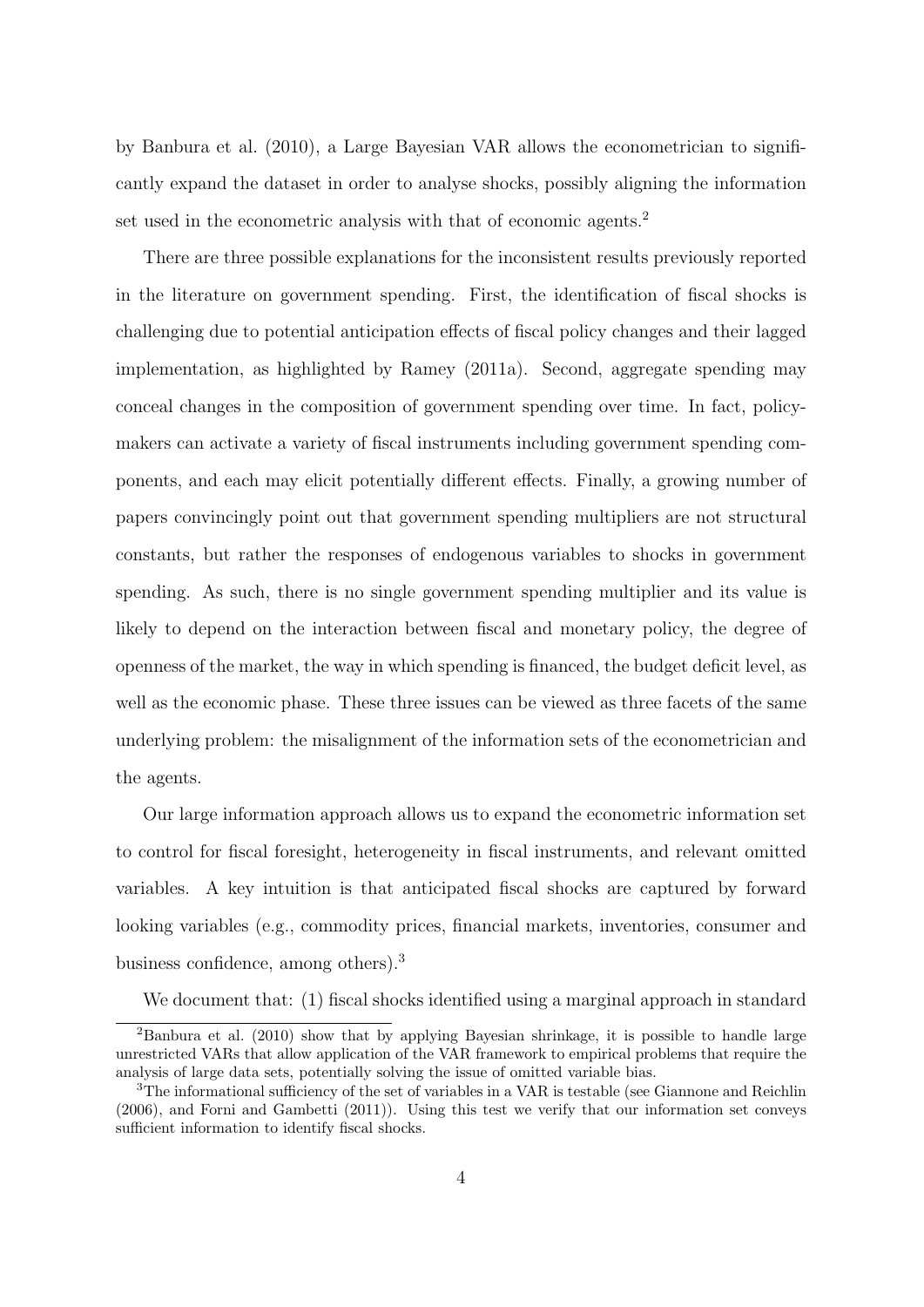recursive fiscal SVARs and Expectational VARs (EVARs) are likely to have been anticipated by economic agents, and are forecastable using factors extracted from a larger information set. (2) The previously reported inconsistent multipliers can be partly explained by missing information. In fact, recursive SVARs and EVARs deliver virtually identical estimates of dynamic responses when a large information dataset is used. Also, government spending multipliers are stable across samples and the well known sample instability of the estimates for the multipliers appears to be reduced to a statistically insignificant level. (3) In the aggregate, government spending does not appear to produce a strong stimulative effect with multipliers well below unity. Consumption, private investment and real wages are mostly unresponsive to slightly negative. The positive responses previously found in small VARs are possibly due to informational insufficiency. (4) We estimate fiscal multipliers for disaggregated components of government spending at federal and state and local levels, and report remarkably heterogeneous dynamic responses. In fact, non-defense and state and local components generally produce larger responses than the defense components. Significantly, investment components have large multipliers, hinting at a positive effect of public capital on economic activity.

Our paper is closely related, in spirit, to Forni and Gambetti (2010), in which government spending shocks are studied using a large factor model and sign restrictions. The common underlying intuition is that large dimension datasets incorporating forward looking variables are necessary to close the gap between the information sets of economic agents and the econometrician. The advantage of using a Large Bayesian VAR is that we are able to treat variables in a more transparent manner, bridging the gap between different identification strategies and reconciling previously reported inconsistencies. In fact, our model is able to nest previously used models and identifications (recursive and expectational). More generally, factor models are less general than VAR models and impose restricted VAR relations among variables.

Our paper adds robust evidence to the recent literature studying heterogeneous ef-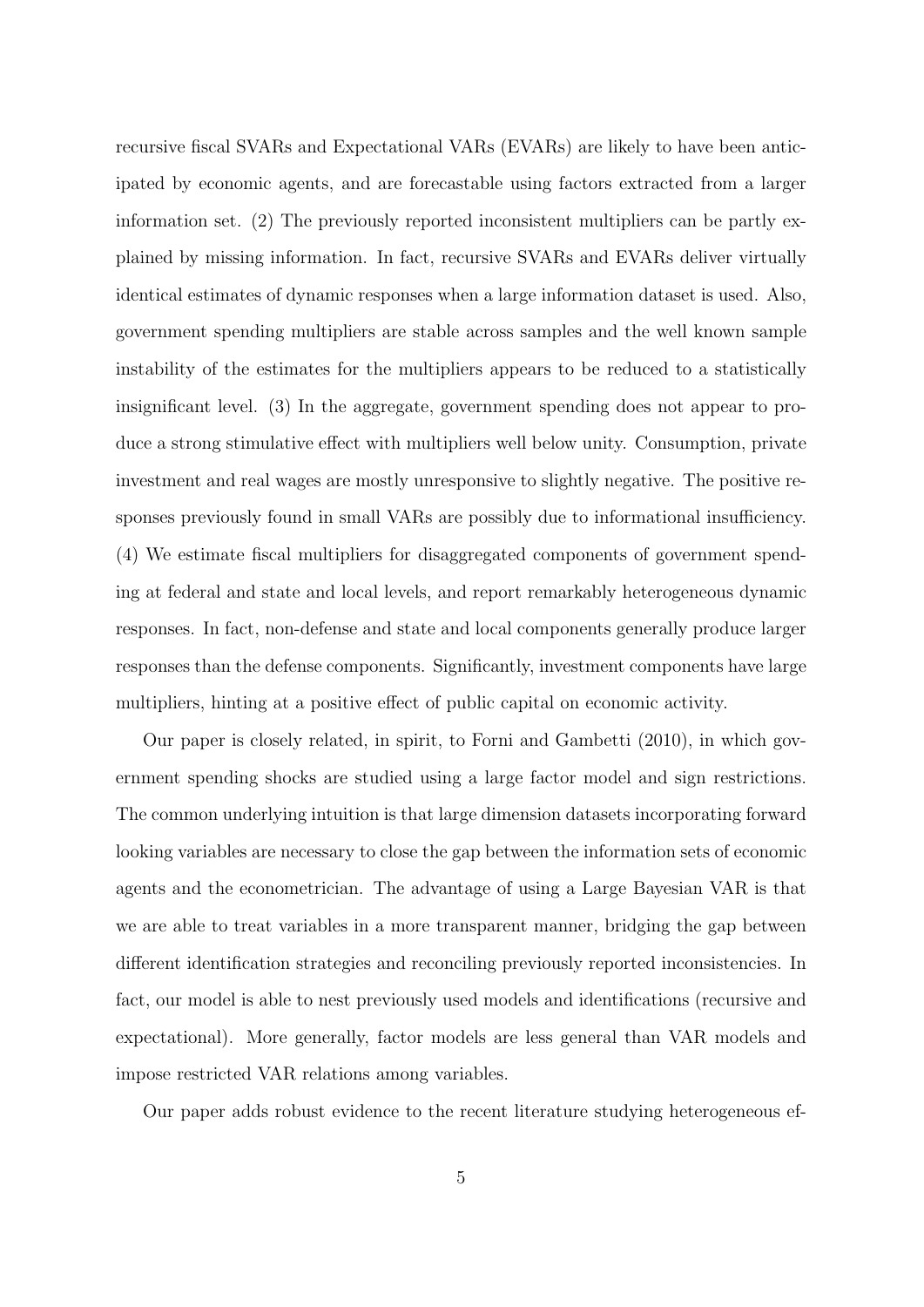fects of fiscal instruments. Mertens and Ravn (2013) study the effects of personal and corporate income tax changes, while several papers study the different effects of investment and consumption, or federal and state and local government spending components, using a small information marginal approach (for example, Perotti (2011), Pappa (2009), Bénétrix  $(2012)$ , and Bouakez et al.  $(2013)$ ).

The remainder of our paper proceeds as follows. Section 2 discusses the identification of fiscal shocks and motivates our use of the large information information approach, Section 3 introduces our large information fiscal Bayesian VAR, Section 4 presents our empirical findings and Section 5 concludes.

# 2 Identification of Fiscal Shocks

Empirical identification of government spending shocks requires isolating innovations that are uncorrelated with other contemporaneous economic shocks, and that are distinct from systematic business cycle variations.

Prior literature on fiscal shocks using time-series techniques has almost exclusively used small information sets, resorting to a *marginal approach*. Typically, in this approach a small VAR model is developed with a core set of variables. The effects of fiscal shocks are examined on these variables, and other variables that are added one at a time (see Christiano et al. (1996)). This approach presents two issues: (1) the potential omission of relevant variables; and (2) limited comparability among the impulse response functions.

These issues are related to the general problem of *informational insufficiency* of the econometric model due to the misalignment of the information sets available to the agents and the econometrician. In the case of fiscal shocks, this misalignment can be related to missing information in the econometric model about: (1) the flow of information about the future path of fiscal variables (*fiscal foresight* and *non-fundamentalness*); (2) heterogeneity of fiscal instruments (heterogeneity of components and instability of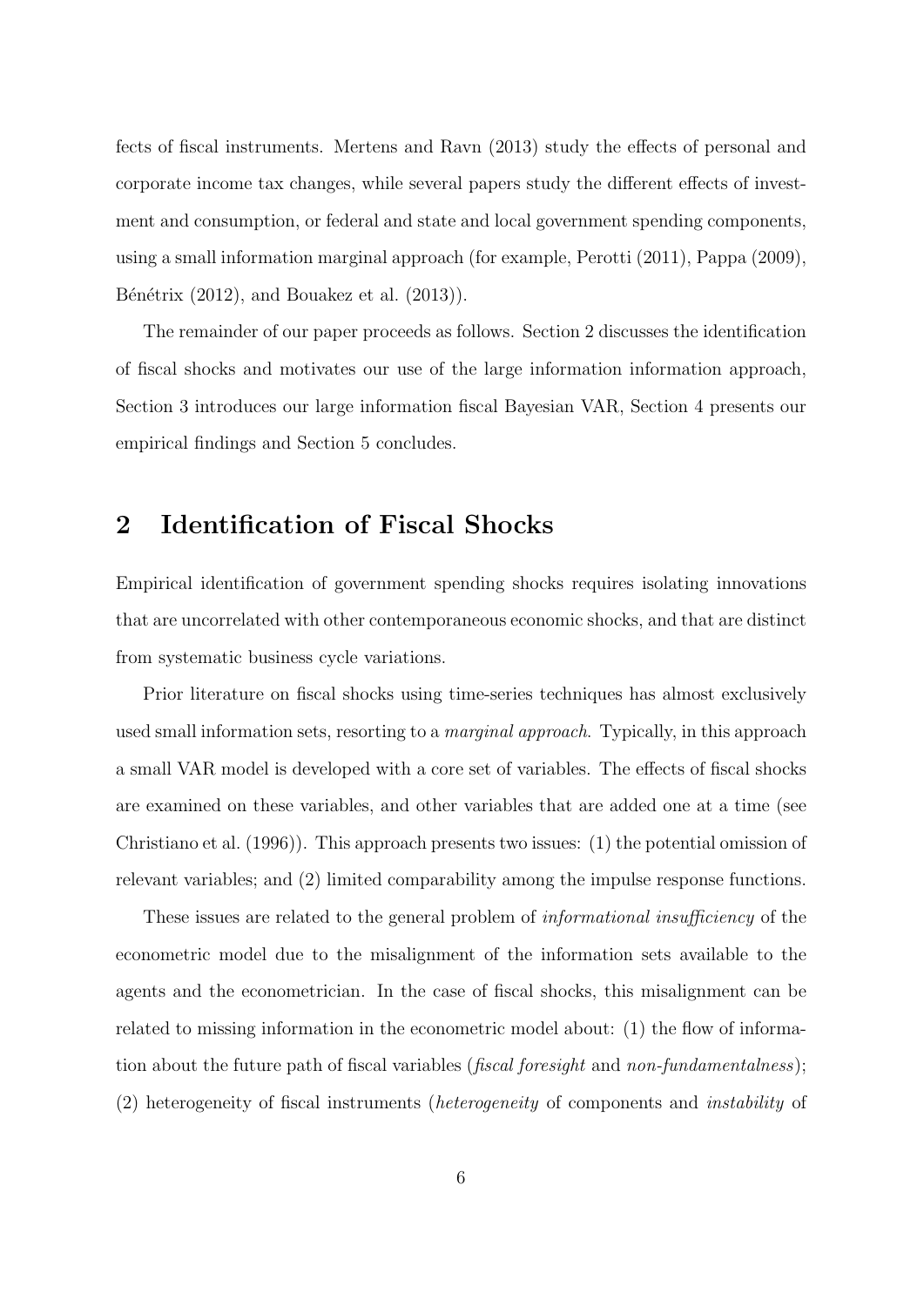aggregate government spending); and (3) various variables interacting with fiscal policy, such as monetary policy, credit and financial market conditions, and openness of the markets, among others *(omitted variables)*. This misalignment has relevant implications not only for the estimate of the transmission parameters but also for the correct identification of fiscal shocks.

In the following subsections, we briefly discuss the identification challenges faced by the small information marginal approach in the presence of fiscal foresight, heterogeneity of government spending components, and other potentially omitted variables (see Sections 2.1 and 2.2). Then we introduce our large information approach which addresses the problem of informational insufficiency by incorporating forward looking macroeconomic, financial market, and business variables (see Section 2.3).

### 2.1 Small Information Marginal Approach

Following the influential paper of Blanchard and Perotti (2002), works using Structural Vector Autoregressions (SVARs) have identified fiscal shocks using restrictions motivated by economic theory, e.g., recursive identification (see Perotti (2005, 2008) and Galí et al.  $(2007)$  or sign restrictions (see Mountford and Uhlig  $(2009)$ ).

As summarised by Hall (2009) and Ramey (2011b), prior empirical literature using SVARs generally finds output multipliers in the range from 0.6 to 1.8, and consumption multipliers in the range from somewhat negative to 0.5. These studies also usually find that a positive government spending shock raises worked hours and real wages, while having a negligible impact on private investment.

Building on the narrative approach, Ramey (2011a) argues that estimated government spending shocks in SVARs are likely to be anticipated. This can lead to a spurious finding of a positive effect of government spending shocks on consumption and real wages. Economic agents receive a constant flow of information about future changes in fiscal policy, informed by the institutional process through which they are implemented.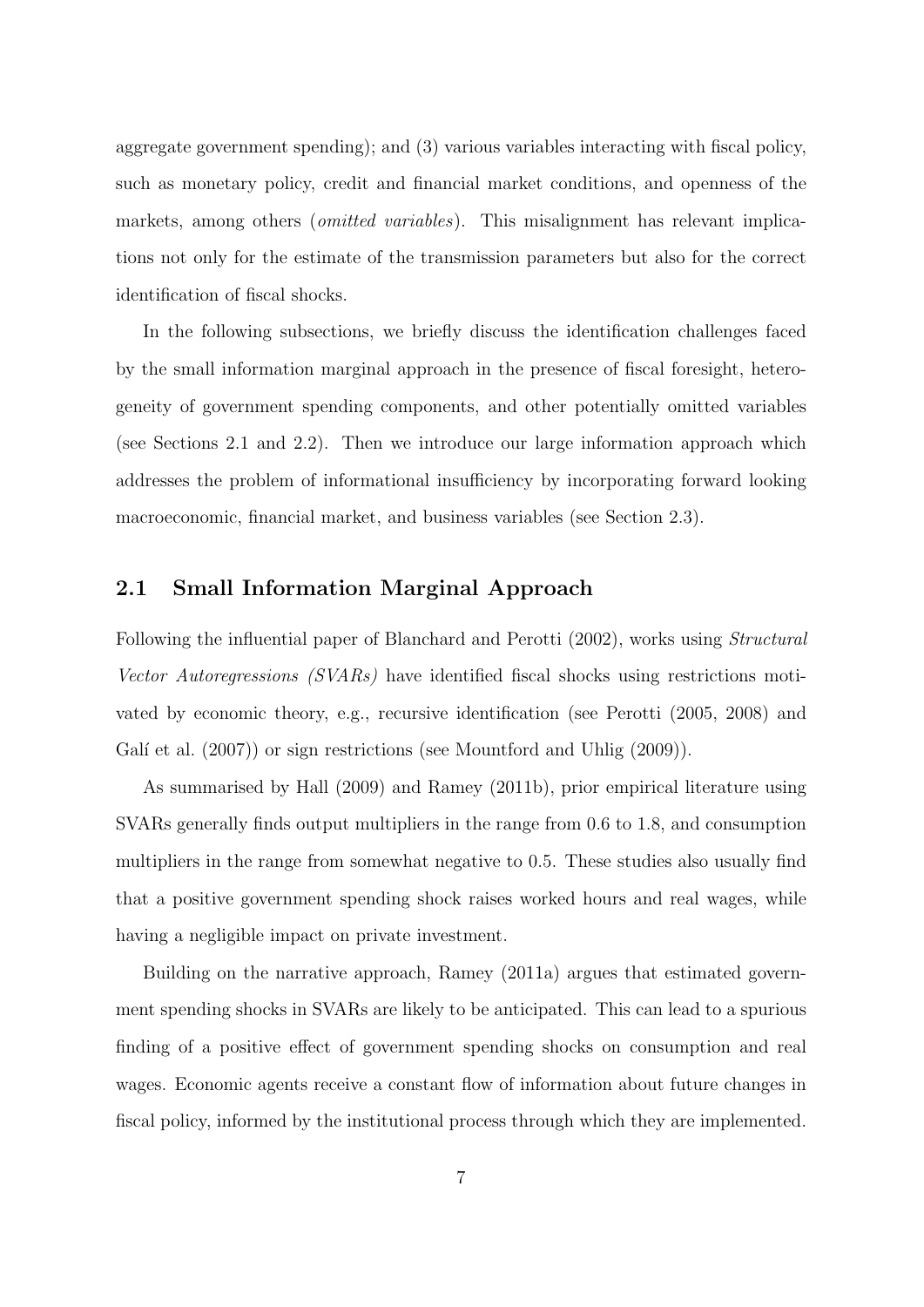In particular, changes in fiscal policy occur after two lags: the first between the initial proposal of a new fiscal measure and its approval  $(decision \, laq)$ , and the second between enactment of the legislation and its actual implementation *(implementation lag)*. While economic agents react to the announcement of policy changes occurring in future periods, the econometrician only observes the innovation produced in fiscal variables by the lagged implementation of the new policy. This phenomenon, known as *fiscal foresight*, poses significant challenges for identification of fiscal shocks.

VAR models always implicitly assume informational sufficiency. This implies that structural economic shocks can be recovered as linear combinations of the residuals from the linear projection of a vector of economic variables onto their past values. However, in the presence of fiscal foresight, to recover the true fiscal shocks hitting the economy the econometrician should relate present changes in macroeconomic variables to future innovations in fiscal variables. Therefore, fiscal shocks and their dynamic responses cannot be estimated from current and past fiscal data, as assumed in conventional dynamic econometric models and the structural shocks are said to be non-fundamental for the VAR specification (Hansen and Sargent (1980), Lippi and Reichlin (1993), Leeper et al.  $(2013)$ , Mertens and Ravn  $(2010)$ ,  $4,5$ 

Non-fundamentalness can be framed as a problem of informational insufficiency, originating from the misalignment of the respective information sets of the econometrician and agents. In the context of fiscal foresight, this misalignment is due to news flow about future policy changes conveyed by the institutional implementation process that is not observed by the econometrician. The natural solution to deal with nonfundamentalness is to include more information in the econometrician's information set; this idea underpins most of the solutions proposed in the empirical literature on fiscal

<sup>4</sup>A comprehensive review on non-fundamentalness in structural econometric models can be found in Alessi et al. (2011).

<sup>&</sup>lt;sup>5</sup>In a dynamic stochastic general equilibrium (DSGE), fiscal foresight can produce a non-invertible moving-average (MA) component into the equilibrium process, as discussed in Leeper et al. (2013).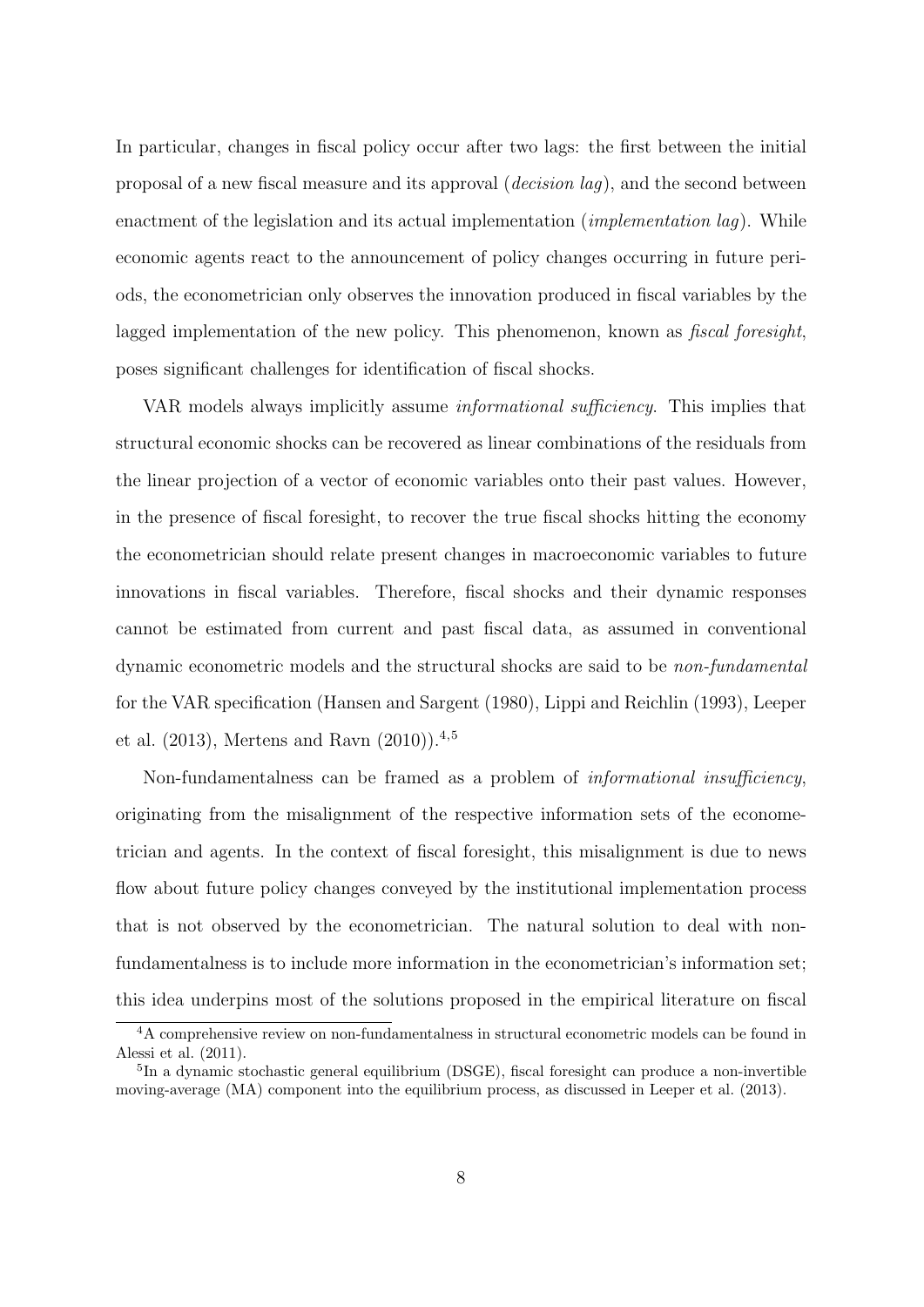shocks.<sup>6</sup>

One solution proposed in Ramey (2011a) is to augment the VAR with variables that can proxy for changes in agents' expectations about the present value of government spending, developing an Expectational VAR (EVAR). In Ramey (2011a) two different measures of expectations are proposed: a military news variable based on narrative evidence for defense spending and a fiscal expectations variable based on the Survey of Professional Forecasters (SPF). Using this approach, Ramey (2011a) finds that fiscal shocks have a positive effect on GDP upon impact, but crowd out private consumption and investment. Other proxy variables for fiscal expectations have been proposed by Leeper et al. (2013) using the spread between municipal and treasury bonds and Fisher and Peters (2010) using stock returns of US defense contractors. The disadvantage of using proxy variables for expectations is that, to some extent, whether these variables are able to correctly capture agents' expectations or not is a matter of assumptions.

#### 2.2 Heterogeneity of Fiscal Shocks

Informational insufficiency can also be due to the components of government spending that could appear as potentially relevant omitted variables. First, the composition of spending has undergone a remarkable shift through time, raising doubts about the stability of the macroeconomic properties of the aggregate government spending variable. Table 1 presents the breakdown of US government spending on consumption and investment over the last 50 years. Defense spending has fallen from 45.7 percent of total government spending in 1960 to 27.6 percent in 2010, while federal non-defense

<sup>&</sup>lt;sup>6</sup>A different approach, proposed in Lippi and Reichlin (1994) consists of applying appropriate Blaschke matrices to the VAR innovations in order to retrieve the fundamental shocks. The Blaschke matrices transform the recovered innovations into linear combinations of past and future innovations, allowing a non-fundamental MA representation to be mapped into a fundamental one. Mertens and Ravn (2010) have estimated the effects of government spending shocks using Blaschke matrices. The disadvantage of this approach is the non-uniqueness of Blaschke matrices. Additional restrictions derived from theoretical models are necessary to identify the correct MA component among different possible MA representations.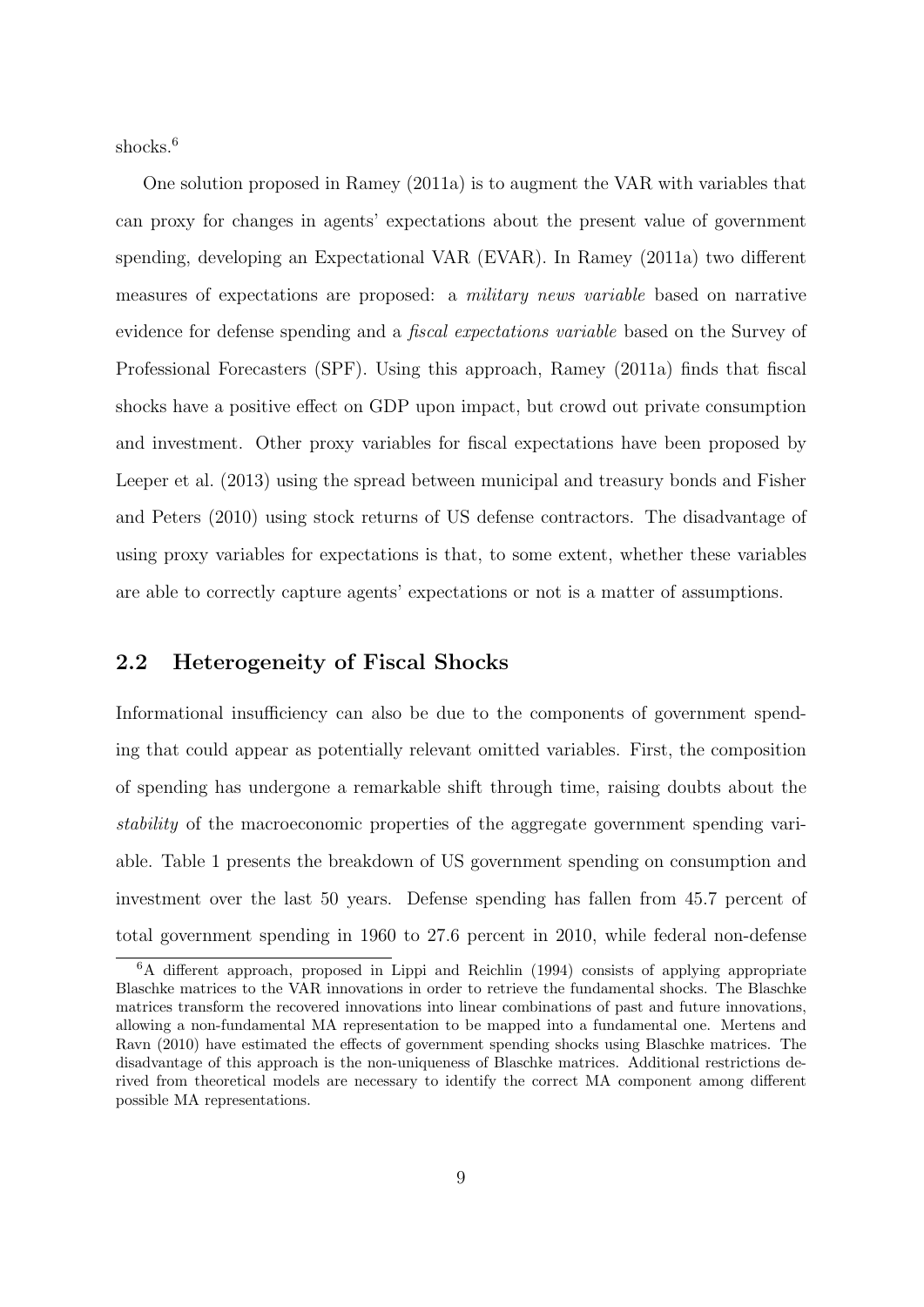spending has stayed at around 10 percent. During the same period, state and local spending has increased from 45.2 percent in 1960 to 58.9 percent in 2010, with most of the increase stemming from consumption expenditures. However, during the most recent period (2010) continued post-9/11 military spending, crisis related fiscal stimulus and contracting state budgets have reversed this trend, increasing the relative size of federal spending. Investment components of spending, especially defense investment, were high during the 1960s and subsequently declined, as also reported by Fernald (1999).<sup>7</sup>

Second, government consumption and investment includes the purchase of a large variety of goods and services that may activate demand and supply channels differently. In particular, civilian investment components can have a direct effect on the aggregate production function and can be a source of externalities. Other categories of spending such as education, healthcare and public safety can have both productive effects (e.g., through the accumulation of human capital) and effects on marginal rates of substitution by entering in the utility function of economic agents. Table 1 reports the functional decomposition of federal and state and local spending. Over the last 50 years, federal spending has tilted towards civilian spending on healthcare and public safety, and away from defense spending. During the same time, the composition of state and local spending shows a decline in transportation and an increase in general public service and public safety. Education is the largest component of state and local spending at around 43 percent. The presence of spending components with productive effects and externalities creates challenges in understanding the channels through which spending operates and in interpreting multipliers.

<sup>&</sup>lt;sup>7</sup>It is worth noting that in national accounts, defense investment captures both the building of military infrastructure, as well as the acquisition of military equipment and stockpiling of weapons that provide a flow of future national security services but may have reduced productive effects.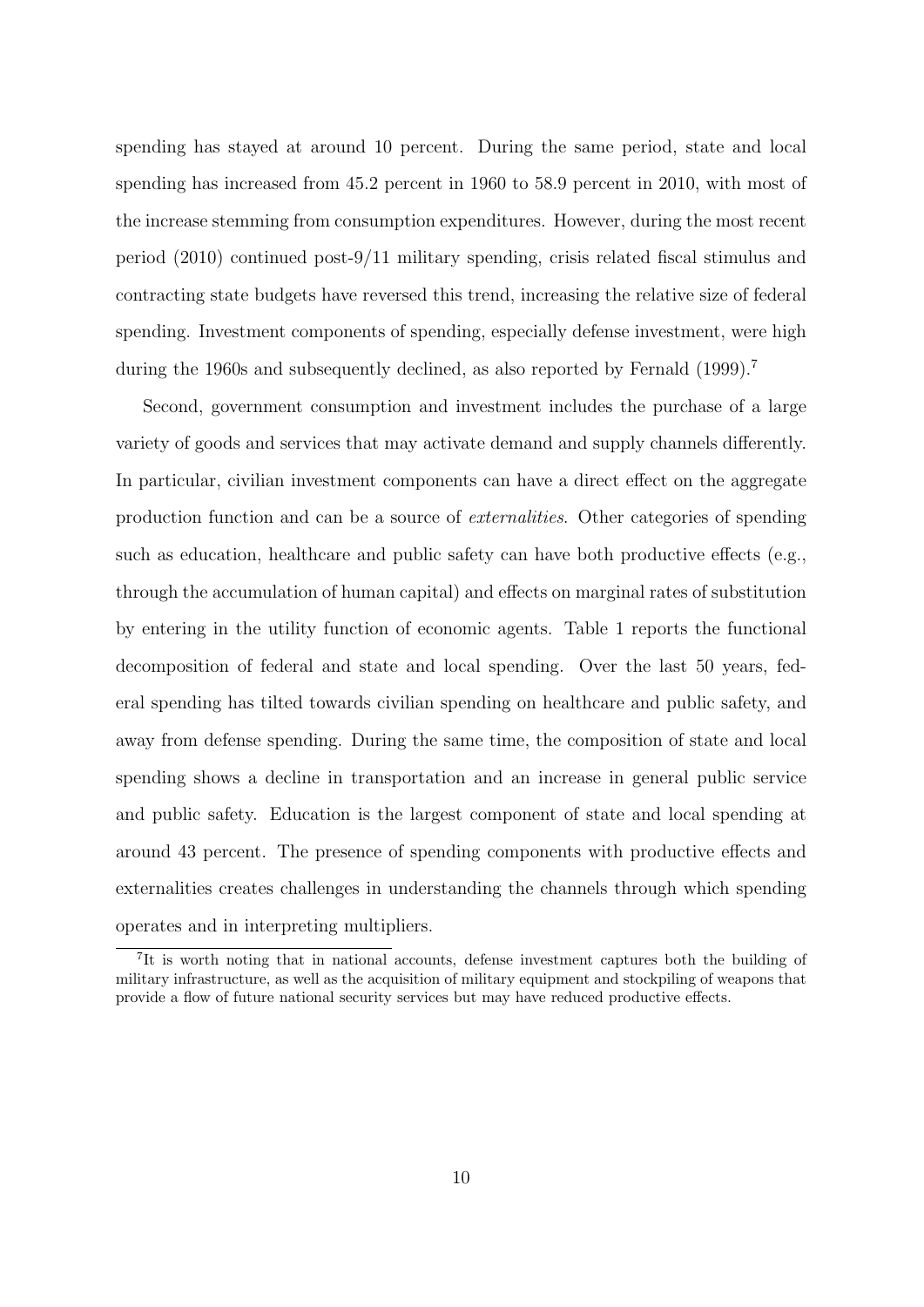### 2.3 Large Information Approach

A comprehensive theoretical approach to deal with insufficient information and nonfundamentalness has been proposed in Giannone and Reichlin (2006). The key idea is to use large datasets to address non-fundamentalness and to detect informational insufficiency with Granger causality tests.<sup>8</sup> As proved in Giannone and Reichlin  $(2006)$ , structural shocks are correctly recovered using large information under the assumptions that the shocks of interest are pervasive throughout the cross-section and that they generate heterogeneous dynamics. The remaining shocks need not propagate too widely and therefore, can meaningfully be considered idiosyncratic.

In our case, the intuition for this approach is that anticipated fiscal shocks can be captured by including forward looking variables such as commodity prices, financial markets, inventories, consumer and business confidence, among others. In addition, we use contemporaneous restrictions to disentangle fiscal surprises from other economic shocks (see Section 3 for details). This identification scheme for policy shocks has been originally proposed by Sims (1988), with small VARs supplemented by financial variables.<sup>9</sup>

Informational sufficiency and non-fundamentalness can be assessed by testing whether the VAR residuals of the variables of interest are weakly exogenous with respect to potentially relevant additional variables or factors extracted from them. The logic for this test, proposed in Forni and Gambetti (2011), is that if additional variables contain relevant information useful to forecast innovations to the economic variables of interest, then this information may have been used by economic agents.

The most suitable econometric models to incorporate large datasets are Factor Augmented VARs (e.g., Bernanke et al. (2004)), dynamic factor models (Forni et al. (2000, 2009)), and the recently proposed Large Bayesian VARs (see De Mol et al. (2008); Ban-

<sup>&</sup>lt;sup>8</sup>Very large dataset ( $N \sim 100$ ) are considered to be a good approximation for the whole economy.

<sup>&</sup>lt;sup>9</sup>Yang (2007) has discussed the relevance of financial variables in the identification of tax shocks, with a small information set.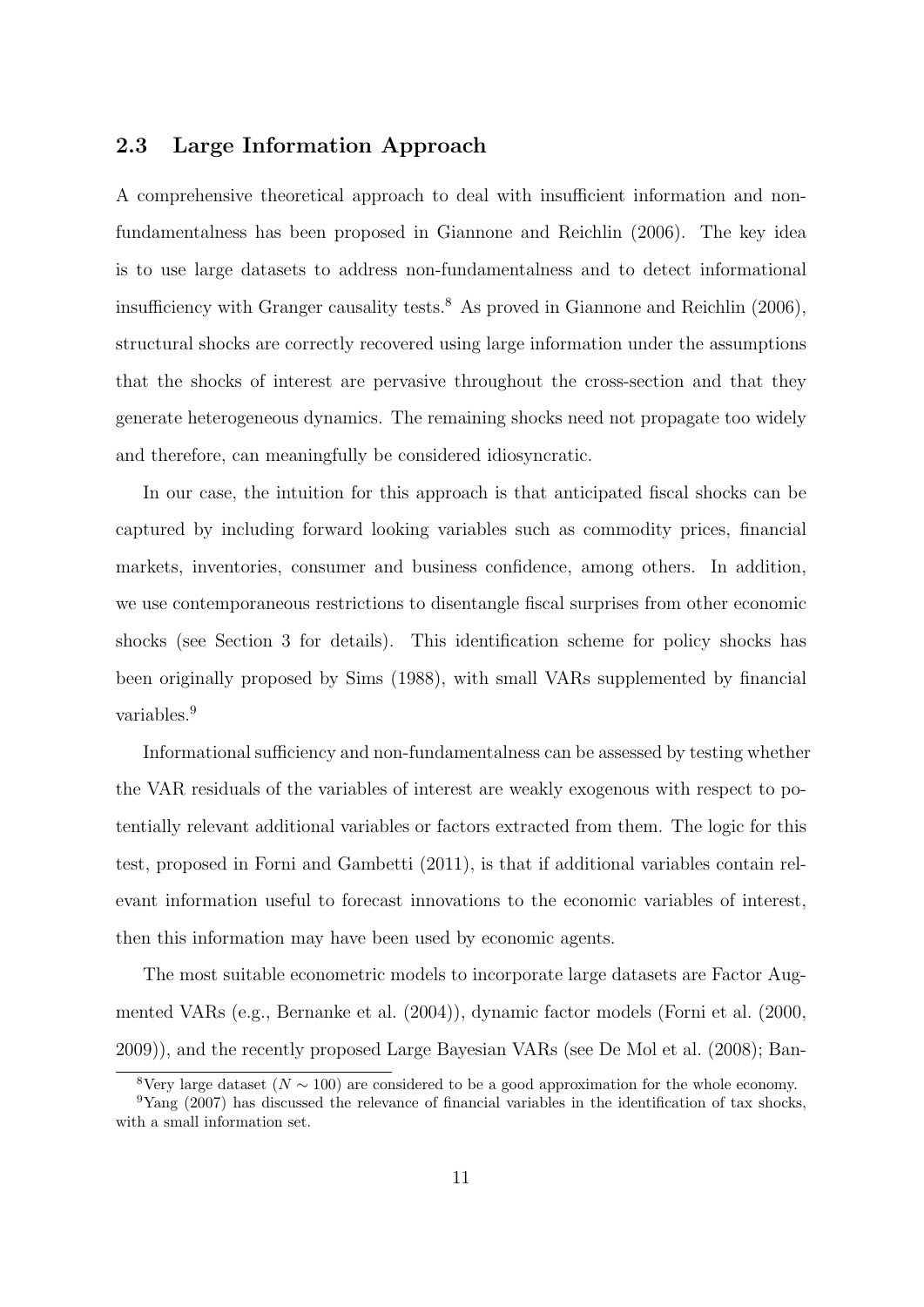bura et al. (2010)). In this paper we adopt a Large Bayesian VAR approach that allows a transparent treatment of variables, facilitates a comparison of different identification strategies, and nests different empirical models.

# 3 A Large Bayesian Fiscal Structural VAR

### 3.1 Empirical Model

A natural solution for this is to expand the information set used in the econometric analysis. In particular, we would like to expand the set of variables to include: (1) the components of government spending as well as other relevant fiscal variables to control for the issue of heterogeneity of fiscal instruments and instability of the aggregate; (2) a number of forward looking variables that may capture the flow of information received by agents to deal with the fiscal foresight and non-fundamentalness issue; and (3) other omitted variables (e.g., variables related to financial markets, credit markets, monetary policy, international trade, etc.) that may be relevant in determining the economic environment and agents' decisions.

Unfortunately, in standard VAR models, the estimation of the parameters of models with a large number of variables is obstructed by the *curse of dimensionality*. Large Bayesian VARs offer a viable solution to this problem. Banbura et al. (2010) show that by applying Bayesian techniques, it is possible to handle large unrestricted VARs. This allows the VAR framework to be applied to empirical problems that require large data sets, potentially solving the issue of informational insufficiency. In particular, they show that for the analysis of data sets characterised by strong collinearity, which is typically the case for macroeconomic time series, it is possible to increase the cross-sectional dimension by consistently setting the informativeness of the priors in relation to the size of the model. Large Bayesian VARs have proven to be competitive with factor models in terms of forecasting ability, and allow for a more flexible and transparent treatment of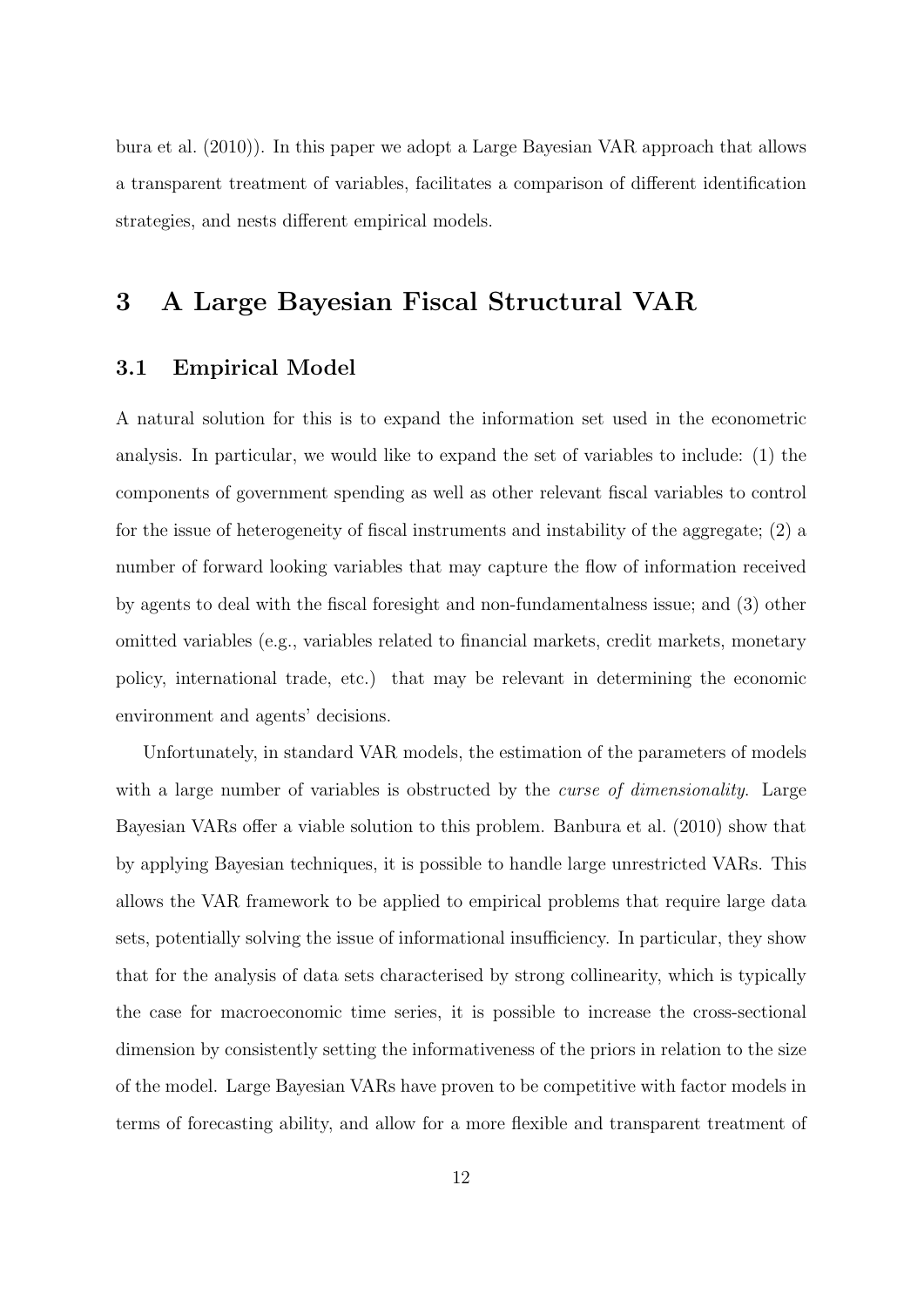large information datasets (Banbura et al. (2010); Giannone et al. (2012); Koop (2011)). Moreover, they have a clear interpretation in terms of factor analysis and of Mixed Thail estimation (De Mol et al. (2008)).

We consider different specifications of the following VAR(4) model:

$$
y_t = C + A_1 y_{t-1} + A_2 y_{t-2} + A_3 y_{t-3} + A_4 y_{t-4} + \varepsilon_t \tag{1}
$$

where  $\varepsilon_t$  is an n-dimensional Gaussian white noise, with covariance matrix  $\Sigma_{\varepsilon}$ ,  $y_t$  is a  $n \times 1$  vector of endogenous variable and  $C, A_1, \ldots, A_4$  and  $\Sigma_{\varepsilon}$  are matrices of suitable dimensions containing the model's unknown parameters. In our setting, the dimension of  $y_t$  can be large. Following Banbura et al. (2010), we embed prior beliefs in the form of dummy observations to artificially expand the length of our sample, as done in Banbura et al. (2010). In particular, we use a natural conjugate variant of the Minnesota priors proposed in Doan et al. (1983) and Litterman (1979). These priors assumes that in first approximations all the variables behave independently either as random walks or white noises.<sup>10</sup> We also adopt a refinement of the Minnesota prior known as  $sum-of$ coefficients prior (Sims  $(1980)$ ).<sup>11</sup> The informativeness of the priors, i.e., the relative weight of priors with respect to actual observations, is controlled by *hyperparameters*.

In selecting the value of the hyperparameters of our priors, we adopt the pure Bayesian method proposed in Giannone et al. (2012). From a purely Bayesian perspective, the informativeness of the prior distribution is one of the many unknown parameters of the model that can be inferred given the conditional posterior distribution of the observed data. In particular, the hyperparameters can be optimally chosen by maximising the one-step-ahead out-of-sample forecasting ability of the model. Using frequentist intuition, this method effectively reduces the estimation error while generating

<sup>10</sup>This prior shrinks all VAR coefficients towards zero except for coefficients on own lags of each dependent variable. The latter is either set to one - for those variables which are thought to be relatively persistent - or zero, otherwise.

<sup>&</sup>lt;sup>11</sup>This prior works to suppress initial transients, and also provides an approximate representation of widely shared prior beliefs that unit roots are present in macroeconomic datasets.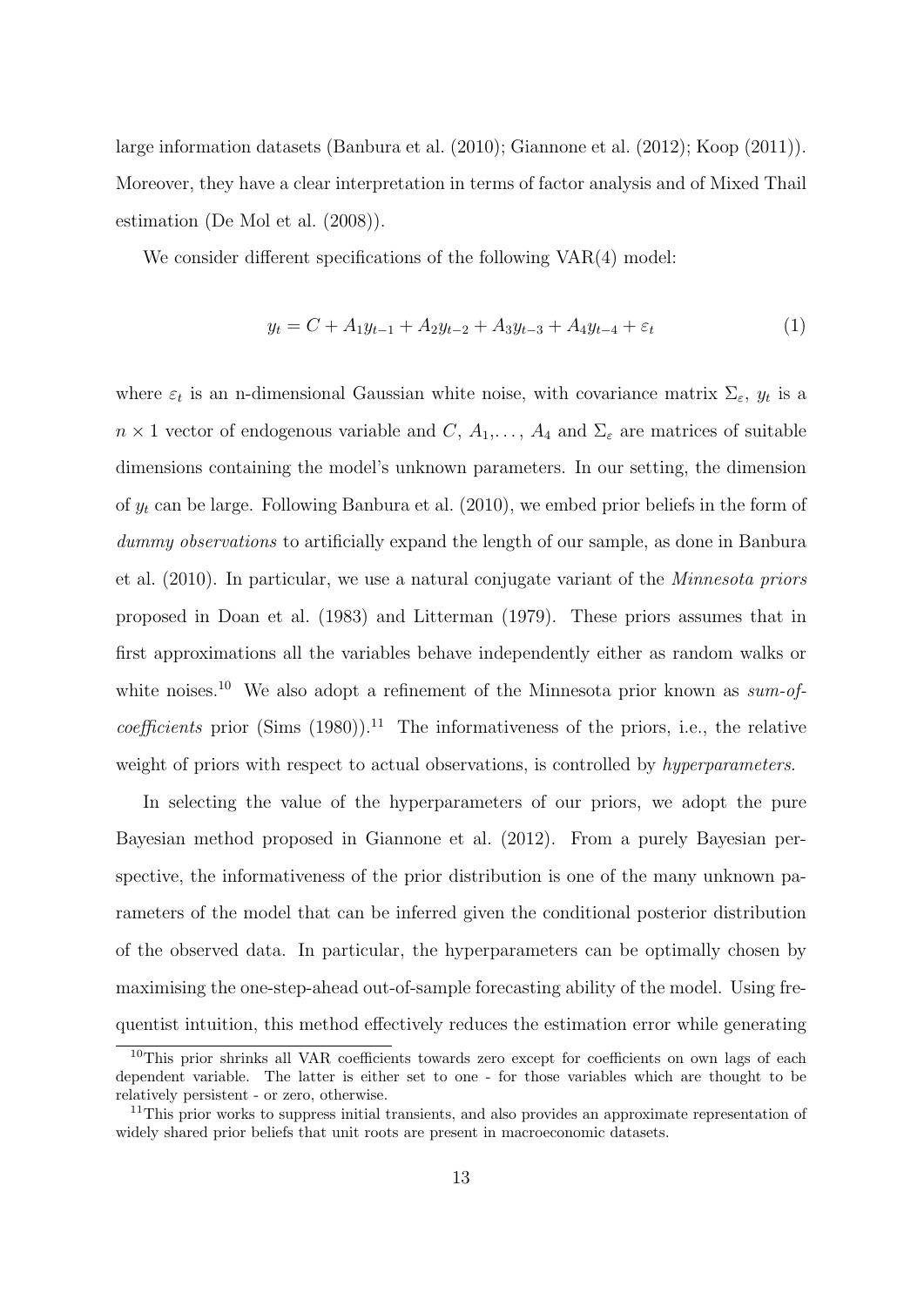only relatively small biases in the estimates of the parameters.<sup>12</sup>

In a Technical and Data Appendix, we discuss the econometric approach in detail. Also, we present a simple model to illustrate the issue of non-fundamentalness and motivate the use of a large information approach.

### 3.2 Identification

We employ two different approaches to the identification of fiscal shocks:

- Structural VARs (SVAR) with *recursive identification*, i.e., Choleski decomposition with government spending (or its shocked component) ordered first:<sup>13</sup>
- Expectational VARs (EVAR) with expectational identification employing proxies for government spending forecasts derived from the Survey of Professional Forecasters (SPF), as in Ramey (2011a).

These two strategies are applied in both small and large cross-sectional VARs.

In our baseline SVAR models we employ recursive identification with the shocked variable ordered first. In the large SVAR models, consistent with the intuition of Sims (1988), the identification is due to the interaction of: (1) the incorporation of forward looking variables and (2) the recursive identification that exploits decision lags in fiscal policy-making to impose minimum delay restrictions. The forward looking variables control for anticipated changes in spending and possibly other variables, while the recursive identification isolates fiscal shocks from other contemporaneous structural shocks.

In our expectational VAR models, we use SPF forecast data to directly control for agents' expectations of government spending, following Ramey (2011a). Unfortunately,

<sup>&</sup>lt;sup>12</sup>The use of our Bayesian priors introduces a bias toward zero in the estimates of the VAR coefficients and hence of the IRFs (except for coefficients on own lags of each dependent variable). For this reason, our estimated multipliers can be better framed as lower bounds, in absolute values, on the value of the multipliers. However, by selecting the informativeness of the priors optimally, the bias introduced is not substantially larger than the small sample bias of the standard flat-prior VAR (see Giannone et al. (2012)).

<sup>&</sup>lt;sup>13</sup>A fixed ordering of the government spending components with defense spending components ordered first does not alter the results.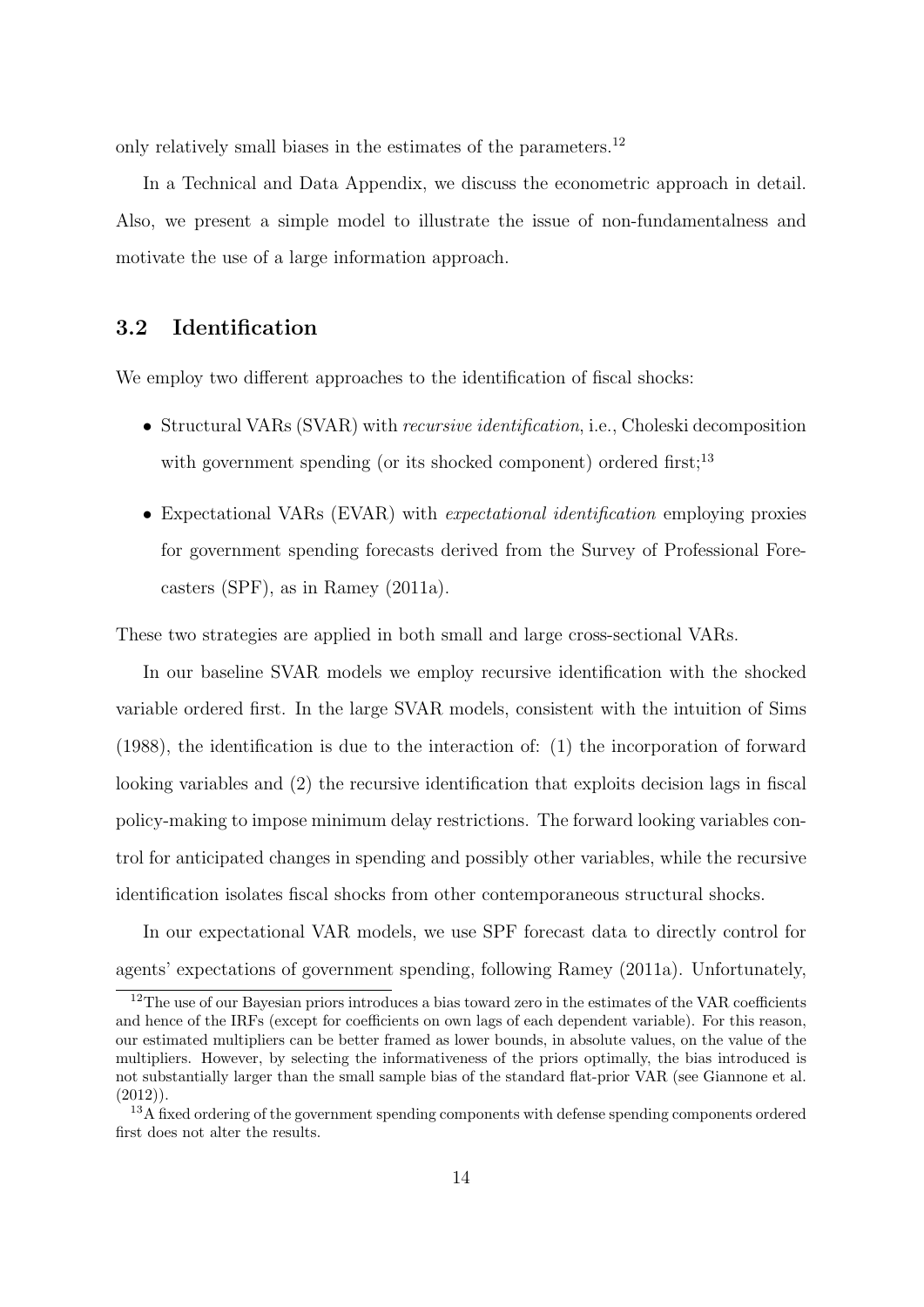it is not possible to include these SPF forecasts in levels in the VAR, as would be natural to do, since the base year changes several times in the sample. To overcome this issue, the surprises in government spending are defined, following Ramey (2011a), as

$$
\Delta g_t^{f. err.} = \Delta g_t - \Delta g_{t|t-1}^e = (g_t - g_{t-1}) - (g_{t|t-1}^e - g_{t-1|t-1}^e)
$$
\n(2)

where  $\Delta g_t^{f. err.}$  $t^{i, err.}$  is the forecast error in the growth rate of government spending,  $\Delta g_t$  and  $\Delta g_{t|t-1}^e$  are the realised growth rate and the forecasted growth rate one quarter before, respectively. This definition assumes that the SPF forecasts are good proxies for the representative agent's expectations. Moreover, it also assumes that agents know the value of government spending in the current quarter.

Perotti (2011) has noted that professional forecasters in SPF do not know the value of  $g_t$ . For this reason he proposes to decompose these forecast errors as

$$
\Delta g_t^{f. err.} = \Delta g_t - \Delta g_{t|t-1}^e = \underbrace{(\Delta g_t - \Delta g_{t|t}^e)}_{\text{time t's surprise in } \Delta g_t} + \underbrace{(\Delta g_{t|t}^e - \Delta g_{t|t-1}^e)}_{\text{revision of expectation of } \Delta g_t}
$$
 (3)

where the first term captures the realisation of government spending growth over its expectations in  $t$  and the second term captures the revision of the agent's expectations about  $\Delta g_t$ . While the first term is not in the information set of agents at time t, the second term is the actual shock to expectations and could proxy for the news in the information flow of agents, as proposed in neoclassical models.

In our EVAR, the forecast errors defined in eq. (2) and the expectation revision expressed in eq. (3) are ordered first, and used as shock variables.

#### 3.3 Data Description

Our main macroeconomic variables of interest are consumption and investment components of federal, and state and local government spending, gross domestic product,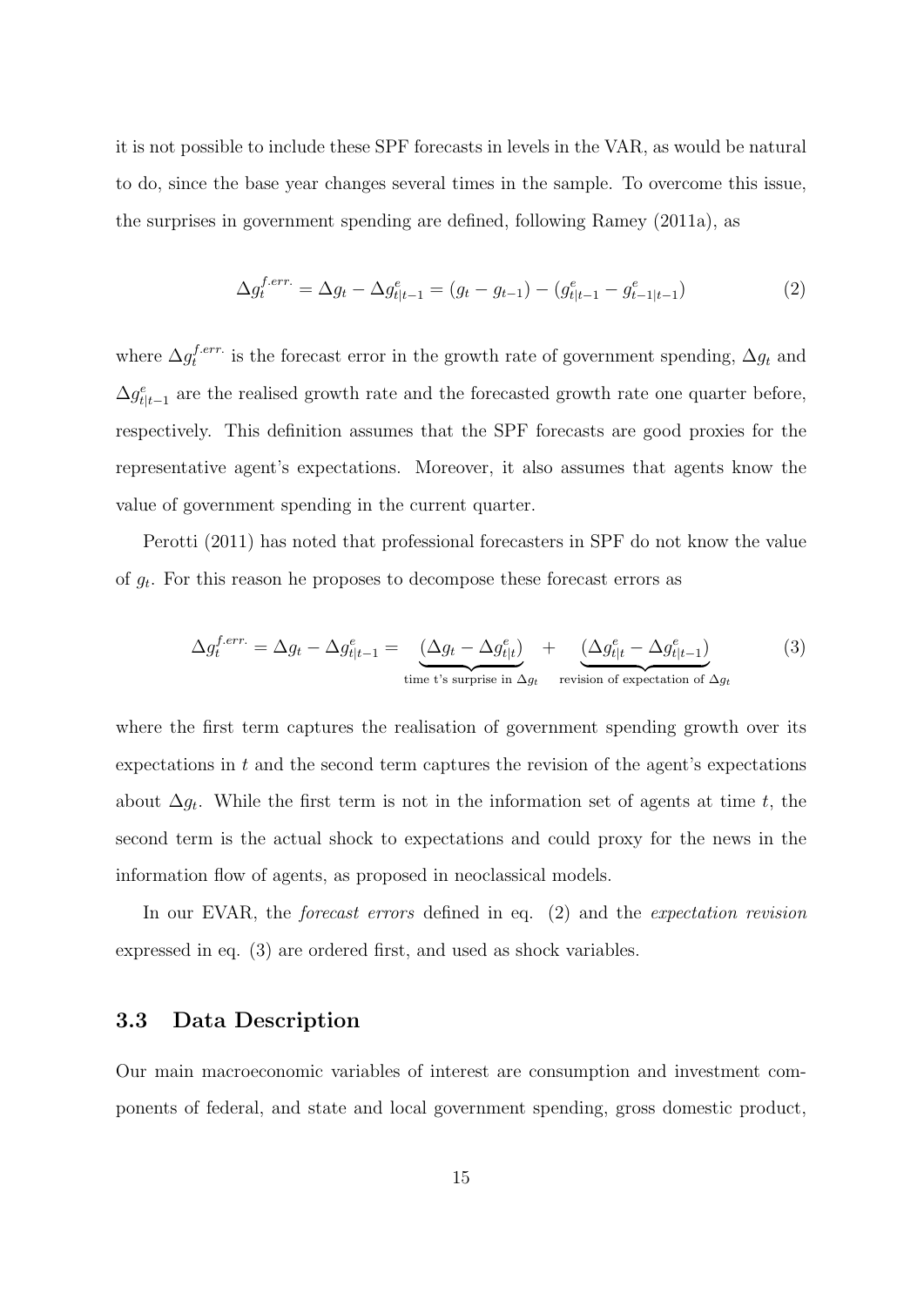the Barro-Redlick marginal tax rate, real wages, total worked hours, output per hour, personal consumption of durables, nondurables, and services, real private investment, real rates, and the real exchange rate. We use quarterly data from 1959Q1 to 2012Q1 in real log per capita levels for all variables except those expressed in rates. Real rates are measured using the three-month US Treasury Bill rate adjusted for changes in the consumer price index. The Barro-Redlick marginal tax rate is the income weighted average marginal tax rate that is made available by the National Bureau of Economic Research.

We consider the following VAR specifications:

- Small VAR: In the base specification, this is a 5 variable VAR with a fixed set of variables including government spending (or one of its components), marginal tax rate, gross domestic product, and real rates, as well as a rotating fifth variable of interest including real wages, total worked hours, output per hour, personal consumption of durables, nondurables, and services, real private investment, and the real exchange rate.
- Large VAR: In addition to the variables in the Small VAR, this specification includes as many forward-looking variables as possible in order to approximate the flow of information received by economic agents. These include taxes, public deficit, public debt, savings, credit, consumer sentiment, asset prices, inventories, production costs, and housing among others (see Table 5 for a complete list of variables).<sup>14</sup> The baseline specification with aggregate government spending has  $43$ variables while the expanded specification with government spending components has 48 variables.
- Small and Large EVARs: In the Expectational VAR specifications where the SPF data are used, the components of government spending are combined to conform

 $14$ Following the conjecture in Banbura et al. (2010), we exclude regional and sectoral components of macroeconomic variables as they appear to not be relevant in order to capture economy-wide structural shocks. In robustness tests, we include many regional or sectoral variables in our Large VAR and find unchanged responses lending support to the conjecture.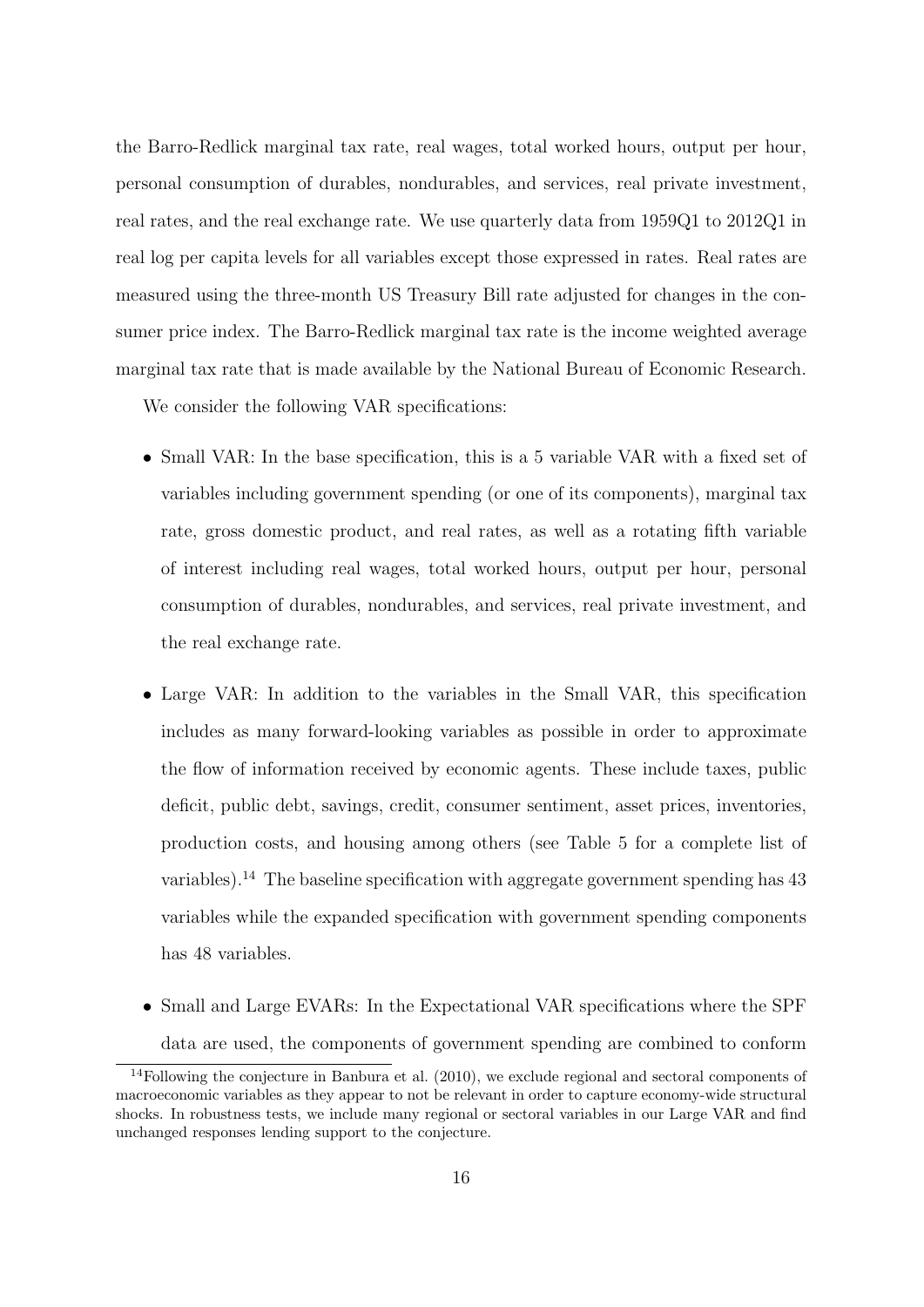with the level of aggregation in the SPF data.

Furthermore, we collect 128 macroeconomic variables, including sectoral components which are used to extract commonalities using factor analysis. A brief description of all the variables used in our study is presented in a Technical and Data Appendix. In Table 5 we indicate the variables that we apply logarithms to, as well as the variables with assumed random walk priors. The variables used in the various VAR specifications are also indicated.

Our 1959Q1-2012Q1 sample period delivers a rich macroeconomic dataset, and excludes the large military spending shocks related to the Korea War and WWII. We split this sample period into two subsamples:  $1959Q1-1981Q4$  and  $1982Q1-2012Q1$ .<sup>15</sup> The 1982Q1 split point is chosen in order to assess the subsample instability claimed in Perotti (2008) and is consistent with a large stream of literature that finds a structural break in the US economy in the early 1980s. This split point also enables comparability of the SVAR and EVAR specifications.

## 4 The Dynamic Effects of Fiscal Shocks

In this section, we present our empirical results. First, we contrast the effects of shocks to disaggregated components of government spending with shocks to aggregate government spending. Second, we test the informational content of our Large VAR using factors extracted from a large dataset of 128 macroeconomic variables. Third, we compare SVARs with EVARs that incorporate Survey of Professional Forecasters' expectations for government spending. Finally, we check the robustness of our results across subsamples.

 $15$ In robustness checks we also use a shortened sample (1959Q1-2005Q4) excluding the recent financial crisis and economic recession and obtain similar results.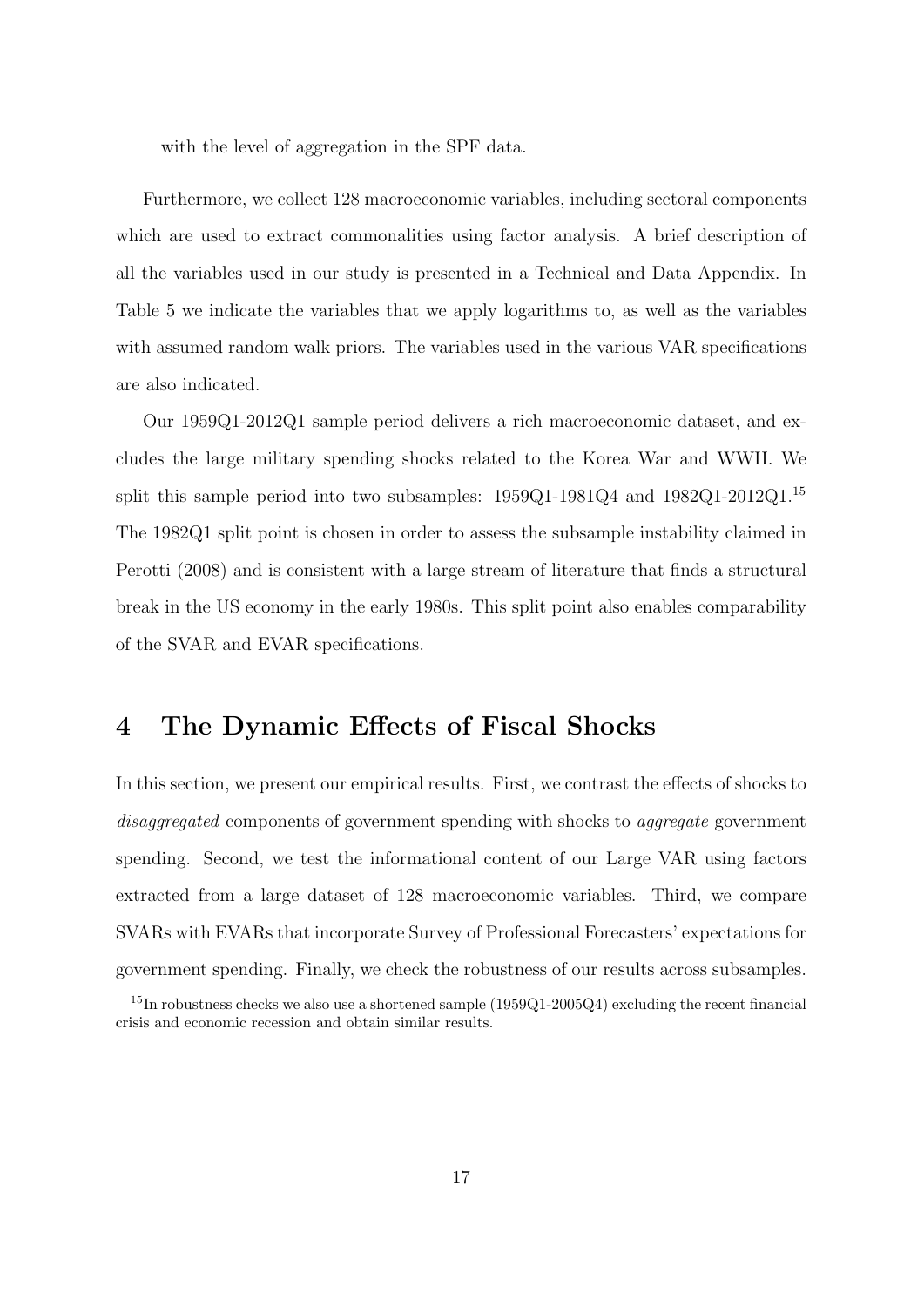#### 4.1 Aggregate Versus Disaggregate Government Spending

We start by examining the effects of shocks to aggregate government spending. Figure 1 compares the IRFs obtained for an aggregate government spending shock using the standard fiscal Small VAR and our Large VAR. The dynamic responses of macroeconomic variables of interest are plotted for a one percent shock in government spending. The IRFs can be interpreted as elasticities since the variables are in log–levels.

Aggregate Spending Shocks in Small VAR. Looking at the standard fiscal Small VAR IRFs one would conclude that a positive aggregate government spending shock elicits a positive and sustained response from GDP and output per hour as well as from consumption components. Also, real wages initially drop and subsequently increase, peaking after four quarters, while worked hours start increasing after eight quarter. Investment drops on impact and remains in negative territory for sixteen quarters.

Aggregate Spending Shocks in Large VAR. The Large VAR recounts a different story. An aggregate government spending shock results in a positive but short lived stimulus in GDP and output per hour. Crucially, IRFs for consumption components are generally unresponsive and flat if not negative. Nondurable consumption responds mildly positive but not significantly. Similarly, real wages and worked hours do not increase following a fiscal spending shock. At the same time, investment drops on impact, being crowded out by government spending for the entire horizon, even though not significantly. The income-weighted average marginal tax rate rises on impact, peaks after a couple of quarters and then declines. Real rates drop upon impact and then recover after a few quarters, while the real exchange rate increases on impact (appreciation) and then stabilises after a few quarters. IRFs of the Small VAR are quite often outside the posterior coverage intervals, and deliver biased estimations.

Different definitions of multipliers have been used in the literature. In this paper we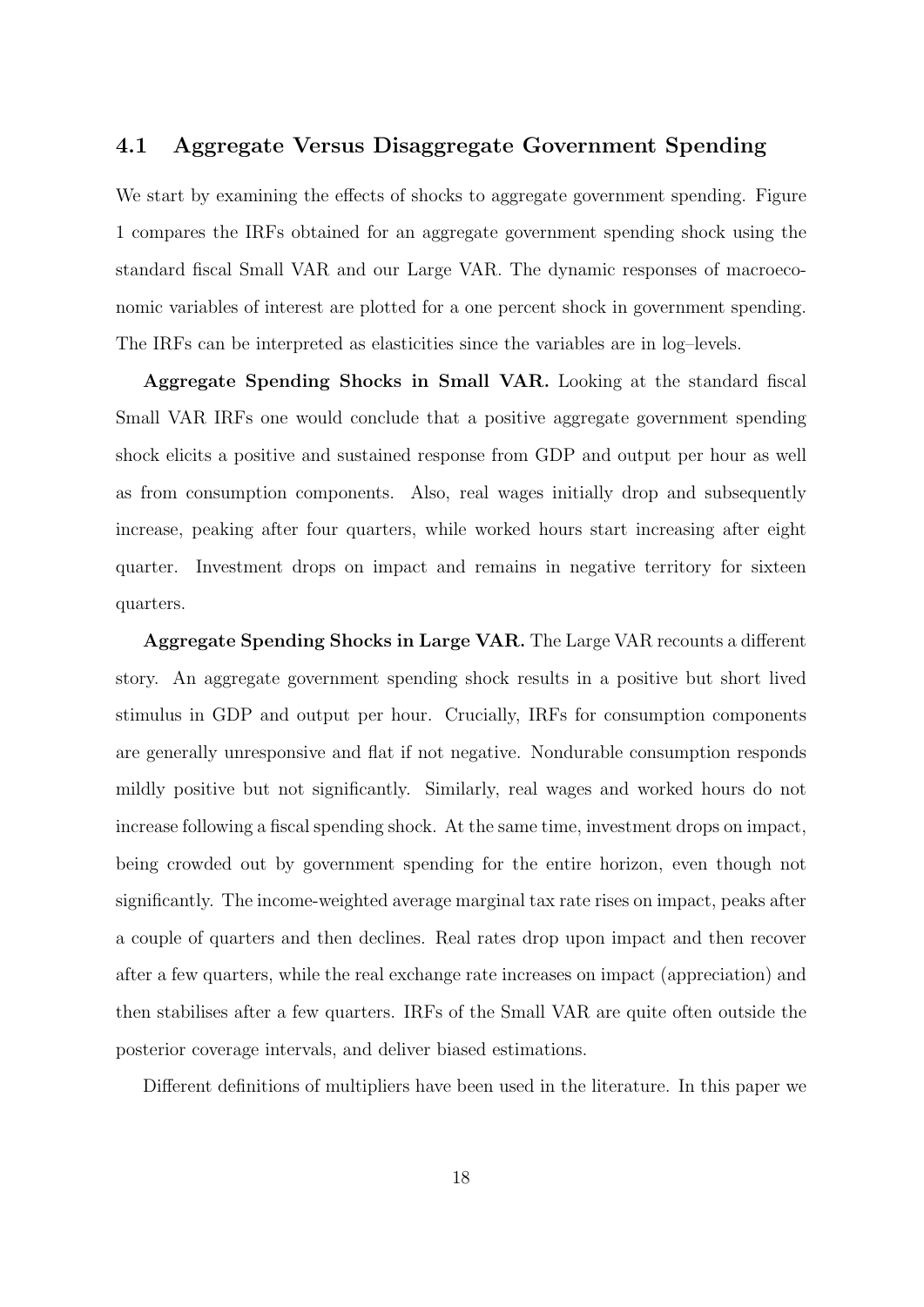focus on two commonly used ones. Impact multipliers are computed as

$$
impact multiplier = \frac{\Delta GDP_0}{\Delta G_0} \,, \tag{4}
$$

measures the ratio of the change in output to a change in government expenditure at the moment the impulse to government expenditure occurs. We extend this definition to different horizons as

periodic multiplier(T) = 
$$
\frac{\Delta GDP_T}{\Delta G_0}
$$
 (5)

to provide a translation of the IRFs into dollar values. Following Ilzetzki et al. (2013), we also define cumulative multipliers as

cumulative multiplier(T) = 
$$
\frac{\sum_{t=0}^{T} (1+i)^{-t} \Delta GDP_t}{\sum_{t=0}^{T} (1+i)^{-t} \Delta G_t}
$$
 (6)

where  $i$  is the mean real interest rate in the sample. This measure can be thought of as the the net present value of the cumulative change in output per unit of additional government expenditure, also in net present value, for a given horizon T. Since our IRFs can be interpreted as elasticities, to compute multipliers we scale the IRFs by the average dollar value of the variable of interest, as is done in the related literature.

Multipliers from the Large VAR are reported in Table 2. The aggregate government spending multiplier for GDP from the Large VAR is 0.71 upon impact and the cumulative multipliers for GDP remain positive and statistically significant for about 4 quarters (see also Figure 6, which plots cumulative multipliers for GDP). The multipliers for durables, nondurables and services consumption are not significantly different from zero.

In summary, aggregate government spending appears to stimulate output with a less then unity multiplier, due to the crowding out of investment and unresponsiveness of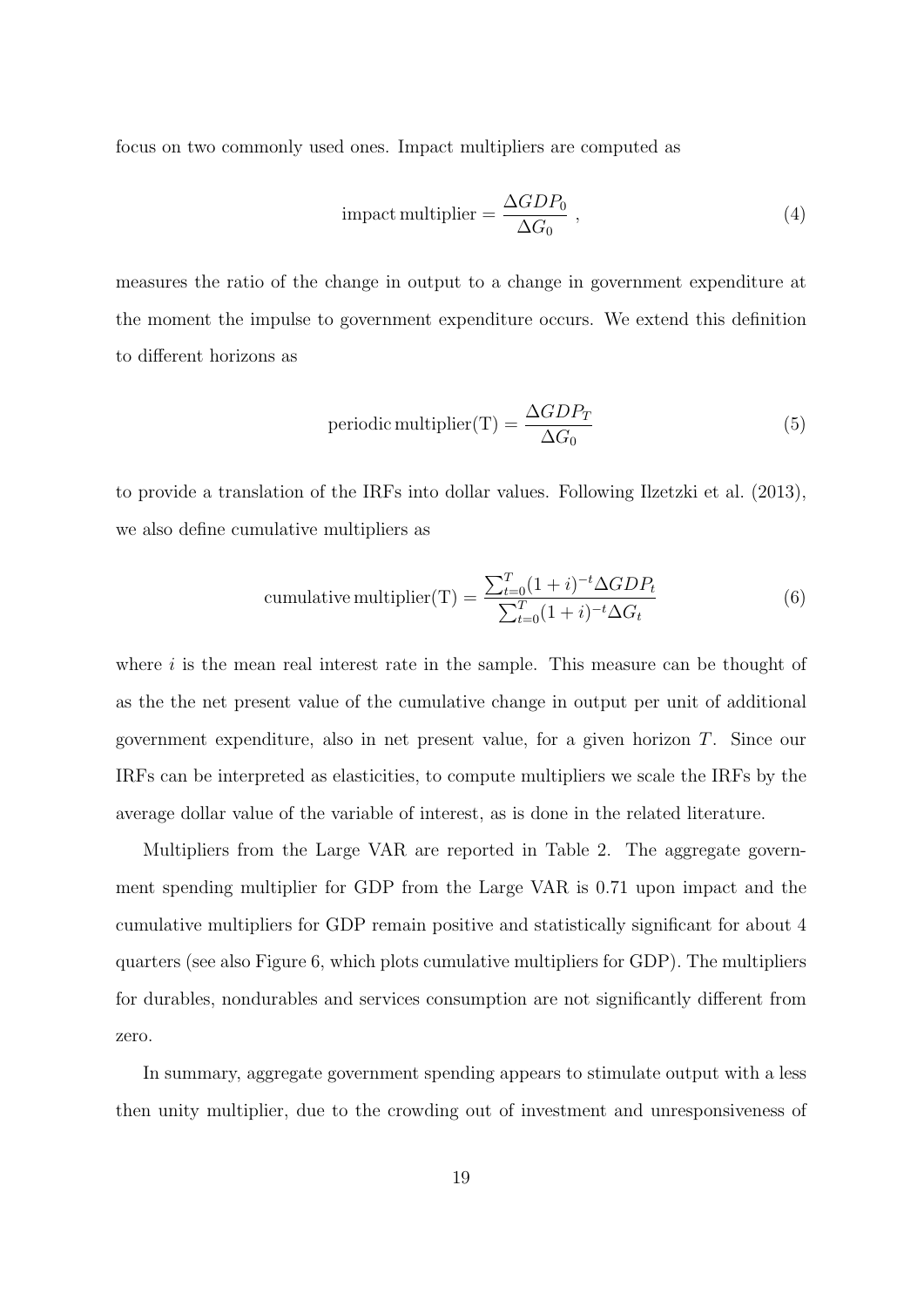consumption. These patterns seem to be closer to the effects of government spending predicted by a neoclassical baseline model, due to the implied negative wealth effect Baxter and King (1993) . In this perspective, the positive and persistent response of consumption in Small VARs appears to be biased and due to informational insufficiency (we discuss this in further detail in section 4.2).

However, the aggregate government spending shocks do not tell a complete story since they mask the underlying heterogeneity of the dynamic responses to different components of spending.

Disaggregate Spending Shocks in Large VAR. The IRFs for shocks to consumption expenditures components of federal defense, federal non-defense and state and local spending are presented in Figure 2. Focusing on the Large VAR IRFs, the three components of government spending appear to induce very different reactions from macroeconomic variables. Federal defense consumption elicits a positive, significant but short lived response from GDP, with an impact multiplier of 0.88, while private consumption is unresponsive and investment is negative. Following a federal non-defense spending shock GDP drops (not significant), while durables consumption and investment are crowded out. Finally, state and local consumption shocks produce a slowly increasing response from GDP, from the components of consumption as well as from investment that peaks after about 2 to 3 years (see also Figure 6). The cumulative multiplier for GDP increases steadily towards 2, in the long run. In addition, nondurables and services consumption cumulative multipliers are significantly positive. It worth noting that, as in the aggregate spending IRFs, the Small VAR delivers biased results.

A large portion of state and local consumption is wages, as payment for services such as education and health. This may explain the positive effect on consumption components in the short run, and the slow growing pass-through effect on aggregate output in the medium and long run. Furthermore, spending on education can be framed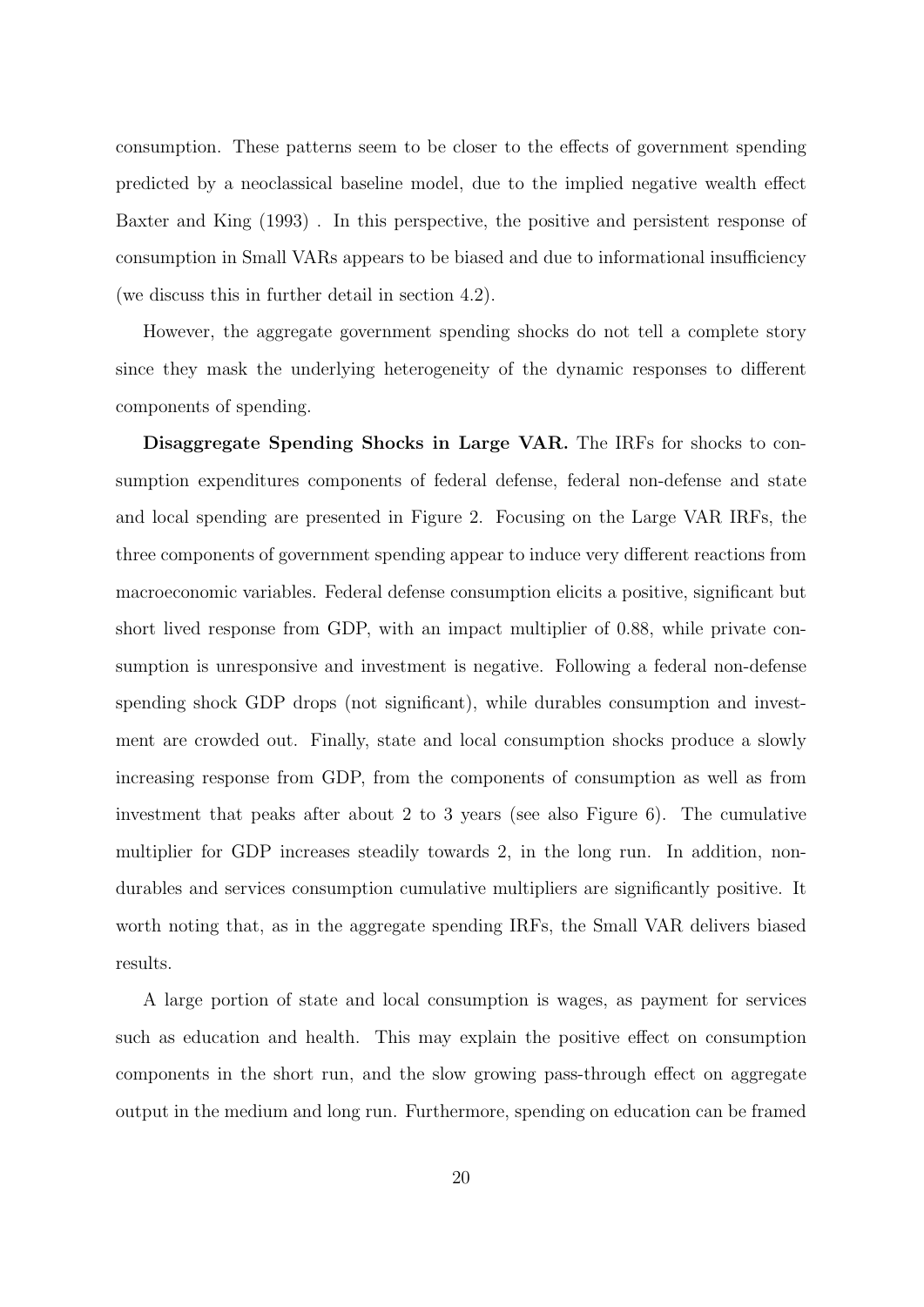as investment in human capital, and while our horizon is limited to six years, our results may hint at the long run positive stimulative effect on aggregate output.

Investment components of government spending produce starkly different effects on the variables of interest (see Figure 3). While defense investment has a negative effect on output, non-defense investment at federal and state and local level appears to provide strong economic stimulus. A federal non-defense investment shock produces a slowly rising hump-shaped response that peaks after 2 years, while the largest effect of state and local investment is upon impact.

The GDP multipliers reported in Table 2 reflect this result with federal defense investment yielding large negative cumulative multipliers. As surprising as it may appear, it could be explained by recalling that in national accounting purchases of military hardware are accounted for as investment. While other forms of federal investment can have a positive effect on aggregate output by increasing the stock of productive public capital (e.g., infrastructure), military hardware and installations do not directly enter the production function and only provide security services over time (a public good). In this respect, federal defense investment can be viewed as "thrown-into-the-ocean" spending of the neoclassical model.

Non-military investment components result in large statistically significant impact multipliers of 2.63 and 4.70 for state and local and federal non-defense investment, respectively. In addition, federal non-defense investment has large cumulative multipliers, even though estimated with large standard errors. The consumption IRFs and multipliers are generally close to zero and insignificant upon impact, except the durables consumption multiplier for state and local investment. In addition, private investment responds strongly to federal non-defense investment with multipliers well over 1. This may suggest the activation of a supply channel possibly providing feedback and reinforcing the effects to the increased public capital.

Similar results on government investment have been reported in Aschauer (1989)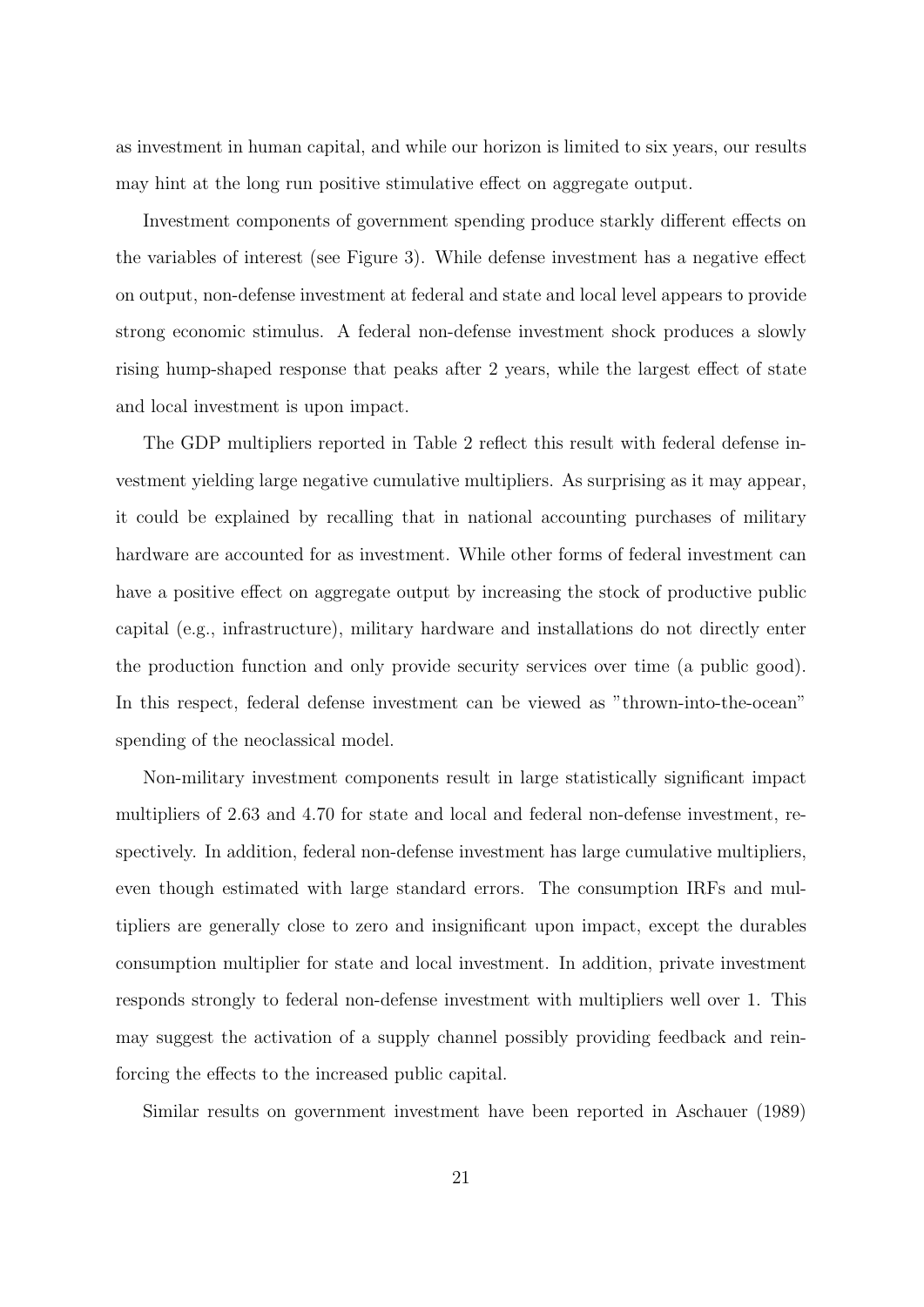and in Auerbach and Gorodnichenko (2012). Leduc and Wilson (2012) study local multipliers for non-defense federal investment. They find that highway spending shocks positively affect GDP on impact and also after six to eight years, but find no permanent effect on GDP at local level. However, we cannot directly compare our aggregate results with their local multipliers (see the discussion of the paper proposed by Giavazzi  $(2012)$ ).

From a theoretical perspective, Baxter and King (1993) consider the multiplier effects of an increase in investment in public capital in a neoclassical setting. In line with our findings, they show that in the case of public capital that raises the marginal product of private inputs, multipliers can be quite large, somewhere between 4 and 13 in the long run.

Finally, we assess whether the GDP multipliers for each component are significantly different from each other by performing pair-wise tests of differences. The results reported in Table 3 show that at different horizons, many of the multipliers are statistically different from each other.

Overall, our Large VAR uncovers multipliers that crucially depend on the component of government spending as they manifest starkly heterogenous effects. Consumption components appear to have short lived and relatively weak effects. State and local consumption stands out as providing a slow growing but sustained stimulus to output, consumption components and investment. Generally, the non-defense and state and local components produce more positive responses while the same does not hold true for defense components. In particular, investment components have larger multipliers than consumption components hinting at a direct productive effect on economic activity.

### 4.2 Fiscal Foresight and Informational Sufficiency

The presence of fiscal foresight and non-fundamentalness in the different empirical models can be examined using the information sufficiency test proposed in Forni and Gambetti (2011). The test can be implemented by extracting factors from a large dataset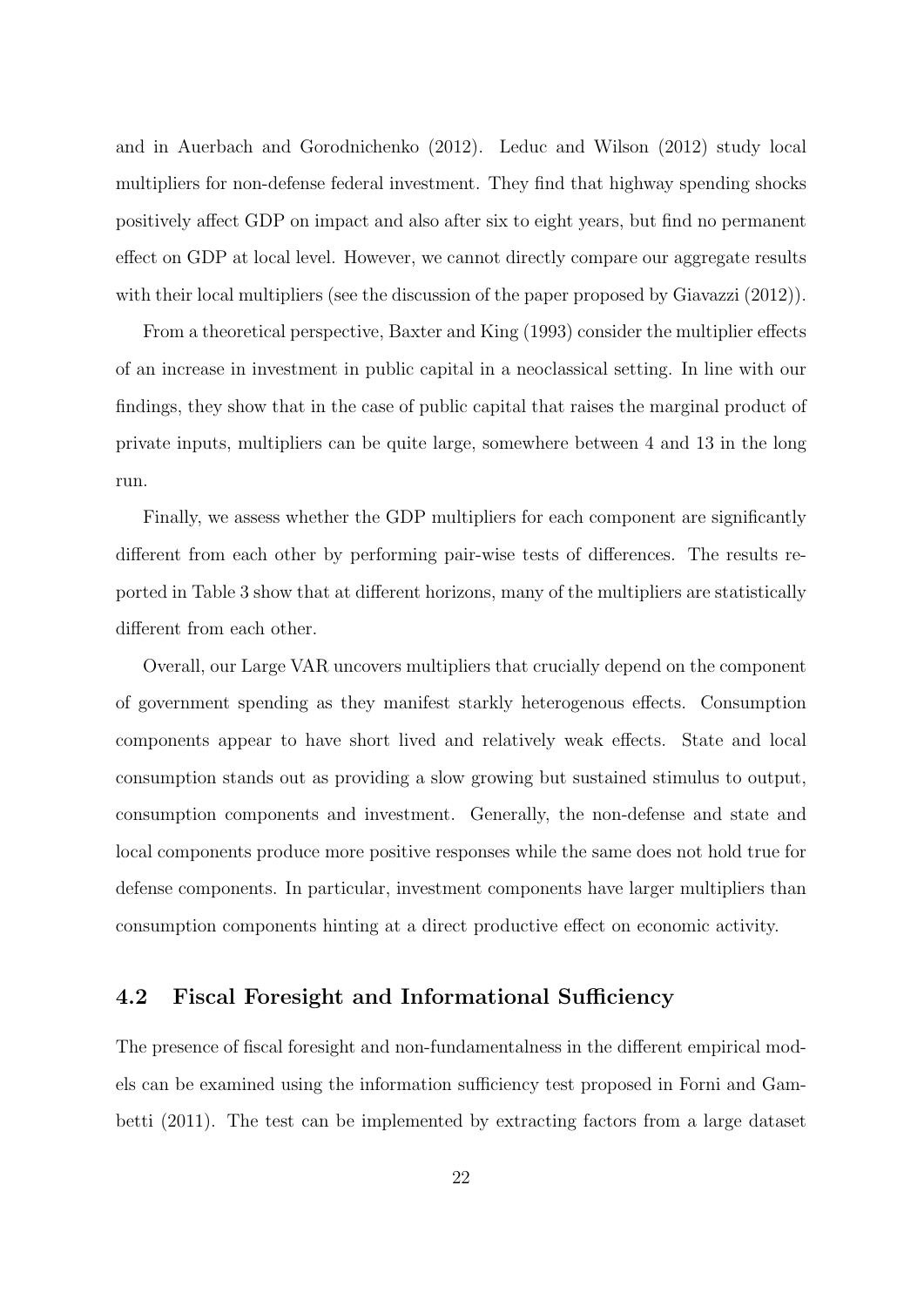assumed to encompass all macroeconomic information, and checking for Granger causality of the identified fiscal shocks. The intuition supporting this test is that if the factors contain relevant information useful for forecasting fiscal shocks, then economic agents could have used this information to alter their behaviour prior to the realisation of the forecasted spending shock.

We use this informational sufficiency test to assess different empirical specifications. First, we test informational sufficiency of the Small VAR and the Large VAR. Then, we verify the forecastability of SPF forecast errors, the "Ramey" military spending news variable, and the residuals from a small EVAR.

We use a large dataset of 128 variables to extract five factors that explain over 99 percent of the variance in the data.<sup>16</sup> We use these five factors to conduct Granger causality tests on the residuals of government spending and the components of government spending from the Small and Large VARs for the full sample and the two subsamples.

Table 4 reports the results for the Granger causality tests. In the Small VAR with total government spending, Factor 3 Granger causes the residuals for the full sample as well as for the 1959Q1 to 1981Q4 subsample. Similarly, in the Small VAR with the components of government spending, Factor 3 appears to Granger cause the residuals from defense, non-defense and state and local investment and state and local consumption. In addition, Factor 4 Granger causes the residuals from defense and state and local investment, while Factor 5 those from state and local consumption and investment. Most are significant at the 5 percent level. These results suggest that fiscal shocks are nonfundamental in the Small VAR possibly due to fiscal foresight. Using a different test, Forni and Gambetti (2010) report similar strong non-fundamentalness results for a 6 variable VAR.

 $16$ We used several criteria to assess the appropriate number of factors to extract, including variance explained, the criteria proposed in Bai and Ng (2002), and the Onatski (2009) test. We chose the largest number proposed in the different tests. Factors are extracted using an EM algorithm.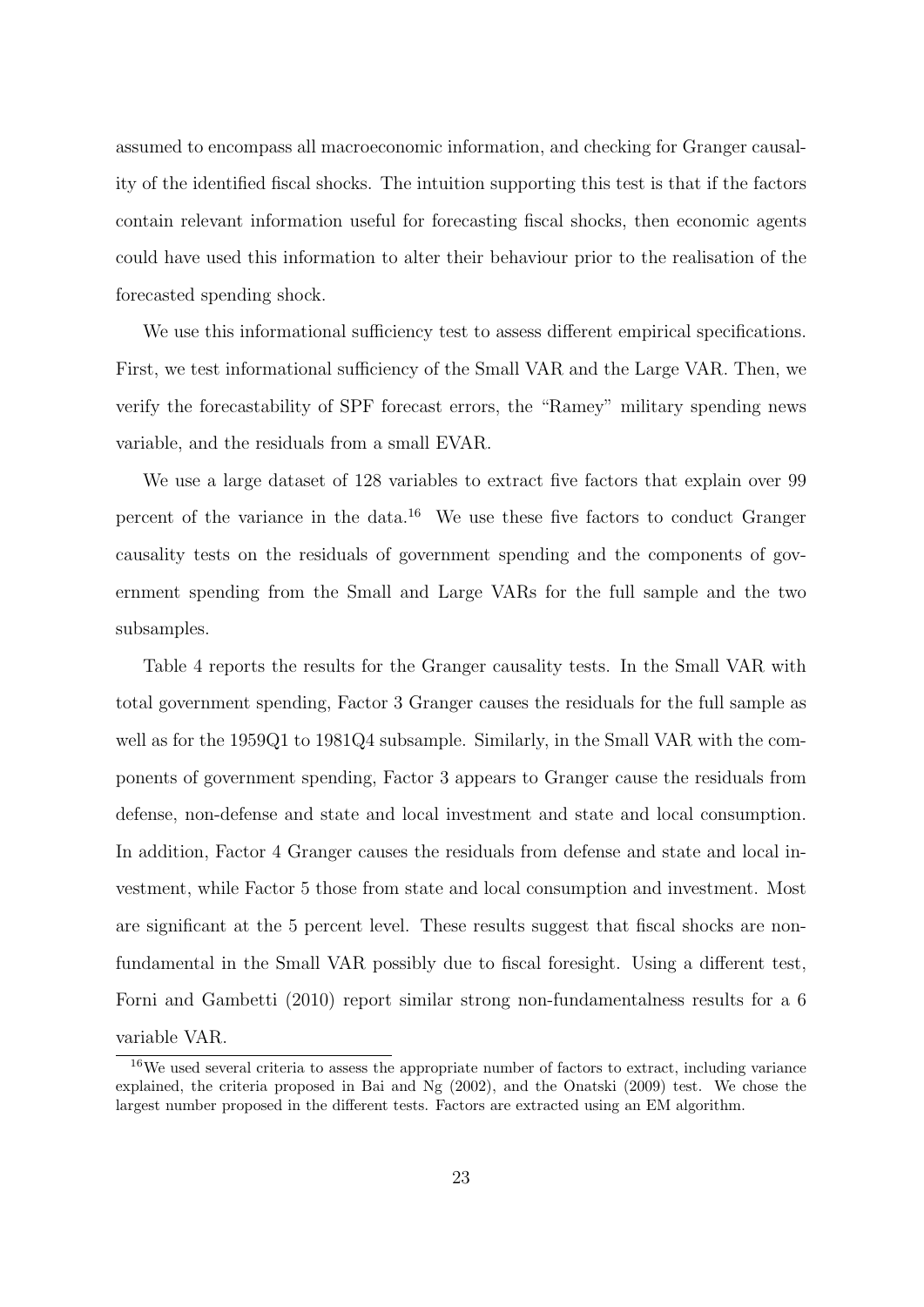We test whether the variables that proxy for expectations of government spending proposed in Ramey (2011a) can convey information sufficient to correctly pin down the timing of fiscal shocks. We conduct Granger causality tests on "Ramey" forecast errors and VAR residuals, using SPF forecast data on federal and state and local spending, as well as expectation revisions as defined in Perotti (2011). Overall, the factors Granger cause the "Ramey" federal and state and local spending forecast errors mostly at 5 percent significance level. Also the Small EVAR residuals associated with government spending forecast errors appear to be Granger caused, albeit at around 15 percent significance level. Similarly, the expectation revisions for federal spending are Granger caused by Factor 1 and Factor 3, while expectation revisions for state and local spending are Granger caused by Factor 3 as well. Finally, we also conduct a Granger causality test using the "Ramey" military spending news variable and find that it is Granger caused by Factor 2 at the 5 percent significance level.<sup>17</sup> These findings can either be due to deviation from perfect information or from perfect rationality, as discussed in Coibion and Gorodnichenko (2012) and in Andrade and Le Bihan (2013) that report similar results.

Although the expectation proxy variables may provide some additional information useful to approximate the agents' information set, this approach is most likely still not able to correctly identify fiscal shocks. Instead, expanding the set of variables to the Large VAR appears to provide sufficient information to correctly identify fiscal shocks, overcoming fiscal foresight issues. Indeed, none of the factors appear to Granger cause the Large VAR residuals of government spending in any specification or subsample.

In order to better understand these result we study the partial correlations of the factors with the variables in the dataset. These correlations confirm the importance of including forward looking variables in the VAR specifications in order to approximate the agents' information set: Factor 1 is correlated with public finances variables (debt

<sup>&</sup>lt;sup>17</sup>The *military news variable* has very low predictive power for post-1955 samples, that exclude WWII and the Korea War, as discussed in Ramey (2011a).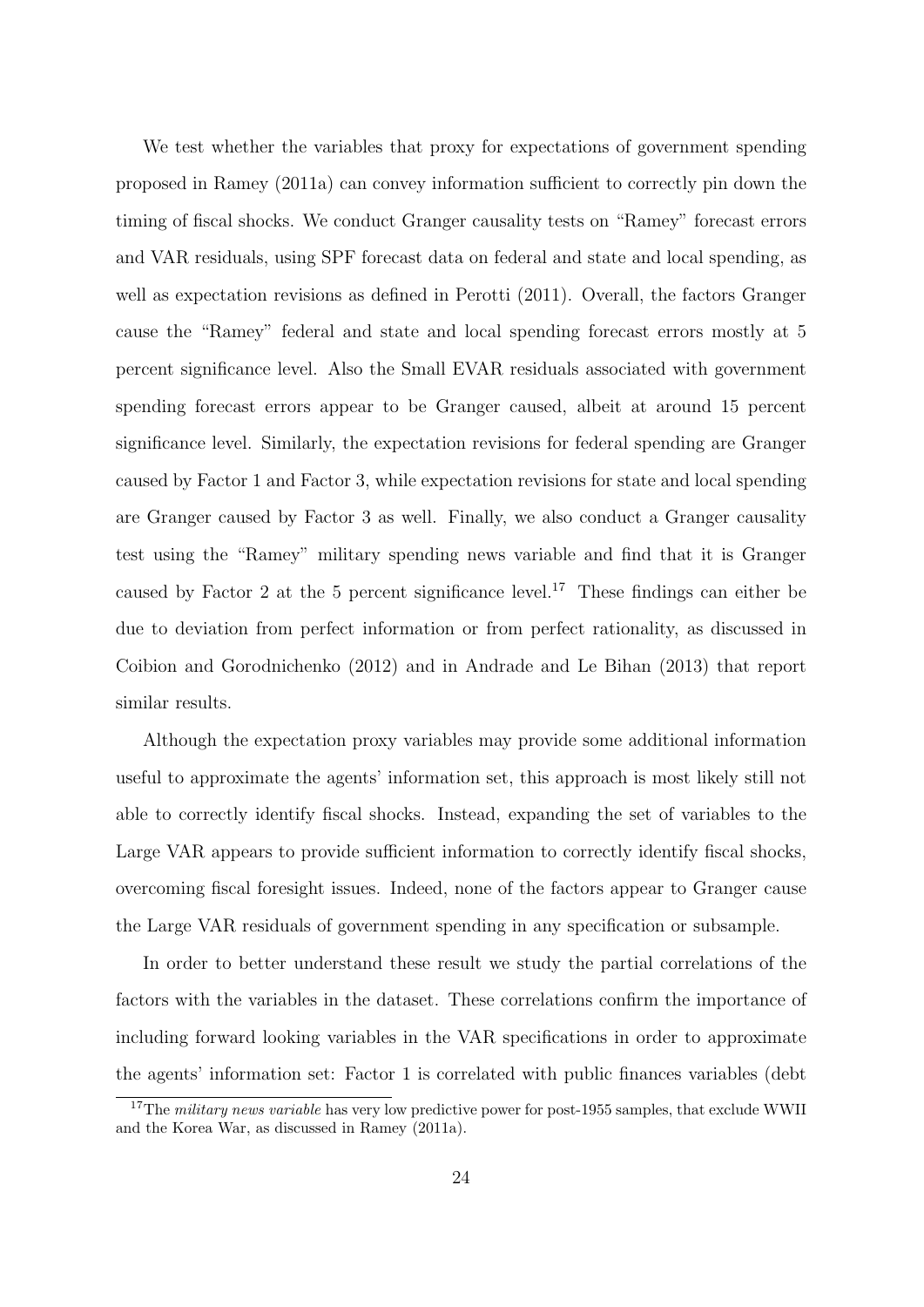and deficit) and rates; Factor 2 with commodity and producer price indices as well as consumer sentiment; Factor 3 with taxes, public finance variables, labour and credit market variables, inventories and money supply; Factor 4 with CEO confidence, housing starts, industrial production and private investment; and Factor 5 with equity market returns and industrial activity indices.<sup>18</sup>

#### 4.3 SVAR à la Perotti versus EVAR à la Ramey

To test the potential source of disagreement between the SVAR and EVAR as proposed in Ramey (2011a), we compare IRFs from recursive and expectation identifications (incorporating SPF data) estimated using the small and large models. Informational sufficiency of the dataset incorporated in the Large VAR would imply that the proxy variables for expectations should not provide additional information. Provided that fiscal shocks are correctly identified under both specifications, a Large Structural VAR and a Large Expectational VAR should yield the same results and IRFs in statistical terms.

The results for aggregate federal spending are shown in Figure 4.<sup>19</sup> The IRFs show the dynamic response of macroeconomic variables to a shock in "Ramey" forecasts errors normalised such that federal government spending peaks at one, as done in Perotti (2011). Using this methodology allows a direct comparison of IRFs from the SVARs and the EVARs.

The Large SVARs and EVARs deliver strikingly similar results, while the Small SVARs and EVARs deliver different results. This suggests that missing information may explain the different results obtained from different identifications.<sup>20</sup> This also

<sup>&</sup>lt;sup>18</sup>The relevance of including forward looking variables, such as commodity prices, in the VAR specification to capture agents' expectations is recognised since the seminal work of Sims (1992). Moreover, Favero and Giavazzi (2007) argue in favour of including the path of public debt in the VAR in order to correctly recover fiscal shocks.

<sup>&</sup>lt;sup>19</sup>In the VAR specifications where the forecast errors are used, they are ordered first. For the federal spending VAR, the various components of federal spending (consumption and investment components of federal defense and non-defense) are aggregated as the SPF forecasts are at an aggregate level.

<sup>&</sup>lt;sup>20</sup>For the sake of brevity, only federal spending results are reported. Large SVARs and EVARs for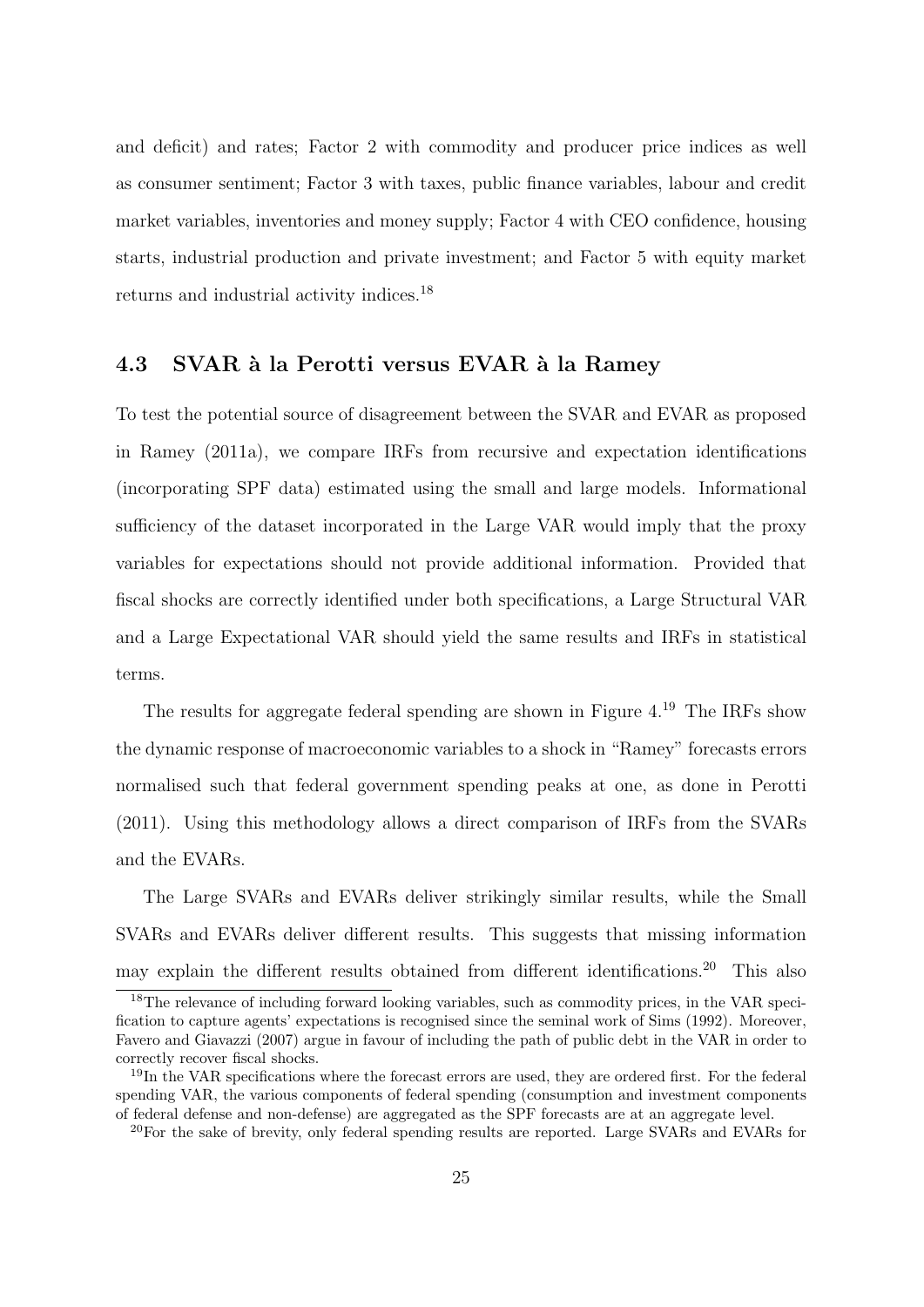corroborates our findings from the Granger causality tests and provides a strong indication of the informational sufficiency of the Large SVAR specification. A complementary possible explanation for these results, as observed in Perotti (2011) is that the strong predictive power of "Ramey" forecast error for government spending reported in Ramey (2011a) is partially due to the low predictive power of expected government spending growth. The forecast error is almost equivalent to actual spending growth less some noise.

The IRFs reported in the first two columns of Figure 4 compare results for Small and Large SVARs and EVARs for aggregate federal spending. The Small EVAR IRFs are similar to those reported by Ramey (2011a), but we find shallower troughs for the Large EVAR, although not always significant. However, in the Large VARs aggregate state and local spending shocks result in positive hump-shaped IRFs for output, consumption and investment, as well as real wages.

Finally, we explore a different specification of the EVARs that includes agents' expectation revisions as defined by Perotti (2011). IRFs for aggregate federal spending are reported in the last columns of Figures 4. The shapes of the IRFs are intriguingly different from the Ramey EVAR specification and may suggest the stimulative effect of news on fiscal spending. Also, they seem to indicate that revisions of expectations affect agents' behaviour in real-time. However, the low statistical significance of the IRFs also points to the high level of noise contained in this alternative measure for expectations. See Ricco (2013) who uses a refined measure for fiscal news and reports consistent results.

### 4.4 Subsample Instability

Finally, we examine the issue of sample instability of dynamic responses to fiscal shocks that has been highlighted by numerous studies. A common finding using US data is state and local spending also deliver almost identical results.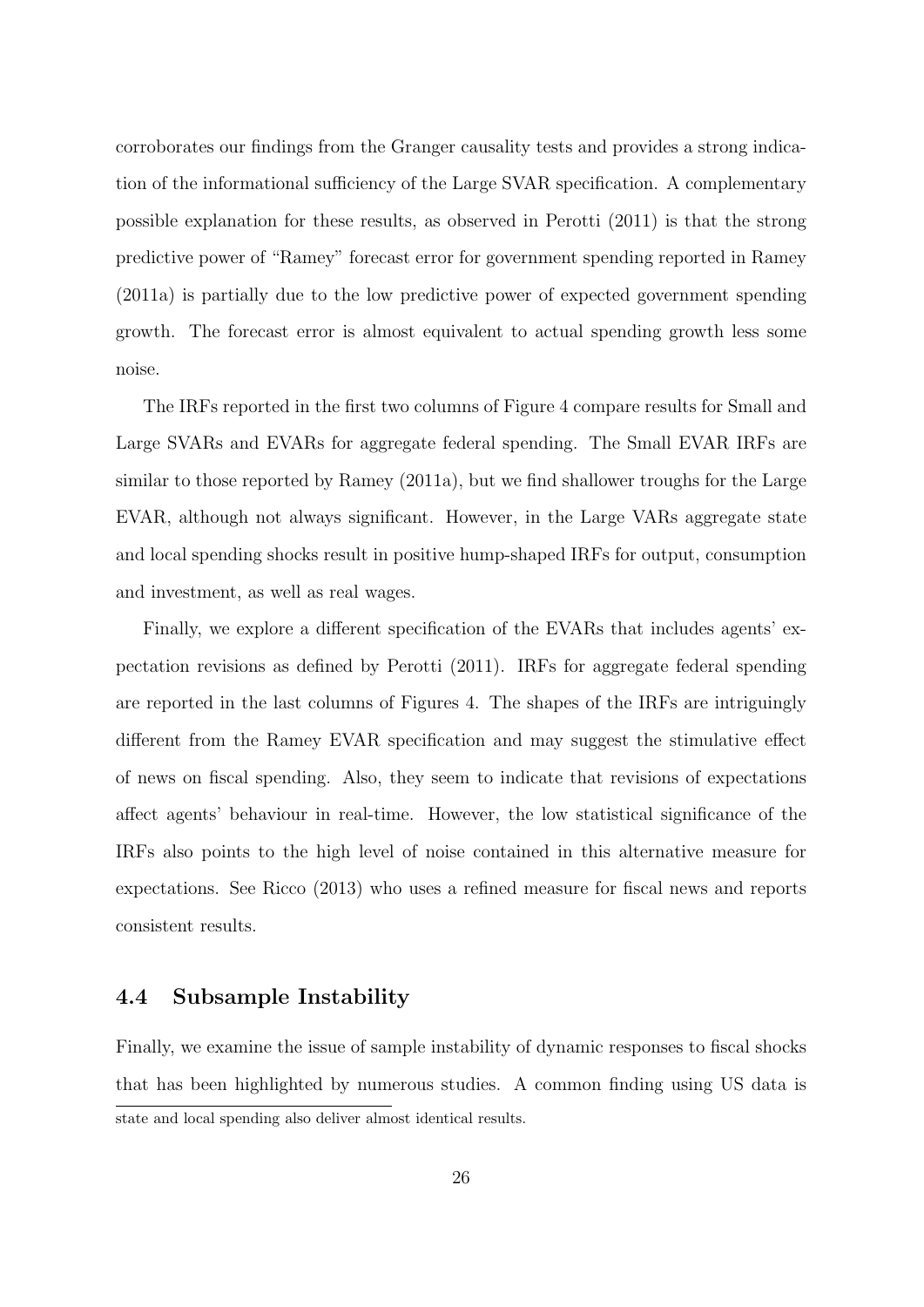that the government spending multipliers vary depending on the sample studied (e.g., Perotti (2008), Ramey (2011b), Hall (2009)). This instability could be caused either by the presence of structural breaks (e.g., credit market developments or changes in the fiscal-monetary policy regime), or by variations in the composition of government spending over time. Another possible source of instability may be omitted variables and non-fundamentalness of structural shocks in the empirical model. Therefore, as robustness check, we investigate potential sample instability by splitting our full sample period of 1959Q1 to 2012Q1 into two subsamples, covering 1959Q1 to 1981Q4 and 1982Q1 to 2012Q1.

Figure 5 presents the impulse responses to a shock in total government spending over 24 quarters for the full sample as well as for the two subsamples. The plots also show the posterior coverage intervals at the 0.68 and 0.9 levels. While the IRFs for the Small VAR exhibit subsample instability, the Large VAR IRFs do not. In particular, the Small VAR shows subsample instability across all the variables we study, including GDP, durables and nondurables consumption, investment and real rates. Conversely, in the Large VAR the IRFs for both subsamples are within the posterior coverage interval at the 0.68 level for virtually all the horizons. The residual variation across subsamples may be accounted for by the changing composition of government spending over time.<sup>21</sup>

The Large VAR responses to a shock in government spending are positive and significant for GDP, insignificant for nondurables and durables consumption and investment, and negative and significant for real rates.<sup>22</sup>

Overall, these results for the Large VAR suggest that the previously reported subsample instability is not due to structural changes but instead points to an omitted variable problem. Also, given the consistency of results, the Large VAR can be used for

<sup>&</sup>lt;sup>21</sup>Results are robust to the exclusion of the recent financial crisis. Also, the results for the subsample 1982Q1-2012Q1 are robust to the inclusion of additional potentially forward-looking variables, including Conference Board CEO confidence index, Conference Board consumer confidence index, US housing price index and NASDAQ returns. These variables are not available for the full sample.

 $22$ The subsample instability is also not present in the Large VAR for shocks to the components of government spending.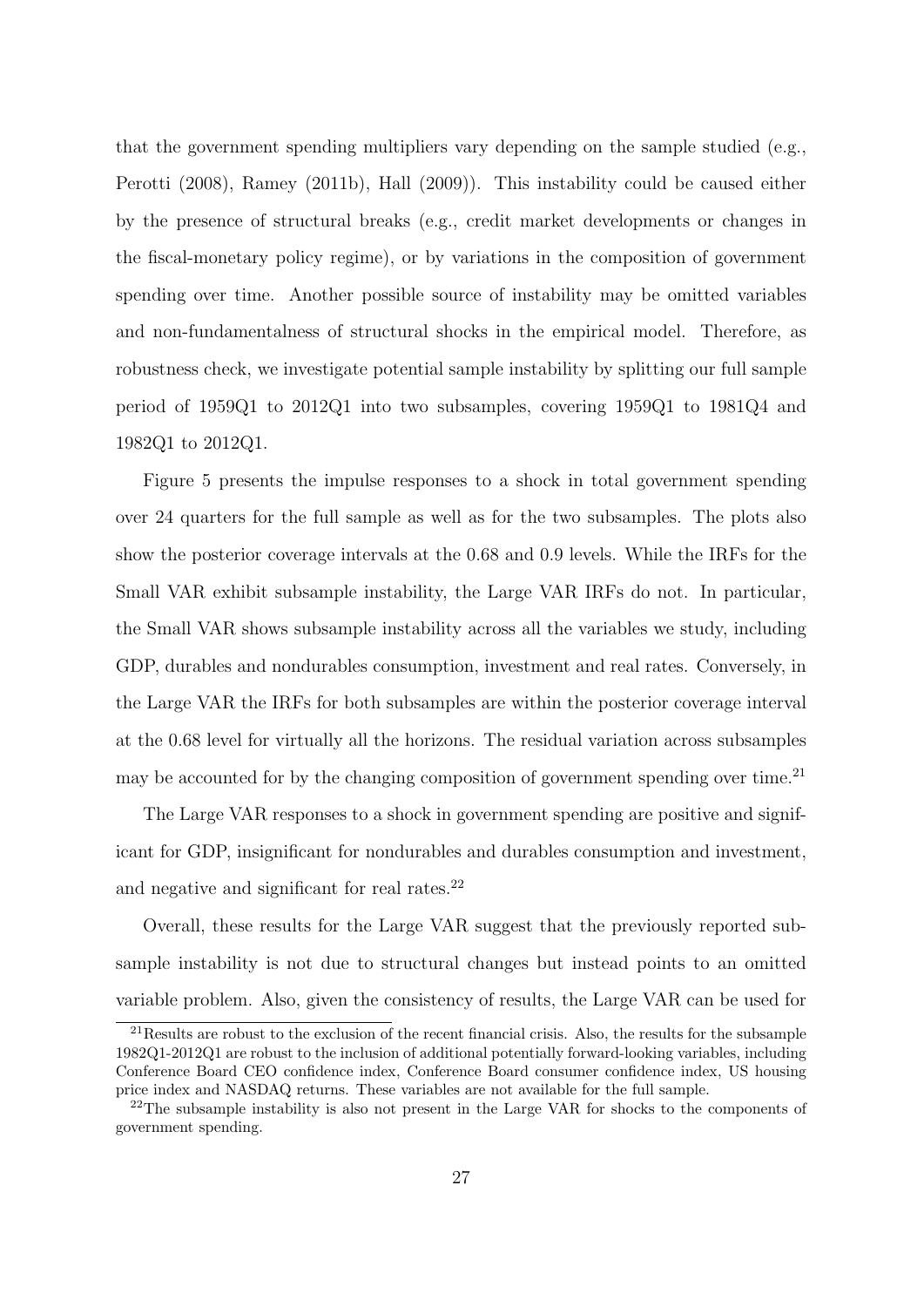different subsamples without loss of validity (e.g., our analysis of government expectations over 1982Q2-2012Q1).

#### 4.5 Discussion of Results

Our empirical results confirm the intuition that given the forward looking behaviour of agents "information matters" in order to understand the effects of fiscal policy, and it is necessary to enlarge the information set used in the econometric analysis to capture the flow of information in the economy. Fiscal foresight can be effectively dealt with by incorporating a rich macroeconomic dataset in a Large Bayesian Structural VAR.

Our findings indicate a possible direction to reconcile findings previously reported in the literature. First, informational sufficiency tests show that small VARs using a marginal approach are generally misspecified and prone to non-fundamentalness and fiscal foresight issues. In fact, the fiscal shocks recovered from these models appear to be forecastable using a larger information set, confirming Ramey's criticism of this approach. Proposed proxy variables for expectations of government spending still do not fully account for the flow of macroeconomic information received by the agents, and are again predictable using a broader set of variables. Second, our Large VAR is robust across identifications of fiscal shocks: structural recursive and expectation augmented specifications deliver the same results. Furthermore, the recovered shocks appear to be true fiscal innovations, lending credibility to the use of Large BVARs as a suitable tool for fiscal policy analysis. Finally, the stability of our results over different samples provides strong indication of the robustness of our findings, explaining the previously reported instability as an omitted variables artifact.

Our approach suffers from limitations largely common to the SVAR and EVAR literature. First, using a static linear VAR approach, we estimate time-invariant and linear (marginally constant and symmetric with respect to the sign of the shock) government multipliers. Therefore, we implicitly assume through our choice of the econometric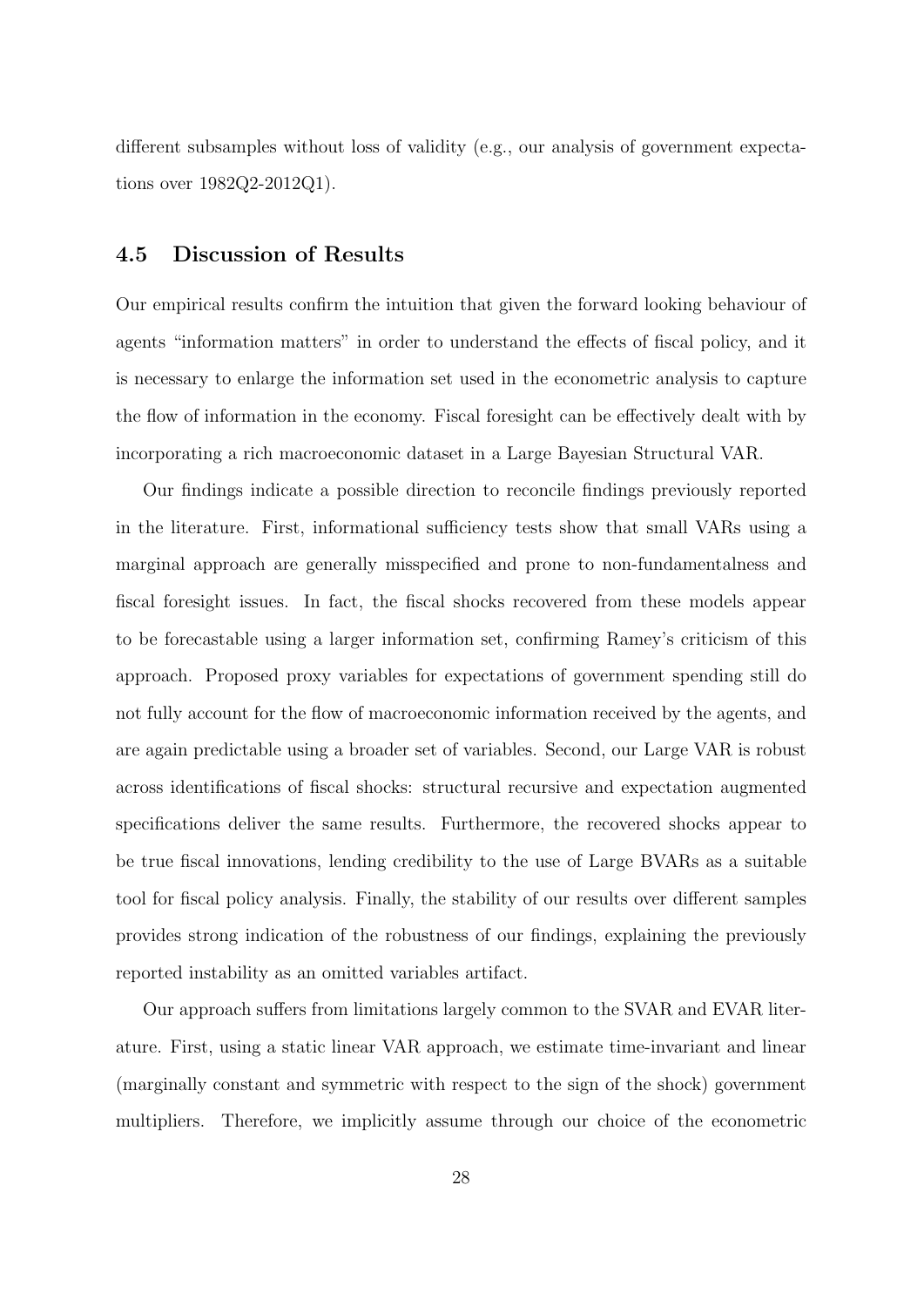model that government spending multipliers are independent of the state of the economy, do not change with the magnitude of the shock, and that positive and negative shocks impinge on the economy in a symmetric way (a thoughtful discussion on this point can be found in Parker (2011)).

Second, another potential issue is related to what Perotti (2011) calls the "variance problem". In some components of government spending there is limited variation over the sample which reduces the precision of the estimated multipliers as indicated by the relatively large coverage bands (see for example, the discussion in Hall (2009) and Barro and Redlick (2009)). The precision of our estimates is in line with previous results on fiscal shocks in the VAR literature. We believe that results from natural experiments that aim to bridge the gap between microeconomic and macroeconomic approaches provide relevant complementary evidence (e.g., in Acconcia et al. (2011); Nakamura and Steinsson (2011); Wilson (2010)).

Third, we use identification schemes that are essentially recursive, with the shocks always ordered first. We believe this strategy is largely sensible and is chosen with the aim of assessing previous findings with the SVAR and EVAR approaches that apply this methodology in different settings. However, this assumption of the exogeneity of government spending with respect to contemporaneous shocks to other macroeconomic variables could be incorrect. In particular, for state and local consumption (more so than for investment), the balanced budget requirement may induce pro-cyclicality (see Clemens and Miran (2012)). This issue is likely to be more pronounced for large business cycle shocks like the recent recession. We note that our results are robust to the exclusion of this sample period.

Finally, it is worth emphasising that government spending multipliers should not be thought of as deep structural parameters of the economy. In fact, there is no single government spending multiplier and its value is likely to depend on the country, the economic phase, the interaction between monetary and fiscal policy regimes in place, the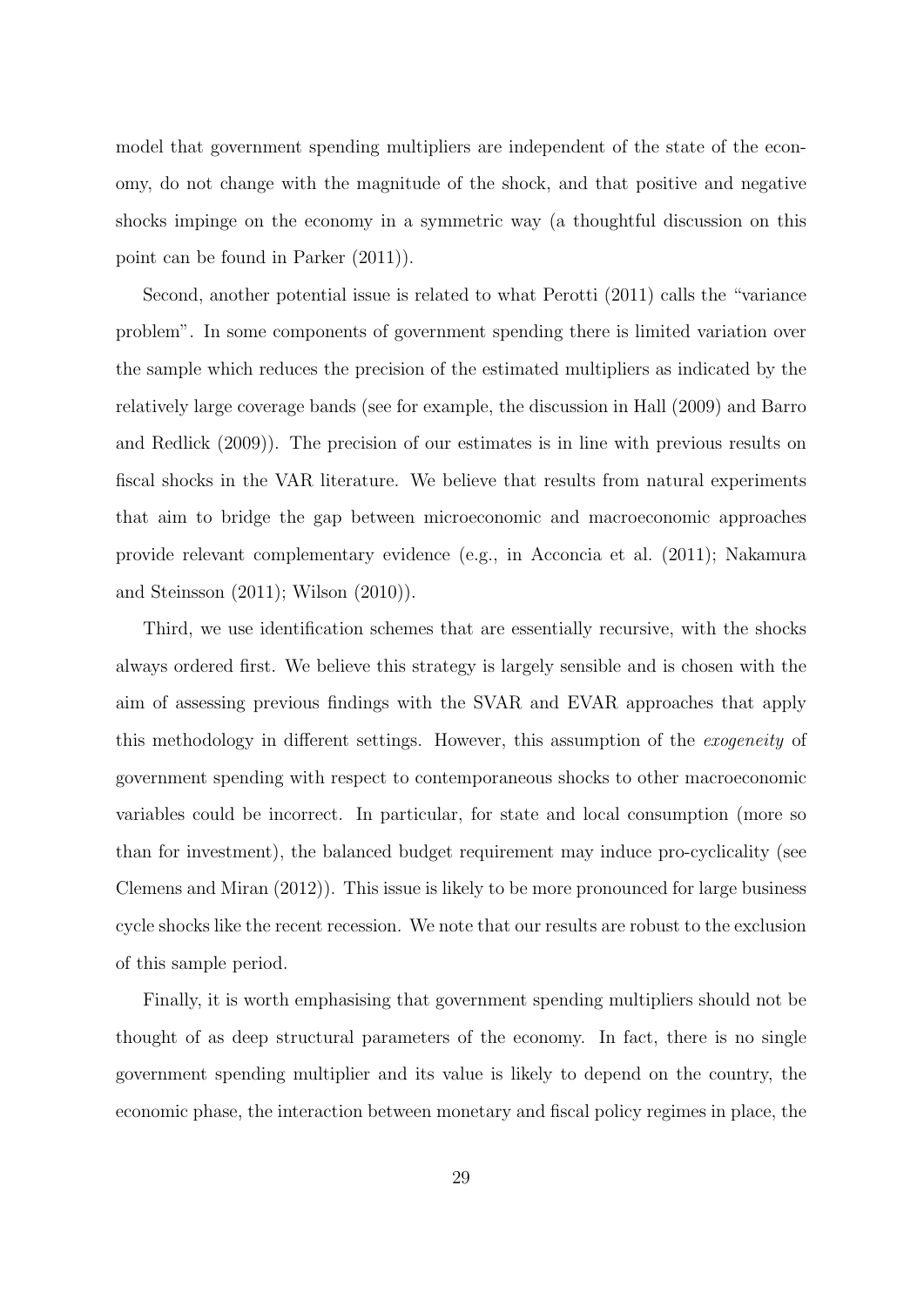way the spending if financed, and the degree of openness of the economy (e.g. Woodford (2011); Ilzetzki et al. (2013); Auerbach and Gorodnichenko (2012); Hall (2009); Favero and Giavazzi (2007)). Our IRFs and estimated multipliers should be interpreted as statistical averages over largely different economic conditions and policies.

## 5 Conclusions

In examining the effects of government spending as an active fiscal policy instrument, we make two main contributions in this paper. First, we show that it is possible to meaningfully identify government spending shocks using an expanded information set and Bayesian VAR techniques. We document that fiscal shocks identified using standard recursive fiscal SVARs and EVARs suffer from informational insufficiency. In fact, fiscal innovations identified using these models are likely to have been anticipated by economic agents, and are forecastable using a larger information set. In contrast, Bayesian VAR techniques with a rich dataset yield multipliers and IRFs that are stable across samples and identifications, overcoming issues of fiscal foresight and non-fundamentalness.

Second, we estimate fiscal multipliers for different components of government spending at federal and state and local level, and uncover significant heterogeneity in the responses of macroeconomic variables. While aggregate government spending does not appear to produce a strong stimulative effect, federal non-defense investment, and state and local consumption and investment components generally have output multipliers well above unity. These findings may help to inform the current fiscal policy debate.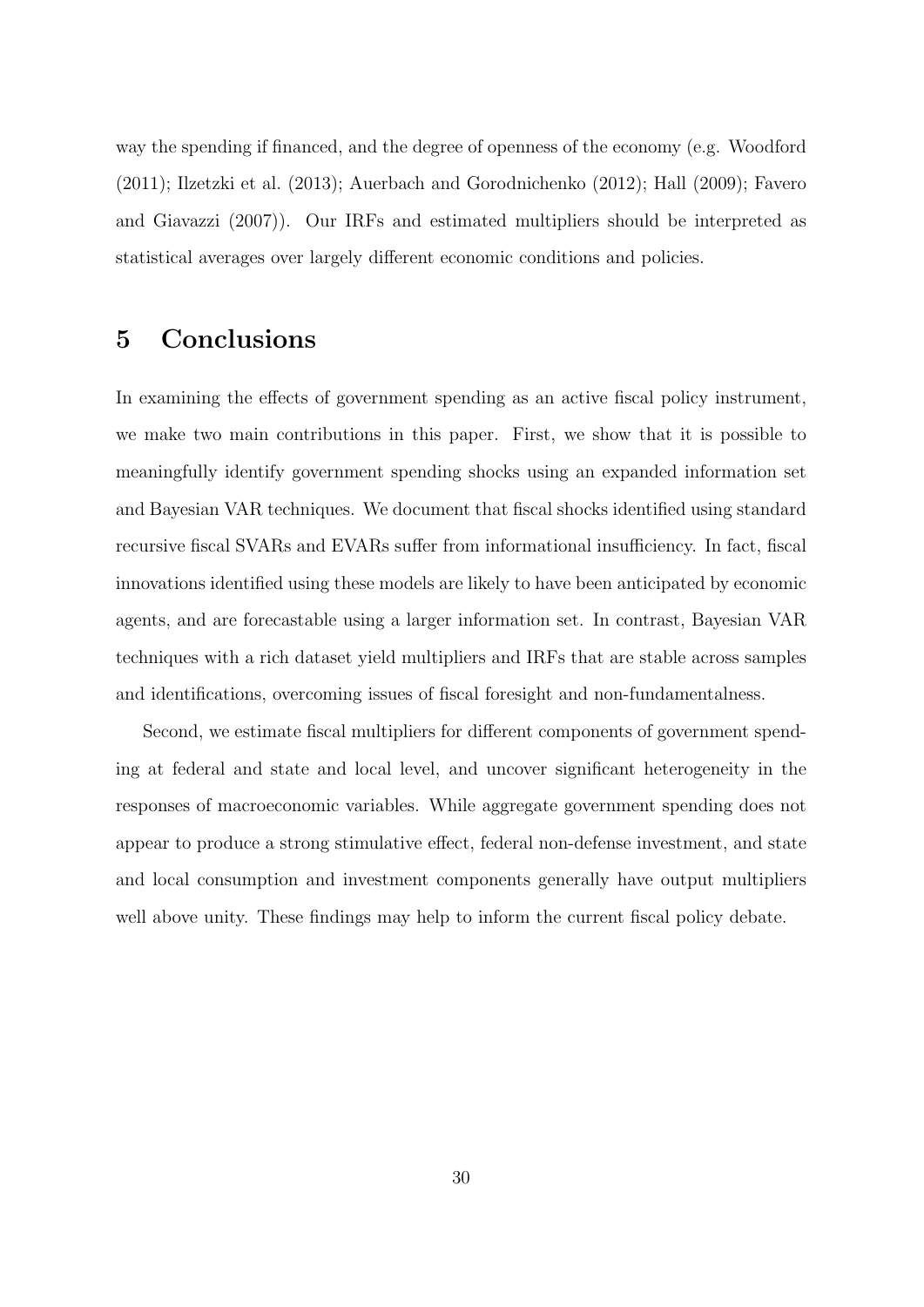## References

- Acconcia, Antonio, Giancarlo Corsetti, and Saverio Simonelli (2011) "Mafia and Public Spending: Evidence on the Fiscal Multiplier from a Quasi-experiment," CEPR Discussion Papers 8305, C.E.P.R. Discussion Papers.
- Alesina, Alberto, Carlo Favero, and Francesco Giavazzi (2012) "The Output Effect of Fiscal Consolidations," NBER Working Papers 18336, National Bureau of Economic Research, Inc.
- Alessi, Lucia, Matteo Barigozzi, and Marco Capasso (2011) "Non-Fundamentalness in Structural Econometric Models: A Review," International Statistical Review, Vol. 79, No. 1, pp. 16–47, 04.
- Andrade, Philippe and Hervé Le Bihan (2013) "Inattentive professional forecasters," Journal of Monetary Economics, Vol. 60, No. 8, pp. 967–982.
- Aschauer, David Alan (1989) "Is public expenditure productive?" Journal of Monetary Economics, Vol. 23, No. 2, pp. 177–200, March.
- Auerbach, Alan and Yuriy Gorodnichenko (2012) "Fiscal Multipliers in Recession and Expansion," in Fiscal Policy after the Financial Crisis: National Bureau of Economic Research, Inc.
- Bai, Jushan and Serena Ng (2002) "Determining the Number of Factors in Approximate Factor Models," Econometrica, Vol. 70, No. 1, pp. 191–221, January.
- Banbura, Marta, Domenico Giannone, and Lucrezia Reichlin (2010) "Large Bayesian vector auto regressions," Journal of Applied Econometrics, Vol. 25, No. 1, pp. 71–92.
- Barro, Robert J. and Charles J. Redlick (2009) "Macroeconomic Effects from Government Purchases and Taxes," NBER Working Papers 15369, National Bureau of Economic Research, Inc.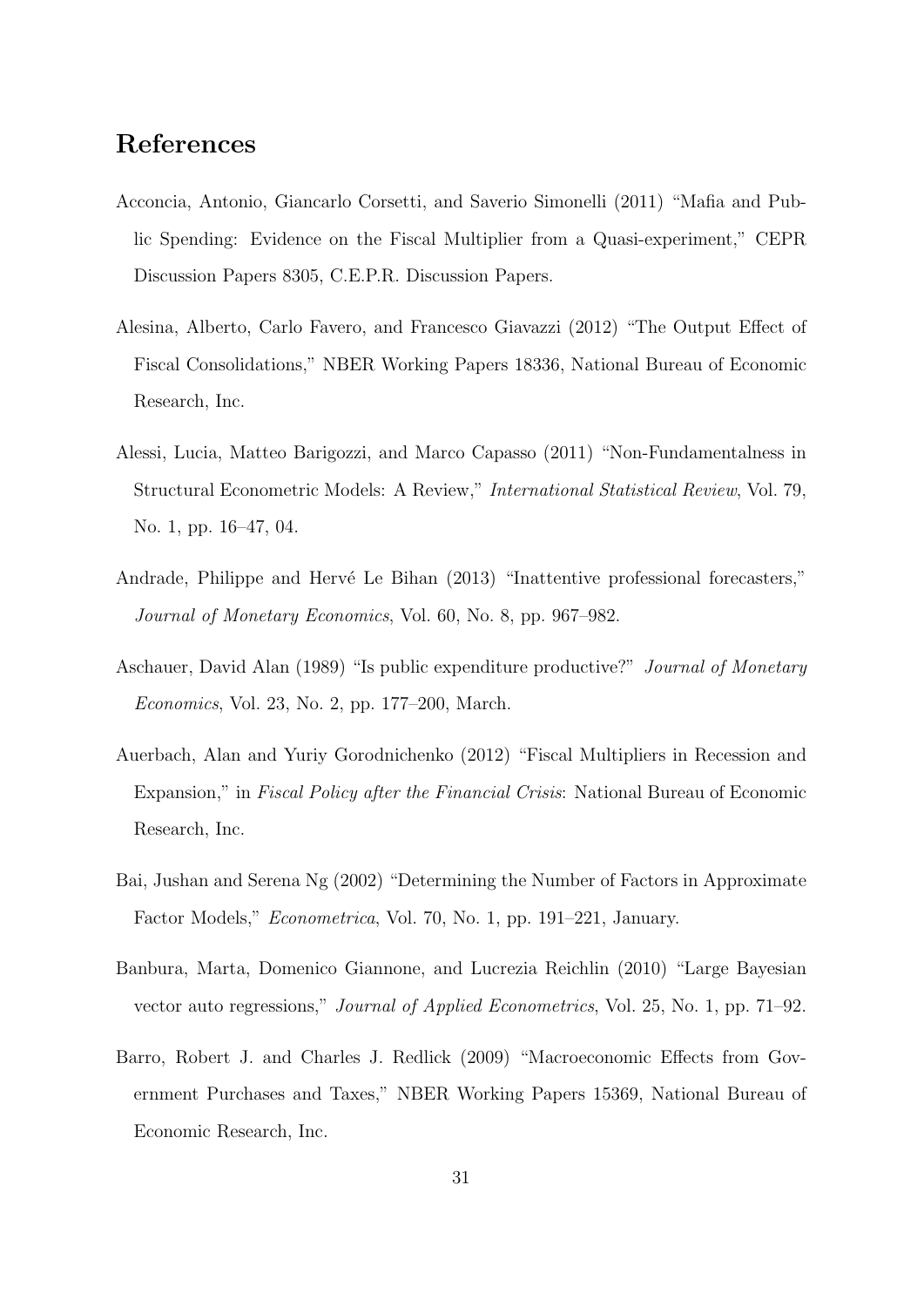- Baxter, Marianne and Robert G King (1993) "Fiscal Policy in General Equilibrium," American Economic Review, Vol. 83, No. 3, pp. 315–34, June.
- Bénétrix, Agustín S. (2012) "Fiscal Shocks And Real Wages," *International Journal of Finance & Economics*, Vol. 17, No. 3, pp. 203–220, 07.
- Bernanke, Ben S., Jean Boivin, and Piotr Eliasz (2004) "Measuring the Effects of Monetary Policy: A Factor-Augmented Vector Autoregressive (FAVAR) Approach," NBER Working Papers 10220, National Bureau of Economic Research, Inc.
- Blanchard, Olivier and Daniel Leigh (2013) "Growth Forecast Errors and Fiscal Multipliers," IMF Working Papers 13/1, International Monetary Fund.
- Blanchard, Olivier and Roberto Perotti (2002) "An Empirical Characterization Of The Dynamic Effects Of Changes In Government Spending And Taxes On Output," The Quarterly Journal of Economics, Vol. 117, No. 4, pp. 1329–1368, November.
- Bouakez, Hafedh, Michel Normandin, and Denis Larocque (2013) "Separating the Wheat from the Chaff: A Disaggregate Analysis of the Effects of Public Spending in the U.S.,"Technical report, Annual T2M Conference Paper.
- Christiano, Lawrence J, Martin Eichenbaum, and Charles Evans (1996) "The Effects of Monetary Policy Shocks: Evidence from the Flow of Funds," The Review of Economics and Statistics, Vol. 78, No. 1, pp. 16–34, February.
- Christiano, Lawrence, Martin Eichenbaum, and Sergio Rebelo (2011) "When Is the Government Spending Multiplier Large?" Journal of Political Economy, Vol. 119, No. 1, pp. 78 – 121.
- Clemens, Jeffrey and Stephen Miran (2012) "Fiscal Policy Multipliers on Subnational Government Spending," American Economic Journal: Economic Policy, Vol. 4, No. 2, pp. 46–68, May.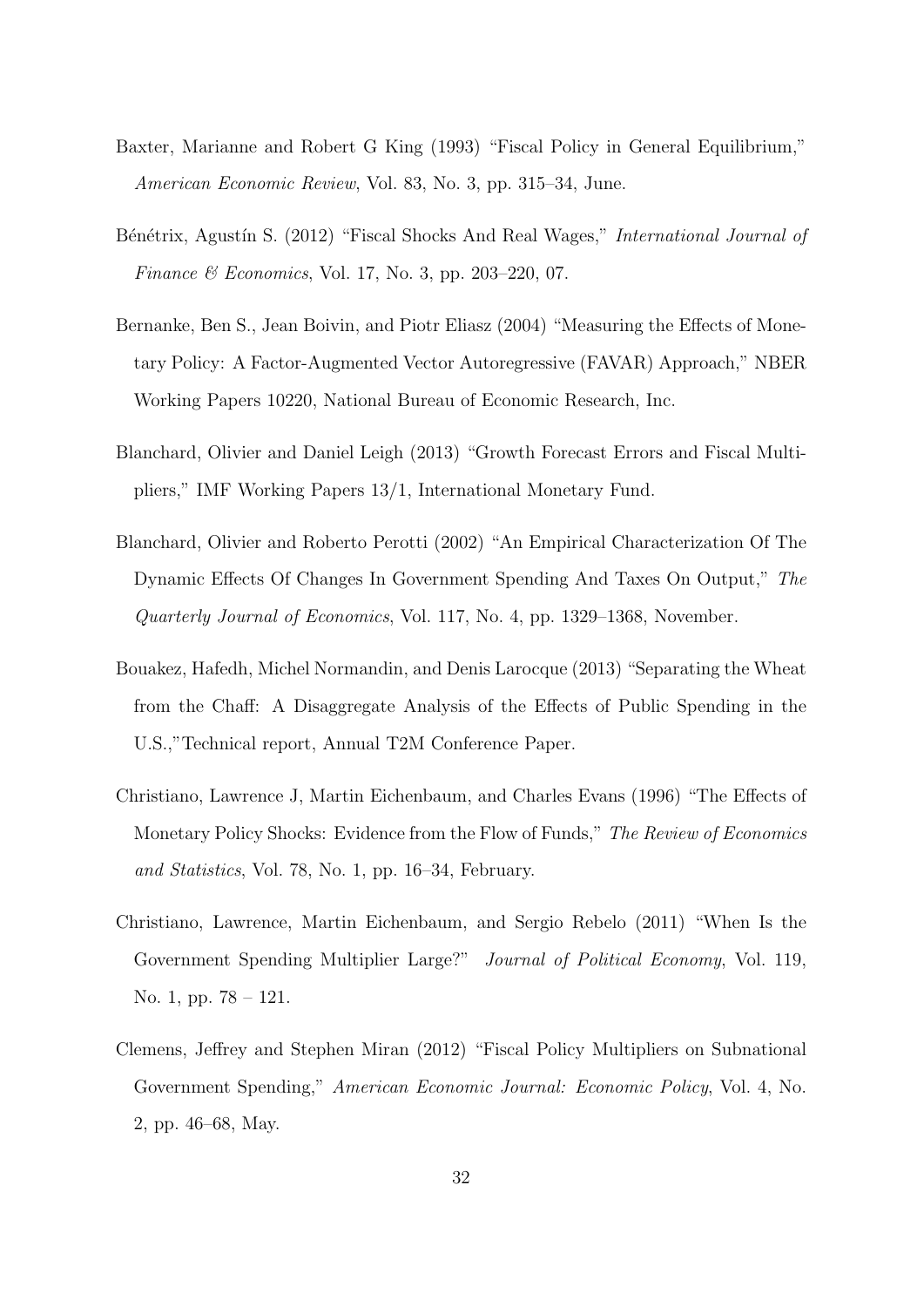- Coibion, Olivier and Yuriy Gorodnichenko (2012) "What Can Survey Forecasts Tell Us about Information Rigidities?," Journal of Political Economy, Vol. 120, No. 1, pp. 116 – 159.
- Corsetti, Giancarlo, Keith Kuester, and Gernot Müller (2011) "Floats, pegs and the transmission of fiscal policy," CEPR Discussion Papers 8180, C.E.P.R. Discussion Papers.
- De Mol, Christine, Domenico Giannone, and Lucrezia Reichlin (2008) "Forecasting using a large number of predictors: Is Bayesian shrinkage a valid alternative to principal components?" Journal of Econometrics, Vol. 146, No. 2, pp. 318–328, October.
- Doan, Thomas, Robert B. Litterman, and Christopher A. Sims (1983) "Forecasting and Conditional Projection Using Realistic Prior Distributions," NBER Working Papers 1202, National Bureau of Economic Research, Inc.
- Favero, Carlo and Francesco Giavazzi (2007) "Debt and the Effects of Fiscal Policy," NBER Working Papers 12822, National Bureau of Economic Research, Inc.
- Fernald, John G. (1999) "Roads to Prosperity? Assessing the Link between Public Capital and Productivity," American Economic Review, Vol. 89, No. 3, pp. 619–638, June.
- Fisher, Jonas D.M. and Ryan Peters (2010) "Using Stock Returns to Identify Government Spending Shocks," Economic Journal, Vol. 120, No. 544, pp. 414–436, 05.
- Forni, Mario and Luca Gambetti (2010) "Fiscal Foresight and the Effects of Goverment Spending," CEPR Discussion Papers 7840, C.E.P.R. Discussion Papers.
- (2011) "Sufficient information in structural VARs," Center for Economic Research (RECent) 062, University of Modena and Reggio E., Dept. of Economics.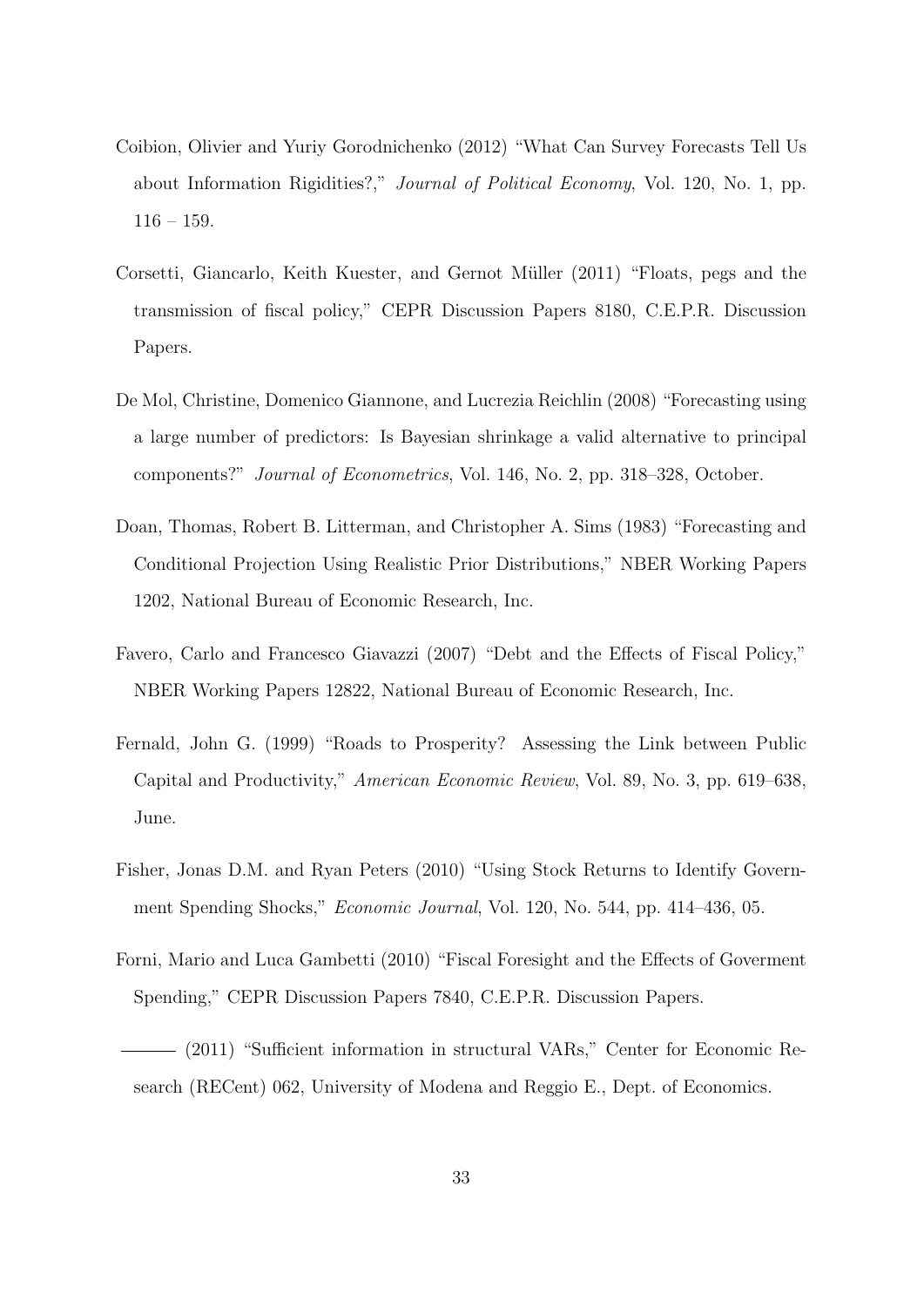- Forni, Mario, Domenico Giannone, Marco Lippi, and Lucrezia Reichlin (2009) "Opening The Black Box: Structural Factor Models With Large Cross Sections," Econometric Theory, Vol. 25, No. 05, pp. 1319–1347, October.
- Forni, Mario, Marc Hallin, Marco Lippi, and Lucrezia Reichlin (2000) "The Generalized Dynamic-Factor Model: Identification And Estimation," The Review of Economics and Statistics, Vol. 82, No. 4, pp. 540–554, November.
- Galí, Jordi, J. David López-Salido, and Javier Vallés (2007) "Understanding the Effects of Government Spending on Consumption," Journal of the European Economic Association, Vol. 5, No. 1, pp. 227–270, 03.
- Giannone, Domenico and Lucrezia Reichlin (2006) "Does information help recovering structural shocks from past observations?" Journal of the European Economic Association, Vol. 4, No. 2-3, pp. 455–465, 04-05.
- Giannone, Domenico, Michele Lenza, and Giorgio E. Primiceri (2012) "Prior Selection for Vector Autoregressions," Working Papers ECARES 2012-002, ULB – Universite Libre de Bruxelles.
- Giavazzi, Francesco (2012) "Discussion of "Roads to Prosperity or Bridges to Nowhere? Theory and Evidence on the Impact of Public Infrastructure Investment"," pp. 154– 157, October.
- Hall, Robert E. (2009) "By How Much Does GDP Rise If the Government Buys More Output?" Brookings Papers on Economic Activity, Vol. 40, No. 2 (Fall), pp. 183–249.
- Hansen, Lars Peter and Thomas J. Sargent (1980) "Formulating and estimating dynamic linear rational expectations models," Journal of Economic Dynamics and Control, Vol. 2, No. 1, pp. 7–46, May.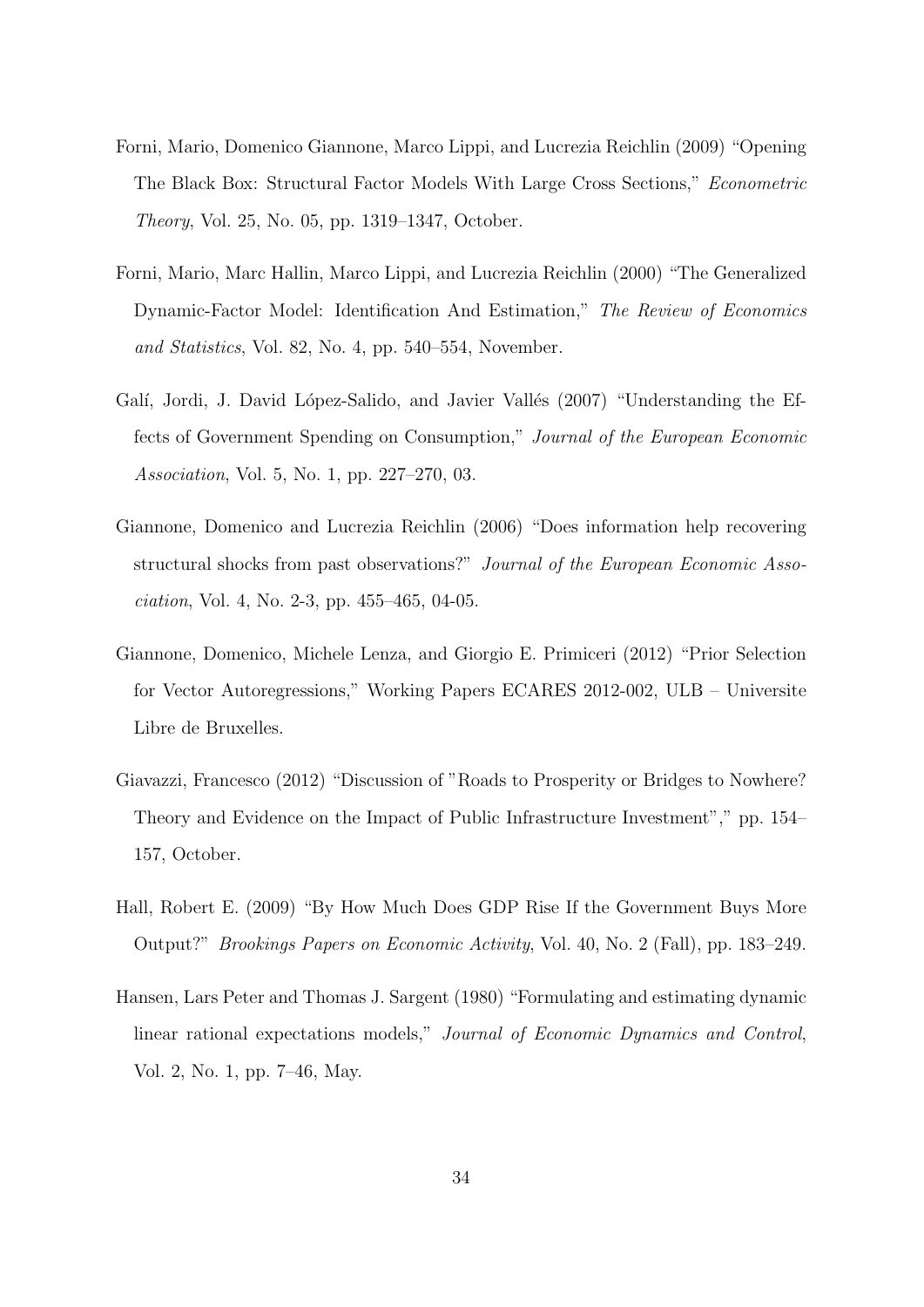- Ilzetzki, Ethan, Enrique G. Mendoza, and Carlos A. Végh (2013) "How big (small?) are fiscal multipliers?" Journal of Monetary Economics, Vol. 60, No. 2, pp. 239 – 254.
- Koop, Gary (2011) "Forecasting with Medium and Large Bayesian VARs," Working Papers 1117, University of Strathclyde Business School, Department of Economics.
- Leduc, Sylvain and Daniel Wilson (2012) "Roads to Prosperity or Bridges to Nowhere? Theory and Evidence on the Impact of Public Infrastructure Investment," in NBER Macroeconomics Annual 2012, Volume 27: National Bureau of Economic Research, Inc, pp. 89–142.
- Leeper, Eric M., Todd B. Walker, and Shu-Chun S. Yang (2010) "Government investment and fiscal stimulus," Journal of Monetary Economics, Vol. 57, No. 8, pp. 1000– 1012, November.
- Leeper, Eric M., Todd B. Walker, and Shu-Chun Susan Yang (2013) "Fiscal Foresight and Information Flows," Econometrica, Vol. 81, No. 3, pp. 1115–1145, 05.
- Lippi, Marco and Lucrezia Reichlin (1993) "The Dynamic Effects of Aggregate Demand and Supply Disturbances: Comment," American Economic Review, Vol. 83, No. 3, pp. 644–52, June.
- (1994) "VAR analysis, nonfundamental representations, blaschke matrices," Journal of Econometrics, Vol. 63, No. 1, pp. 307–325, July.
- Litterman, Robert B. (1979) "Techniques of forecasting using vector autoregressions,"Technical report.
- Mertens, Karel and Morten O. Ravn (2010) "Measuring the Impact of Fiscal Policy in the Face of Anticipation: A Structural VAR Approach," Economic Journal, Vol. 120, No. 544, pp. 393–413, 05.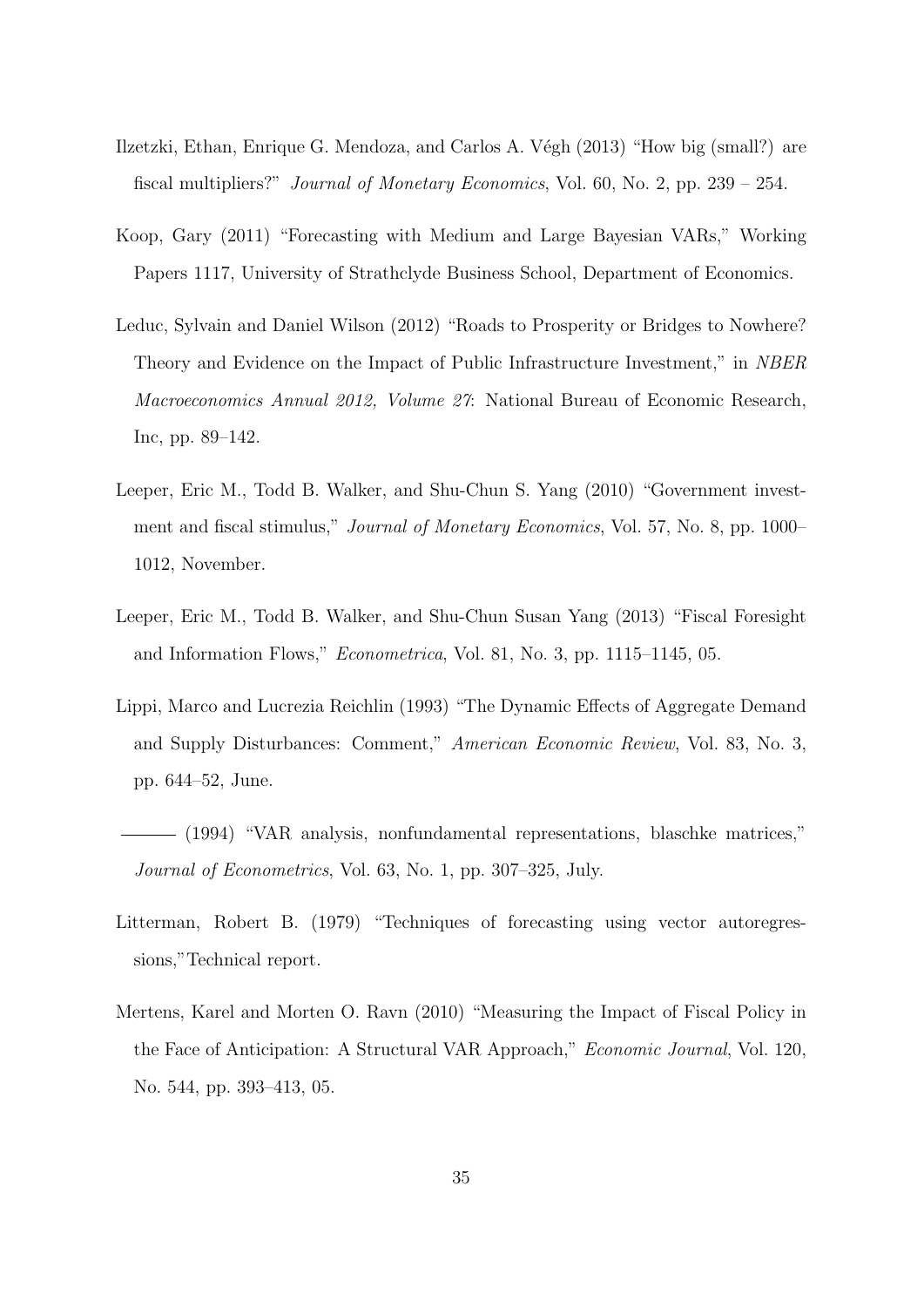(2013) "The Dynamic Effects of Personal and Corporate Income Tax Changes in the United States," American Economic Review, Vol. 103, No. 4, pp. 1212–47, June.

- Monacelli, Tommaso and Roberto Perotti (2008) "Fiscal Policy, Wealth Effects and Markups," cepr discussion papers, C.E.P.R. Discussion Papers.
- Mountford, Andrew and Harald Uhlig (2009) "What are the effects of fiscal policy shocks?" Journal of Applied Econometrics, Vol. 24, No. 6, pp. 960–992.
- Nakamura, Emi and Jón Steinsson (2011) "Fiscal Stimulus in a Monetary Union: Evidence from U.S. Regions," NBER Working Papers 17391, National Bureau of Economic Research, Inc.
- Onatski, Alexei (2009) "Testing Hypotheses About the Number of Factors in Large Factor Models," Econometrica, Vol. 77, No. 5, pp. 1447–1479, 09.
- Pappa, Evi (2009) "The Effects Of Fiscal Shocks On Employment And The Real Wage," International Economic Review, Vol. 50, No. 1, pp. 217–244, 02.
- Parker, Jonathan A. (2011) "On Measuring the Effects of Fiscal Policy in Recessions," Journal of Economic Literature, Vol. 49, No. 3, pp. 703–18, September.
- Perotti, Roberto (2005) "Estimating the effects of fiscal policy in OECD countries," Proceedings.

(2008) "In Search of the Transmission Mechanism of Fiscal Policy," in NBER Macroeconomics Annual 2007, Volume 22: National Bureau of Economic Research, Inc, pp. 169–226.

(2011) "Expectations and Fiscal Policy: An Empirical Investigation,"Technical report.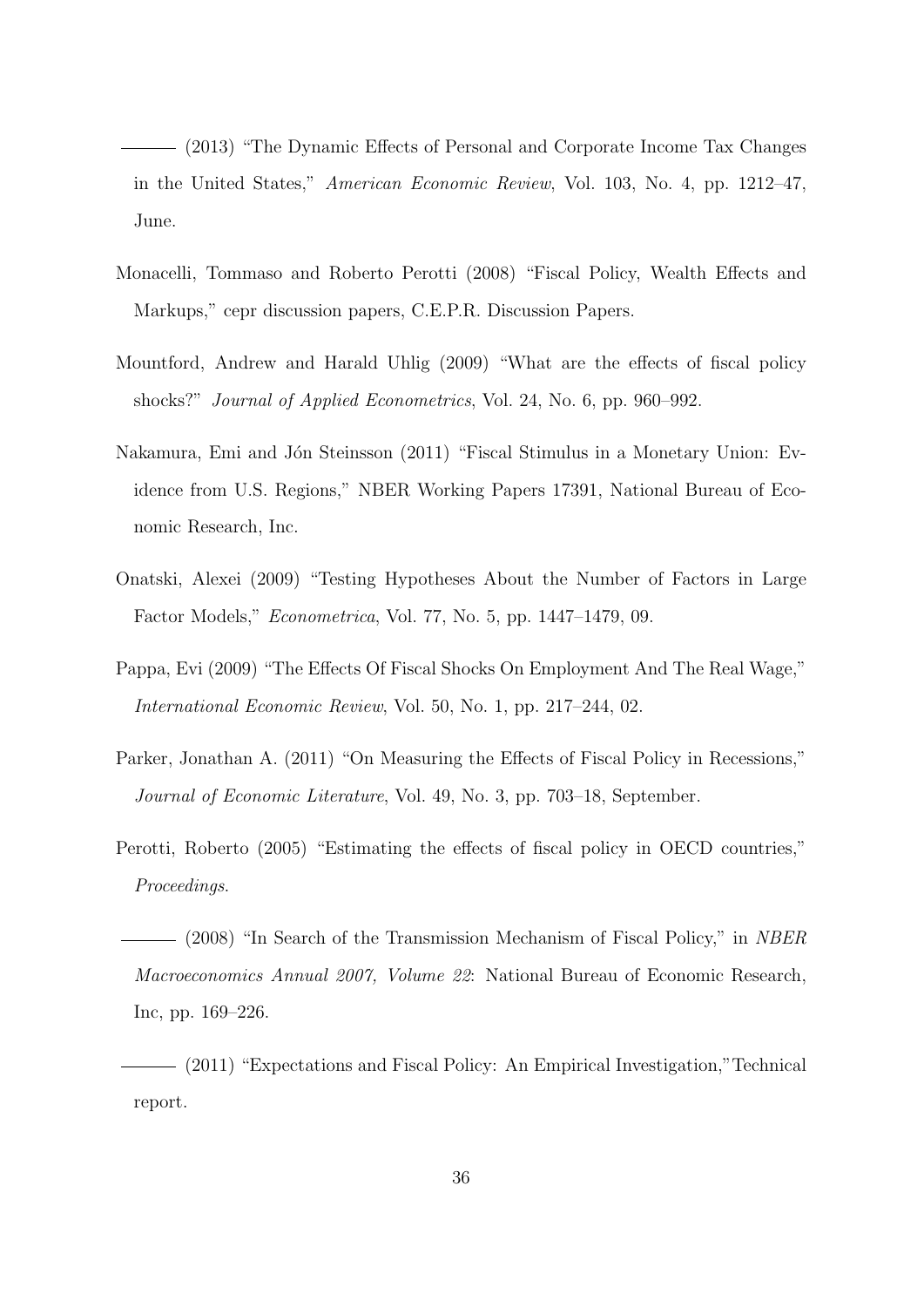- Ramey, Valerie A. (2011a) "Identifying Government Spending Shocks: It's all in the Timing," The Quarterly Journal of Economics, Vol. 126, No. 1, pp. 1–50.
- (2011b) "Can Government Purchases Stimulate the Economy?" Journal of Economic Literature, Vol. 49, No. 3, pp. 673–85, September.
- Ricco, Giovanni (2013) "A New Identification of Fiscal Shocks based on the Information Flow," working paper, London Business School.
- Sims, Christopher A (1980) "Macroeconomics and Reality," Econometrica, Vol. 48, No. 1, pp. 1–48, January.
- Sims, Christopher A. (1988) "Identifying Policy Effects," in Empirical Macroeconomics for Interdependent Economies, Ralph Bryant et al.: Brookings, pp. 305–321.
- (1992) "Interpreting the macroeconomic time series facts: The effects of monetary policy," European Economic Review, Vol. 36, No. 5, pp. 975–1000, June.
- Wilson, Daniel J. (2010) "Fiscal spending multipliers: evidence from the 2009 American Recovery and Reinvestment Act,"Technical report.
- Woodford, Michael (2011) "Simple Analytics of the Government Expenditure Multiplier," American Economic Journal: Macroeconomics, Vol. 3, No. 1, pp. 1–35, January.
- Yang, Shu-Chun Susan (2007) "Tentative evidence of tax foresight," Economics Letters, Vol. 96, No. 1, pp. 30 – 37.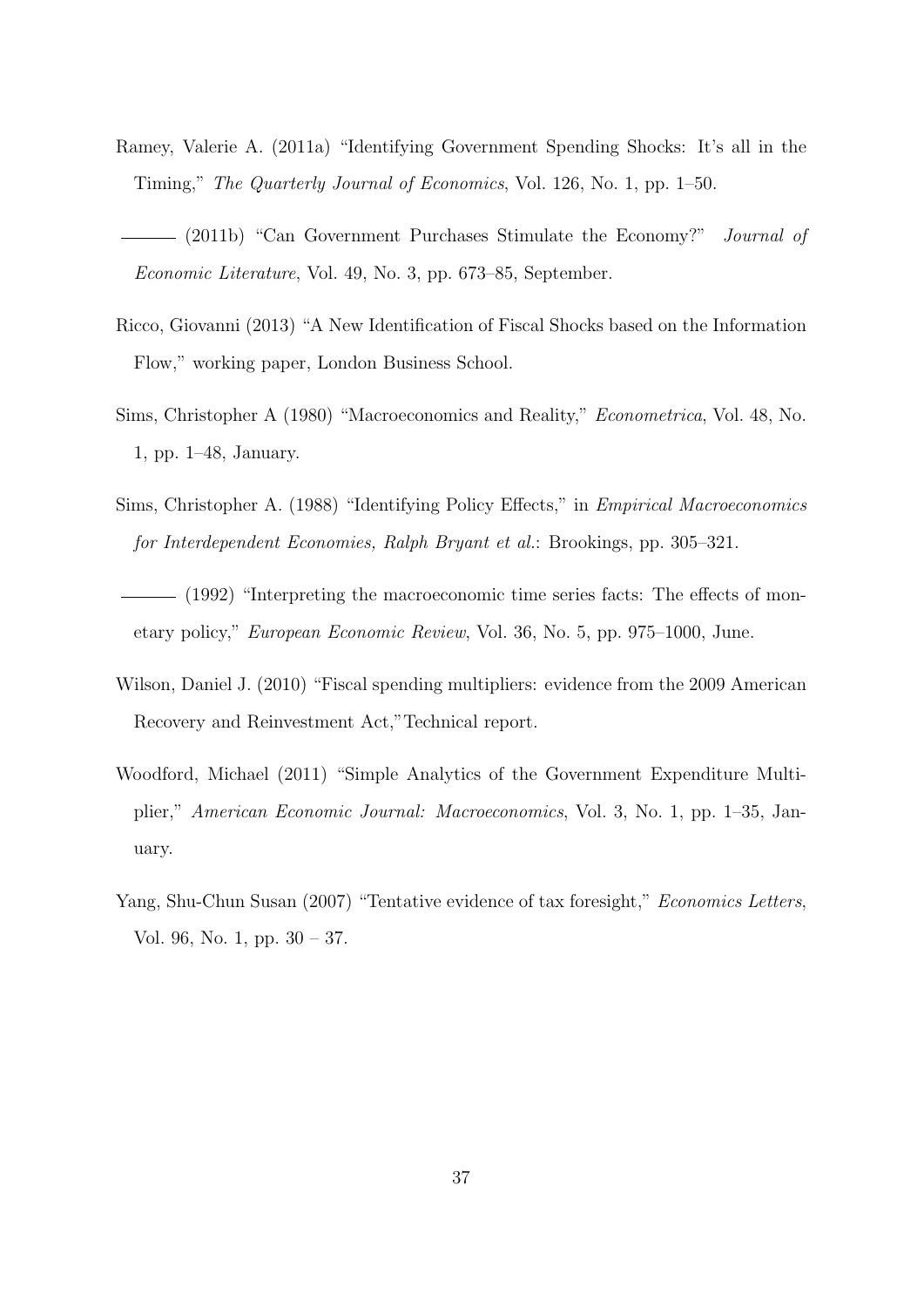

Government Consumption and Investment Shock

Figure 1: Large and Small VAR (1959Q1:2012Q1). This figure presents the impulse response functions to a shock in Government Consumption and Investment. Each chart shows the Large VAR response for the period 1959Q1 to 2012Q1 as a solid line with shaded posterior coverage intervals at the 0.68 and 0.9 level. The dashed line in each chart is the response for the Small VAR for the same period.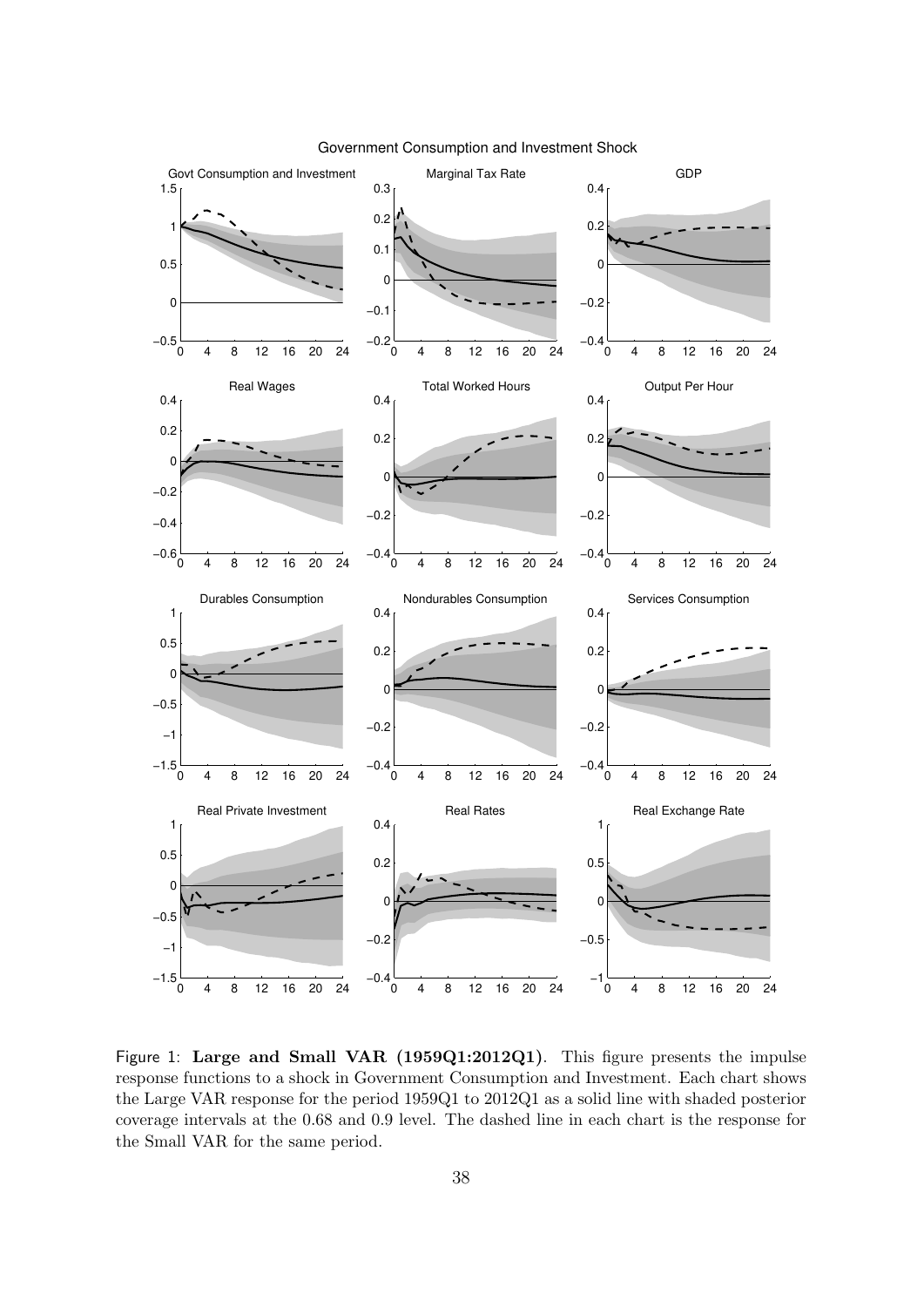

Figure 2: Large and Small VAR – Government Consumption Components (1959Q1:2012Q1). This figure presents the impulse response functions to a shock in a specified component of government consumption. The left, middle and right columns of plots depict the responses to a shock in federal defense consumption, federal non-defense consumption, and state and local consumption, respectively. Each chart shows the Large VAR response for the period 1959Q1 to 2012Q1 as a solid line with shaded posterior coverage intervals at the 0.68 and 0.9 level. The dashed line in each chart is the response for the Small VAR for the same period.

#### Government Consumption Shocks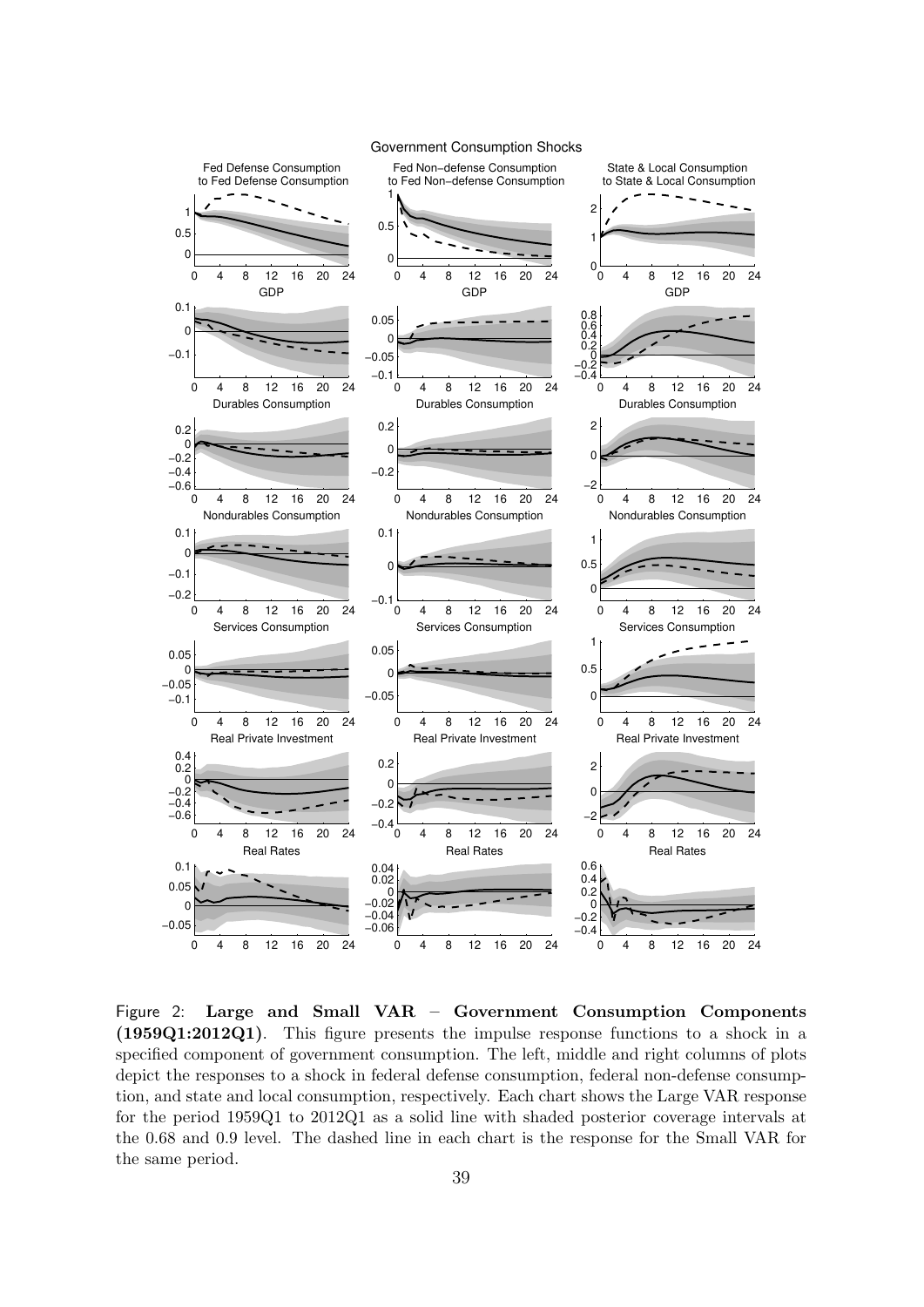

Figure 3: Large and Small VAR – Government Investment Components (1959Q1:2012Q1). This figure presents the impulse response functions to a shock in a specified component of government investment. The left, middle and right columns of plots depict the responses to a shock in federal defense investment, federal non-defense investment, and state and local investment, respectively. Each chart shows the Large VAR response for the period 1959Q1 to 2012Q1 as a solid line with shaded posterior coverage intervals at the 0.68 and 0.9 level. The dashed line in each chart is the response for the Small VAR for the same period.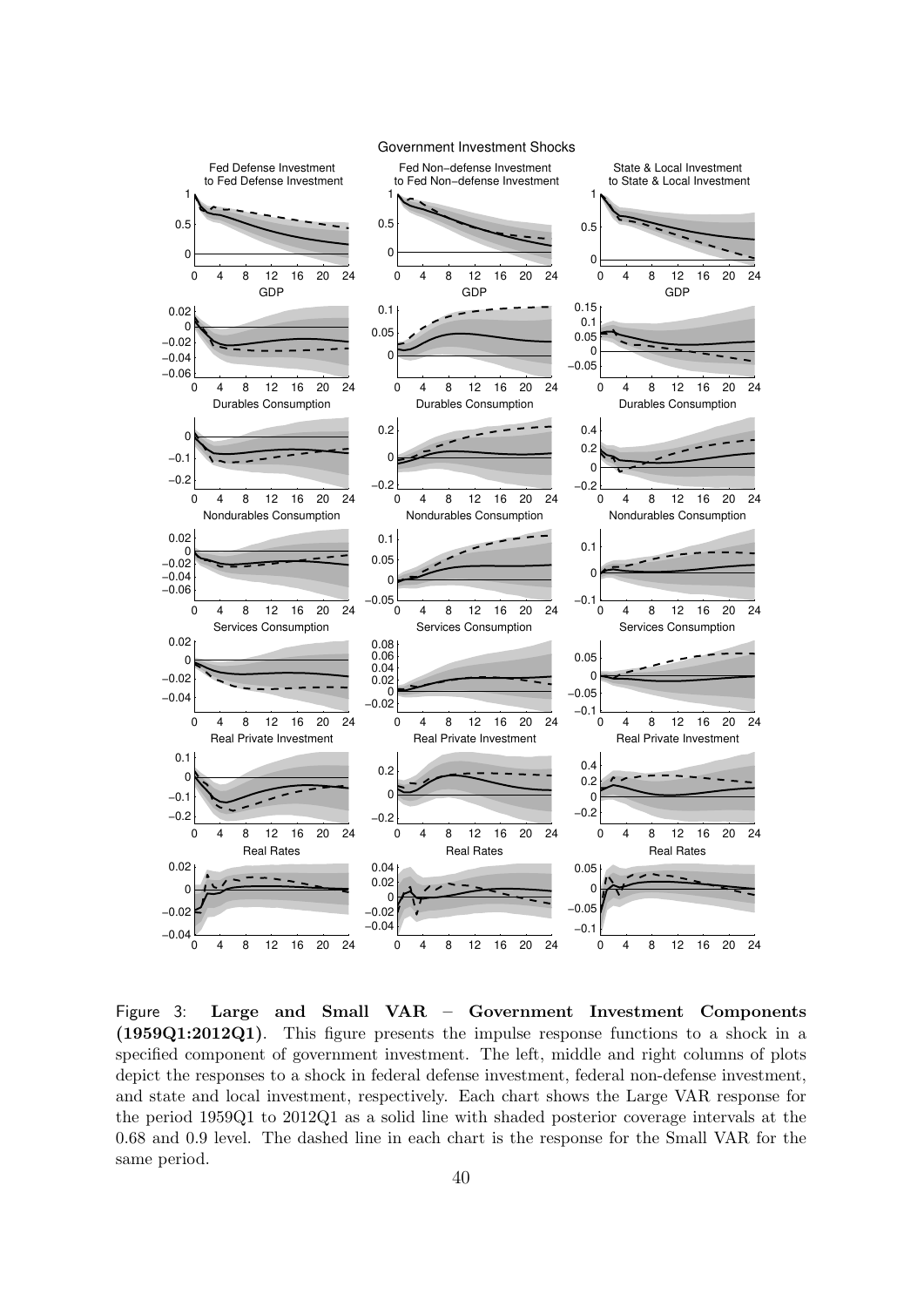Federal Spending SVAR and EVAR Shocks



Figure 4: Federal Spending SVAR and EVAR (1982Q1:2012Q1). This figure presents the impulse response functions to a shock in federal spending and federal spending forecasts. The left, middle and right columns of plots depict the responses to a shock in federal spending, federal spending forecast error, and federal spending expectation revision, respectively. Each chart shows the Large VAR response for the period 1982Q1 to 2012Q1 as a solid line with shaded posterior coverage intervals at the 0.68 and 0.9 level. The dashed line in each chart is the response for the Small VAR for the same period.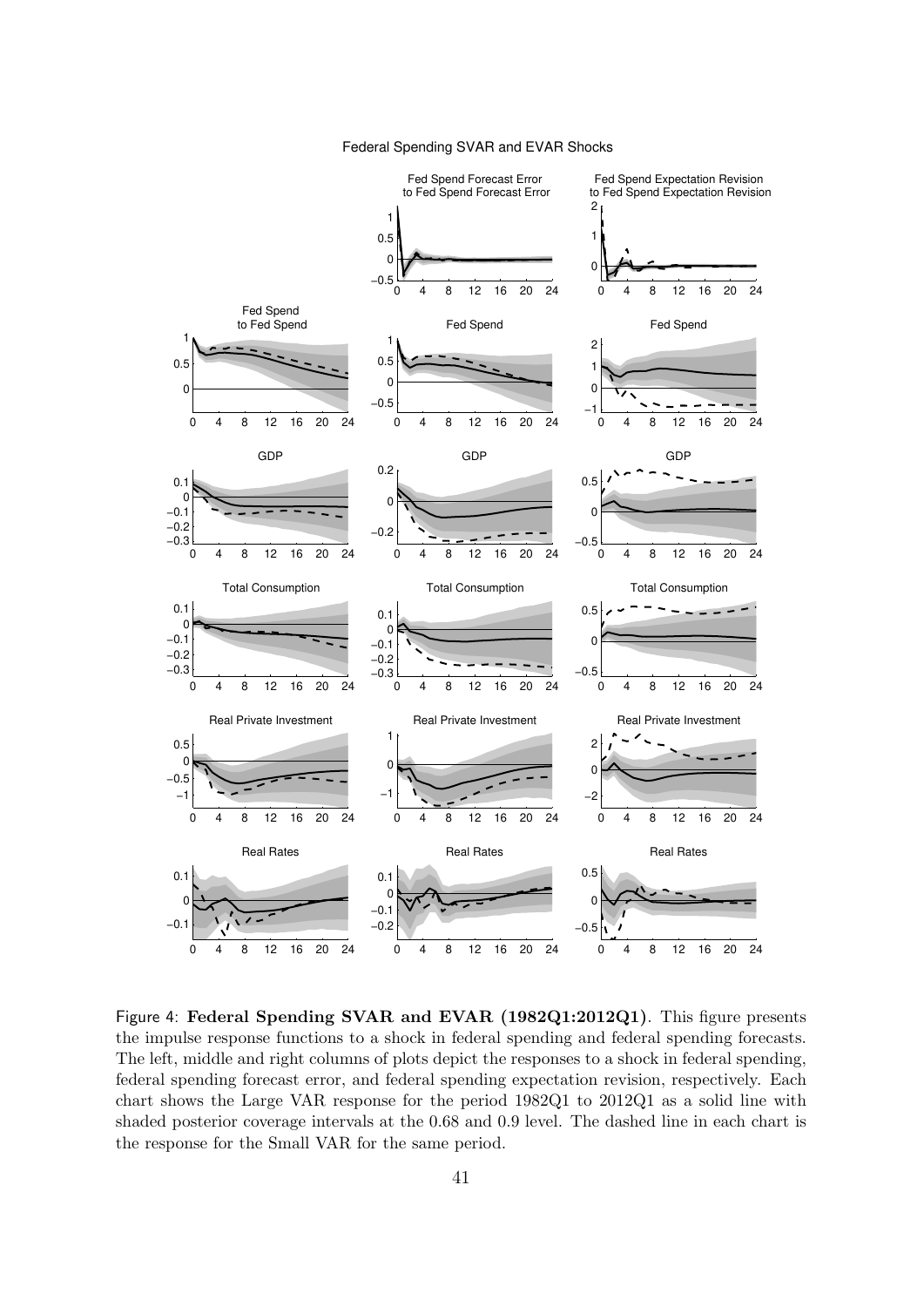

Government Consumption and Investment Shock − Subsamples

Figure 5: Government Consumption and Investment Shocks for Subsamples. The subsample 1959Q1 to 2012Q1 is plotted as a solid line with shaded posterior coverage intervals at the 0.68 and 0.9 level. The dashed line and dotted lines in each chart are the responses for the periods 1982Q1 to 2012Q1, and 1959Q1 to 1981Q4, respectively. The left column of plots shows the Small VAR responses and the right column presents the Large VAR plots for each subsample.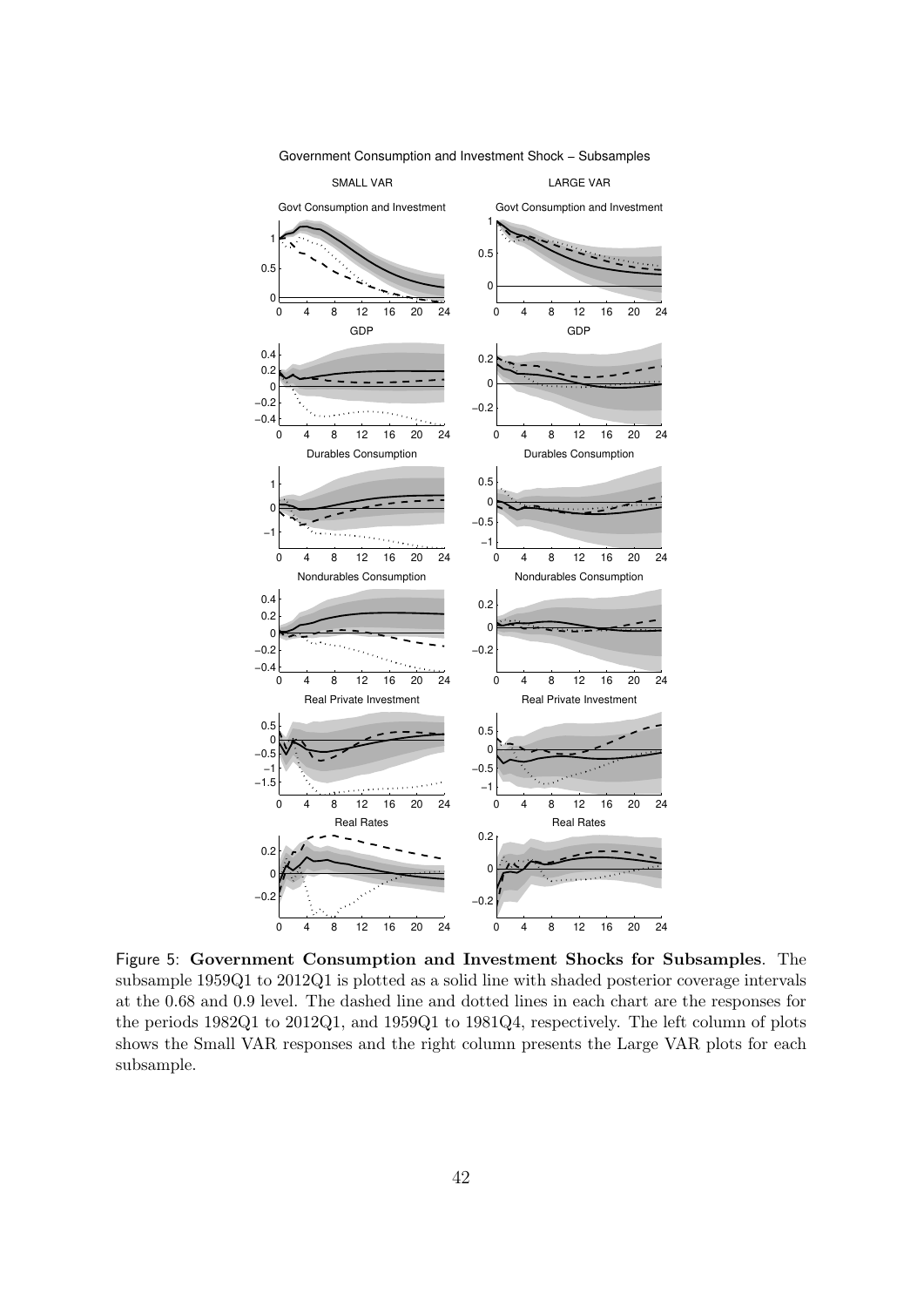

#### Government Spending Cumulative Multipliers for GDP

Figure 6: Government Spending Cumulative Multipliers for GDP. These figures plot the ratios of the cumulative increase in the net present value of GDP and the cumulative increase in the net present value of indicated government spending component.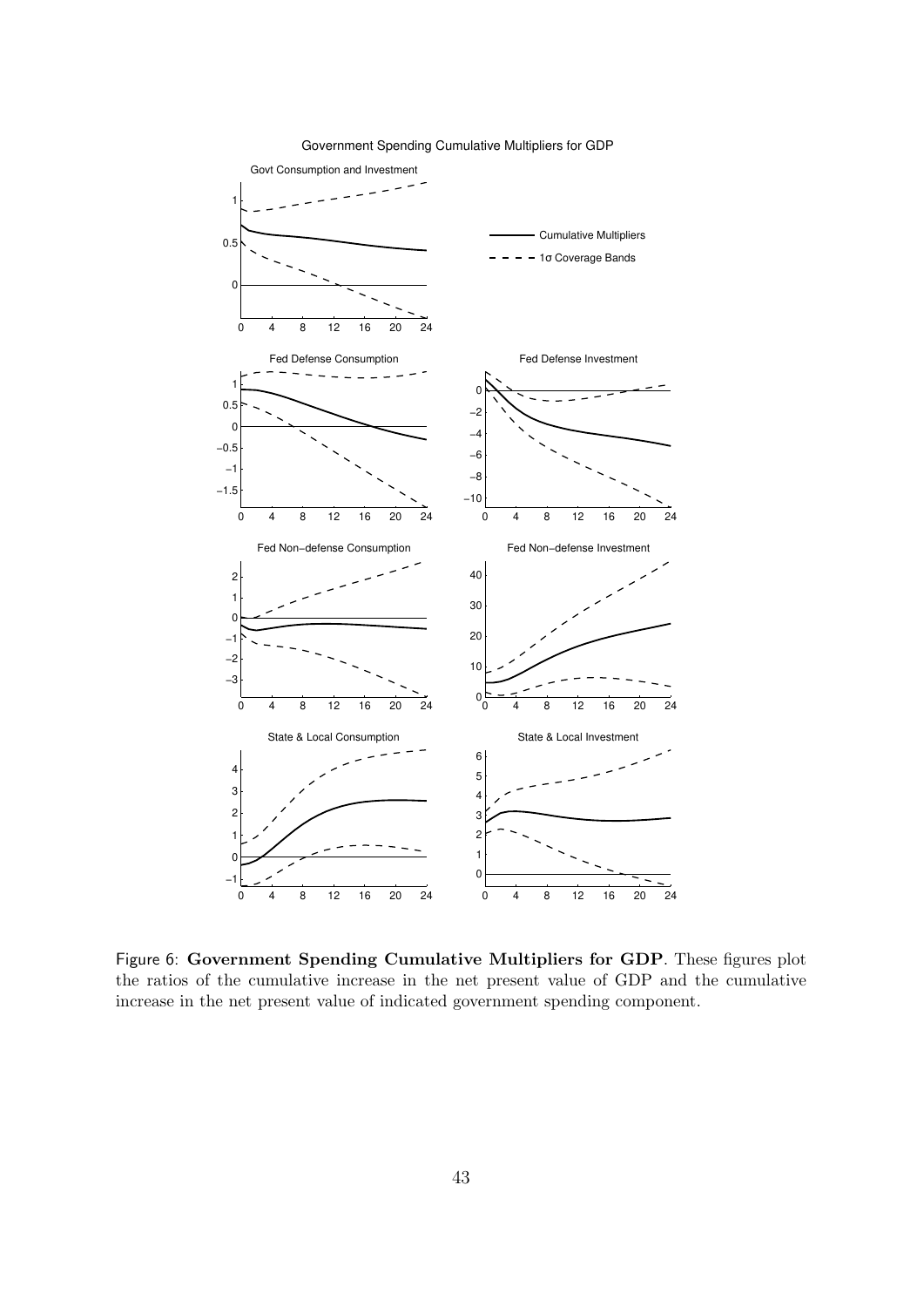|                                    | 1960      | 1970    | 1980       | 1990     | 2000    | 2010       |
|------------------------------------|-----------|---------|------------|----------|---------|------------|
| Government Spending (\$ bn)        | 870.5     | 1,233.6 | 1,358.6    | 1,863.7  | 2,097.9 | 2,605.8    |
| Government Spending $(\%)$         |           |         |            |          |         |            |
| Federal Government                 | 53.8      | 46.7    | 40.9       | 42.8     | 33.3    | 41.3       |
| Defense Consumption Expenditures   | 40.7      | 36.5    | 26.6       | 27.2     | 19.2    | 23.4       |
| Defense Gross Investment           | $5.0\,$   | 2.6     | $2.3\,$    | 4.0      | 2.4     | 4.2        |
| Non-defense Consumption Expend.    | 8.2       | 9.5     | 12.1       | $10.3\,$ | 10.1    | 11.8       |
| Non-defense Gross Investment       | 0.8       | 0.8     | 1.2        | 1.3      | 1.5     | 1.9        |
|                                    |           |         |            |          |         |            |
| State and Local Government         | 45.2      | 53.0    | 59.3       | 57.0     | 66.7    | 58.9       |
| S&L Consumption Expenditures       | $34.5\,$  | 42.0    | $\rm 49.9$ | 47.2     | 54.0    | 48.3       |
| S&L Gross Investment               | 10.0      | 10.4    | $9.5\,$    | 9.8      | 12.7    | 10.6       |
| Federal Government Spending (%)    | 100.0     | 100.0   | 100.0      | 100.0    | 100.0   | 100.0      |
| (Functional Decomposition)         |           |         |            |          |         |            |
| General Public Service             | 4.2       | 4.5     | 6.4        | 5.3      | 4.6     | 5.6        |
| National Defense                   | 84.6      | 79.6    | 68.5       | 73.2     | 65.0    | 66.6       |
| Public Order and Safety            | 0.5       | 0.7     | 1.5        | $2.0\,$  | 4.6     | 4.9        |
| Transportation                     | 2.0       | 2.2     | 3.0        | 2.6      | 3.3     | 3.1        |
| Economic Affairs (excl. Transport) | 6.0       | 7.8     | 11.4       | $\,9.5$  | 11.1    | $\ \, 8.9$ |
| Housing and Community Services     | 0.1       | 0.2     | 0.2        | 0.1      | 0.0     | 0.2        |
| Health                             | $2.5\,$   | 3.6     | 6.2        | $5.9\,$  | 8.5     | 7.7        |
| Recreation and Culture             | 0.4       | 0.4     | 0.6        | 0.4      | 0.6     | 0.5        |
| Education                          | $\rm 0.3$ | 0.6     | $0.6\,$    | $0.5\,$  | $1.0\,$ | $0.7\,$    |
| Income Security                    | $0.5\,$   | 1.0     | 2.2        | $1.1\,$  | $1.5\,$ | 1.7        |
| State and Local Govt. Spending (%) | 100.0     | 100.0   | 100.0      | 100.0    | 100.0   | 100.0      |
| (Functional Decomposition)         |           |         |            |          |         |            |
| General Public Service             | 6.7       | 8.4     | 10.2       | 11.4     | 11.6    | 11.6       |
| Public Order and Safety            | 11.7      | 11.2    | 13.1       | 14.5     | 15.2    | 15.9       |
| Transportation                     | 23.4      | 18.8    | $15.5\,$   | 14.2     | 13.5    | 11.8       |
| Economic Affairs (excl. Transport) | $5.2\,$   | 4.9     | 5.1        | 4.0      | $3.5\,$ | 3.6        |
| Housing and Community Services     | 5.3       | 4.5     | 4.2        | $3.9\,$  | $2.9\,$ | 3.4        |
| Health                             | 3.7       | 3.6     | $3.5\,$    | 4.2      | $2.9\,$ | 4.1        |
| Recreation and Culture             | 1.6       | $2.0\,$ | $2.0\,$    | $2.1\,$  | 2.1     | $2.0\,$    |
| Education                          | 40.8      | 43.5    | 42.9       | 41.9     | 43.6    | 43.3       |
| Income Security                    | 1.6       | 2.7     | 3.7        | 3.9      | 4.6     | 4.4        |

Table 1: Government Spending Decomposition (1960 – 2010)

Source: Bureau of Economic Analysis NIPA Tables Section 3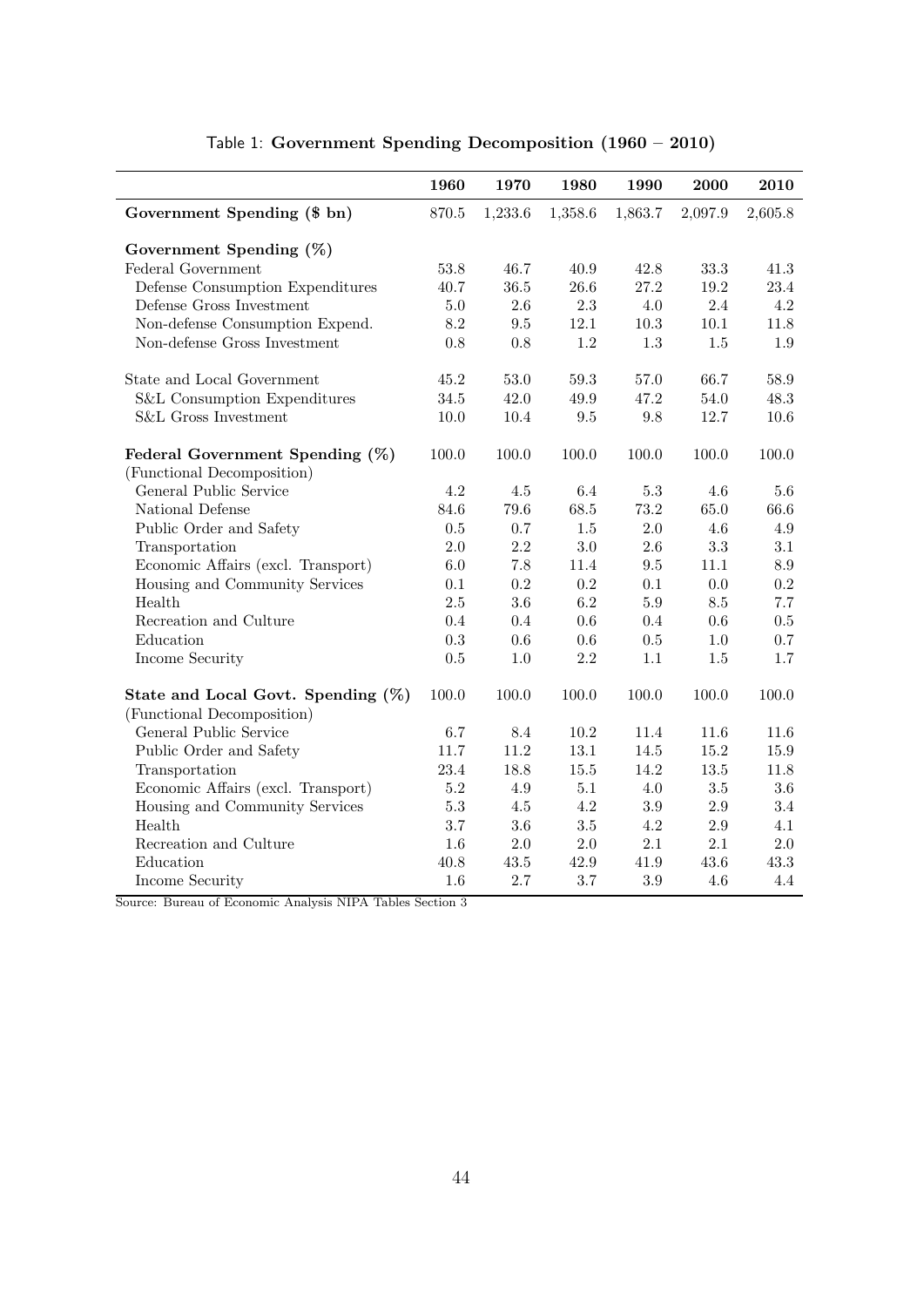Table 2: Multipliers for GDP, Consumption and Investment. Standard errors are italicised. Inv is Investment and Dur, ND, and Svs are durables, nondurables and services consumption, respectively. The asterisks \*, \*\*, \*\*\* denote statistical significance at 10 percent, 5 percent and 1 percent levels.

|                            |                                                                                                                            | <b>GDP</b>                                                                |                                                                    | Dur                                                                      |                                                                    | ND                                                               |                                                                    | $\mathbf{S}\mathbf{v}\mathbf{s}$                                        |                                                                    | Inv                                                                   |                                                                    |
|----------------------------|----------------------------------------------------------------------------------------------------------------------------|---------------------------------------------------------------------------|--------------------------------------------------------------------|--------------------------------------------------------------------------|--------------------------------------------------------------------|------------------------------------------------------------------|--------------------------------------------------------------------|-------------------------------------------------------------------------|--------------------------------------------------------------------|-----------------------------------------------------------------------|--------------------------------------------------------------------|
| Impact<br>$\overline{a}$   | Govt. Spend<br>Defense Cons<br>Defense Inv<br>Nondefense Cons<br>Nondefense Inv<br>State & Local Cons<br>State & Local Inv | $0.71***$<br>$0.88***$<br>1.05<br>$-0.35$<br>4.70<br>$-0.36$<br>$2.63***$ | (0.19)<br>(0.32)<br>(0.71)<br>(0.41)<br>(3.08)<br>(0.97)<br>(0.56) | 0.01<br>$-0.02$<br>$-0.03$<br>$-0.14$<br>$-0.94$<br>$-0.03$<br>$0.47***$ | (0.05)<br>(0.08)<br>(0.18)<br>(0.10)<br>(0.72)<br>(0.23)<br>(0.14) | 0.02<br>0.03<br>$-0.09$<br>0.00<br>$-0.31$<br>$0.27*$<br>$-0.01$ | (0.03)<br>(0.05)<br>(0.12)<br>(0.06)<br>(0.51)<br>(0.15)<br>(0.09) | $-0.03$<br>$-0.05$<br>$-0.15$<br>$-0.03$<br>0.29<br>$0.53**$<br>$-0.02$ | (0.04)<br>(0.08)<br>(0.17)<br>(0.10)<br>(0.70)<br>(0.22)<br>(0.13) | $-0.10$<br>$-0.01$<br>0.08<br>$-0.70**$<br>2.15<br>$-1.66**$<br>0.46  | (0.14)<br>(0.23)<br>(0.51)<br>(0.29)<br>(2.25)<br>(0.68)<br>(0.42) |
| After 4Q                   | Govt. Spend<br>Defense Cons<br>Defense Inv<br>Nondefense Cons<br>Nondefense Inv<br>State & Local Cons<br>State & Local Inv | 0.51<br>0.65<br>$-2.57*$<br>$-0.20$<br>6.58<br>0.91<br>$2.35**$           | (0.34)<br>(0.57)<br>(1.33)<br>(0.75)<br>(5.48)<br>(1.66)<br>(1.03) | $-0.03$<br>$-0.01$<br>$-0.64**$<br>$-0.11$<br>$-0.17$<br>0.32<br>0.19    | (0.07)<br>(0.12)<br>(0.27)<br>(0.15)<br>(1.07)<br>(0.32)<br>(0.20) | 0.04<br>0.05<br>$-0.38*$<br>0.00<br>0.32<br>$0.61**$<br>0.08     | (0.05)<br>(0.09)<br>(0.21)<br>(0.12)<br>(0.87)<br>(0.25)<br>(0.16) | $-0.05$<br>$-0.09$<br>$-0.70**$<br>0.06<br>1.04<br>$0.76*$<br>$-0.17$   | (0.09)<br>(0.15)<br>(0.34)<br>(0.19)<br>(1.39)<br>(0.42)<br>(0.25) | $-0.19$<br>$-0.08$<br>$-2.01**$<br>$-0.63$<br>1.70<br>$-0.78$<br>0.78 | (0.22)<br>(0.38)<br>(0.89)<br>(0.51)<br>(3.60)<br>(1.12)<br>(0.69) |
| 8Q<br>After                | Govt. Spend<br>Defense Cons<br>Defense Inv<br>Nondefense Cons<br>Nondefense Inv<br>State & Local Cons<br>State & Local Inv | 0.41<br>0.08<br>$-3.23$<br>0.03<br>$14.91*$<br>3.81<br>1.51               | (0.46)<br>(0.83)<br>(2.08)<br>(1.09)<br>(8.13)<br>(2.32)<br>(1.44) | $-0.05$<br>$-0.10$<br>$-0.65*$<br>$-0.09$<br>0.86<br>0.66<br>0.13        | (0.09)<br>(0.16)<br>(0.39)<br>(0.21)<br>(1.55)<br>(0.43)<br>(0.28) | 0.04<br>0.01<br>$-0.48$<br>0.06<br>1.45<br>$0.92**$<br>0.04      | (0.08)<br>(0.13)<br>(0.33)<br>(0.18)<br>(1.30)<br>(0.36)<br>(0.23) | $-0.05$<br>$-0.11$<br>$-0.93*$<br>0.05<br>2.65<br>$1.43**$<br>$-0.26$   | (0.13)<br>(0.23)<br>(0.56)<br>(0.31)<br>(2.18)<br>(0.64)<br>(0.40) | $-0.17$<br>$-0.36$<br>$-2.07*$<br>$-0.31$<br>7.07<br>1.40<br>0.29     | (0.27)<br>(0.49)<br>(1.23)<br>(0.64)<br>(4.82)<br>(1.39)<br>(0.85) |
| $\mathbf{Q}$<br>Cumulative | Govt. Spend<br>Defense Cons<br>Defense Inv<br>Nondefense Cons<br>Nondefense Inv<br>State & Local Cons<br>State & Local Inv | $0.58**$<br>$0.79*$<br>$-1.02$<br>$-0.51$<br>5.51<br>0.09<br>$3.03***$    | (0.27)<br>(0.46)<br>(1.22)<br>(0.73)<br>(4.76)<br>(1.08)<br>(0.93) | $-0.01$<br>0.01<br>$-0.43$<br>$-0.17$<br>$-0.63$<br>0.09<br>$0.38*$      | (0.05)<br>(0.10)<br>(0.26)<br>(0.15)<br>(0.98)<br>(0.22)<br>(0.19) | 0.03<br>0.04<br>$-0.32$<br>$-0.03$<br>0.05<br>$0.35**$<br>0.07   | (0.04)<br>(0.07)<br>(0.20)<br>(0.11)<br>(0.77)<br>(0.17)<br>(0.14) | $-0.05$<br>$-0.08$<br>$-0.51*$<br>0.04<br>0.60<br>$0.50*$<br>$-0.12$    | (0.07)<br>(0.11)<br>(0.31)<br>(0.18)<br>(1.16)<br>(0.26)<br>(0.22) | $-0.17$<br>$-0.06$<br>$-1.18$<br>$-0.97*$<br>1.54<br>$-1.06$<br>0.80  | (0.18)<br>(0.32)<br>(0.85)<br>(0.51)<br>(3.25)<br>(0.74)<br>(0.65) |
| Cumulative 8Q              | Govt. Spend<br>Defense Cons<br>Defense Inv<br>Nondefense Cons<br>Nondefense Inv<br>State & Local Cons<br>State & Local Inv | 0.53<br>0.56<br>$-2.68$<br>$-0.30$<br>10.28<br>1.18<br>$2.82**$           | (0.35)<br>(0.61)<br>(1.85)<br>(1.06)<br>(6.80)<br>(1.34)<br>(1.32) | $-0.03$<br>$-0.03$<br>$-0.67*$<br>$-0.15$<br>$-0.01$<br>0.27<br>0.31     | (0.07)<br>(0.12)<br>(0.37)<br>(0.21)<br>(1.34)<br>(0.26)<br>(0.26) | 0.03<br>0.04<br>$-0.49$<br>0.01<br>0.67<br>$0.49**$<br>0.07      | (0.06)<br>(0.10)<br>(0.30)<br>(0.17)<br>(1.09)<br>(0.21)<br>(0.21) | $-0.05$<br>$-0.09$<br>$-0.86*$<br>0.06<br>1.55<br>$0.72**$<br>$-0.20$   | (0.09)<br>(0.16)<br>(0.48)<br>(0.28)<br>(1.73)<br>(0.35)<br>(0.34) | $-0.18$<br>$-0.16$<br>$-2.14*$<br>$-0.83$<br>4.03<br>$-0.21$<br>0.74  | (0.22)<br>(0.40)<br>(1.19)<br>(0.69)<br>(4.34)<br>(0.87)<br>(0.85) |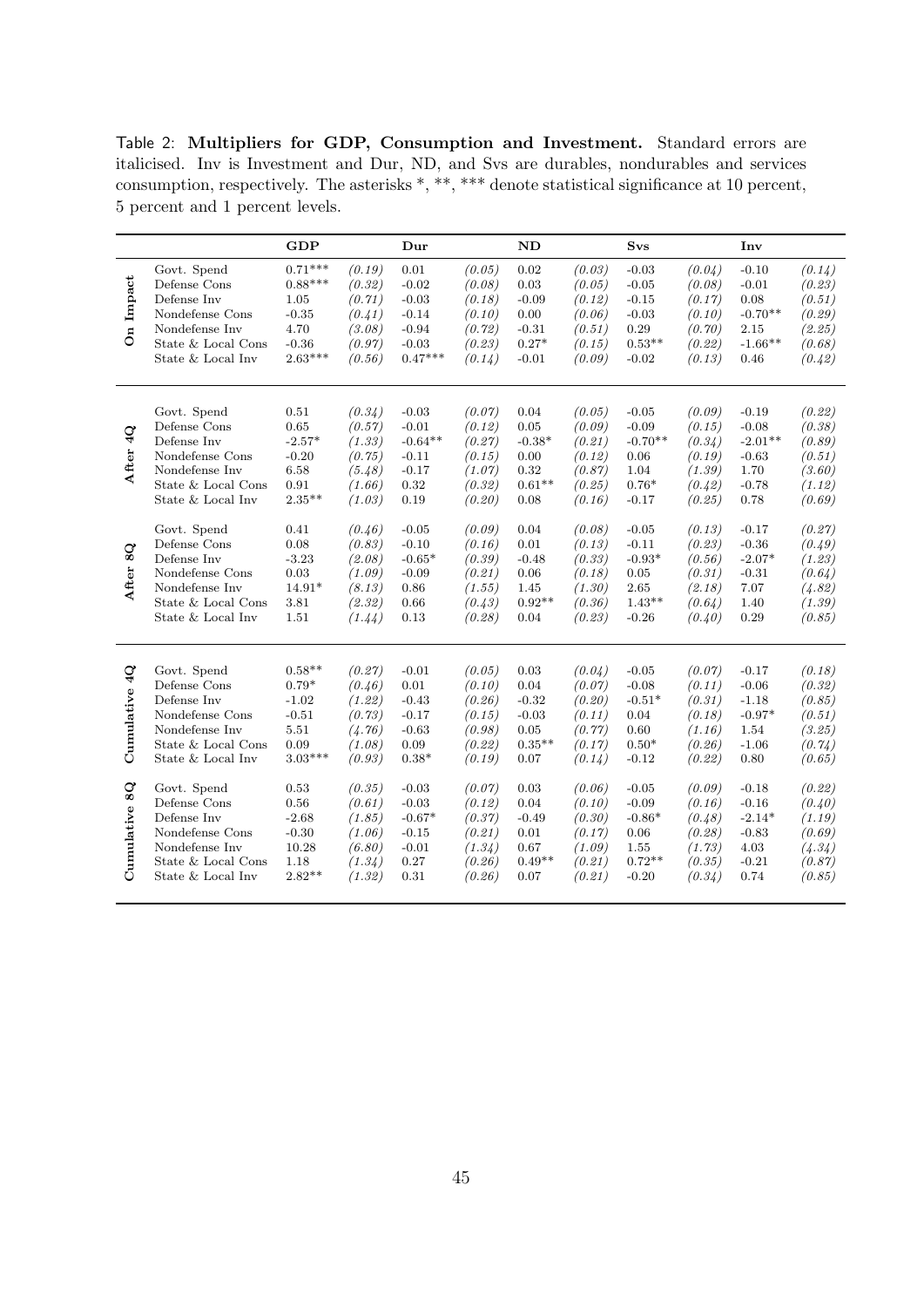Table 3: Multipliers Mean Differences Test. This table reports t-statistics for pairwise differences in government spending multipliers for GDP. The asterisks \*, \*\*, \*\*\* denote statistical significance at two-tailed 10 percent, 5 percent and 1 percent levels, respectively.

|               |                                                                                                                                                                        | (1)                                                           | (2)                                               | (3)                                     | (4)                          | (5)                | (6)       |
|---------------|------------------------------------------------------------------------------------------------------------------------------------------------------------------------|---------------------------------------------------------------|---------------------------------------------------|-----------------------------------------|------------------------------|--------------------|-----------|
| On Impact     | Govt. Spend $(1)$<br>Defense Cons $(2)$<br>Defense Inv $(3)$<br>Nondefense Cons $(4)$<br>Nondefense Inv $(5)$<br>State & Local Cons $(6)$<br>State $&$ Local Inv $(7)$ | 0.45<br>0.47<br>$-2.35**$<br>$1.29\,$<br>$-1.08$<br>$3.25***$ | 0.22<br>$-2.36**$<br>1.24<br>$-1.21$<br>$2.72***$ | $-1.71*$<br>1.16<br>$-1.17$<br>$1.75*$  | 1.63<br>$-0.01$<br>$4.31***$ | $-1.57$<br>$-0.66$ | $2.67***$ |
| After 4Q      | Govt. Spend (1)<br>Defense Cons $(2)$<br>Defense Inv $(3)$<br>Nondefense Cons $(4)$<br>Nondefense Inv $(5)$<br>State $& Local Cons(6)$<br>State $&$ Local Inv $(7)$    | 0.22<br>$-2.25**$<br>$-0.86$<br>1.11<br>0.24<br>$1.70*$       | $-2.23**$<br>$-0.90$<br>1.08<br>0.15<br>1.45      | 1.55<br>1.62<br>1.64<br>$2.93***$       | $1.23*$<br>0.61<br>$2.00**$  | $-0.99$<br>$-0.76$ | 0.74      |
| After 8Q      | Govt. Spend $(1)$<br>Defense Cons $(2)$<br>Defense Inv $(3)$<br>Nondefense Cons (4)<br>Nondefense Inv $(5)$<br>State $& Local Cons(6)$<br>State $&$ Local Inv $(7)$    | $-0.35$<br>$-1.71*$<br>$-0.32$<br>$1.78*$<br>1.44<br>$0.73\,$ | $-1.48$<br>$-0.03$<br>$1.81*$<br>1.52<br>0.86     | 1.39<br>$2.16**$<br>$2.26**$<br>$1.87*$ | $1.81*$<br>1.47<br>0.82      | $-1.31$<br>$-1.62$ | $-0.84$   |
| Cumulative 4Q | Govt. Spend<br>Defense Cons<br>Defense Inv<br>Nondefense Cons<br>Nondefense Inv<br>State & Local Cons<br>State & Local Inv                                             | 0.40<br>$-1.27$<br>$-1.40$<br>1.04<br>$-0.44$<br>$2.54***$    | $-1.38$<br>$-1.50$<br>0.99<br>$-0.60$<br>$2.17**$ | $0.35\,$<br>1.33<br>0.67<br>$2.63***$   | 1.25<br>0.46<br>3            | $-1.11$<br>$-0.51$ | $2.07**$  |
| Cumulative 8Q | Govt. Spend<br>Defense Cons<br>Defense Inv<br>Nondefense Cons<br>Nondefense Inv<br>State & Local Cons<br>State & Local Inv                                             | 0.05<br>$-1.71*$<br>$-0.74$<br>1.43<br>0.47<br>$1.68*$        | $-1.67*$<br>$-0.70$<br>1.42<br>$0.42*$<br>1.56    | 1.12<br>$1.84*$<br>$1.69*$<br>$2.42**$  | 1.54<br>0.86<br>1.85         | $-1.31$<br>$-1.08$ | 0.88      |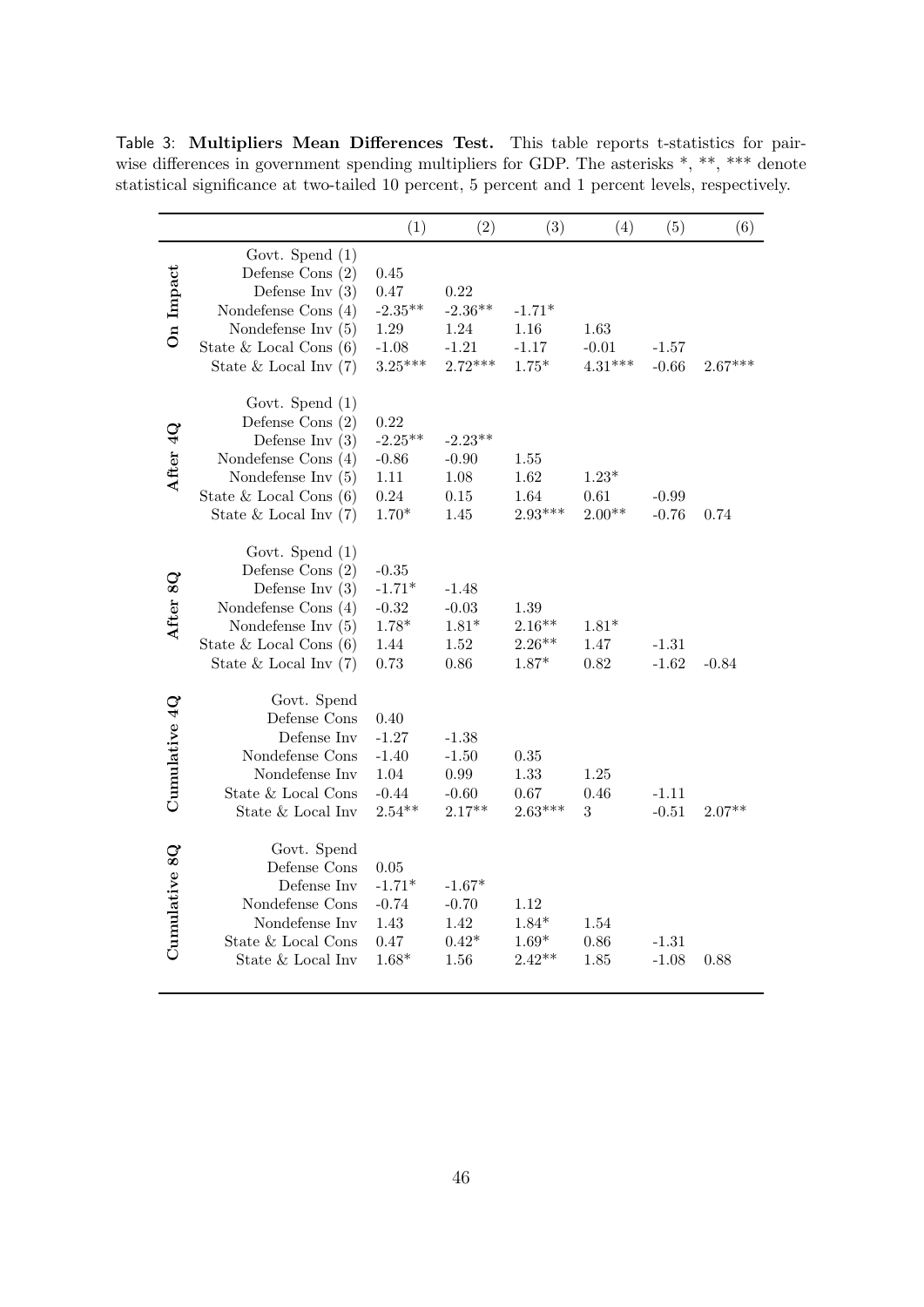Table 4: Granger causality Tests. This table reports F-statistics and p-values for Granger causality tests. Five factors are extracted from <sup>a</sup> dataset with <sup>128</sup> macroeconomic variables and we test whether these factors Granger-cause VAR residuals and expectational proxies. The asterisks \*, \*\*, \*\*\* denote statistical significance at two-tailed <sup>10</sup> percent, <sup>5</sup> percent and <sup>1</sup> percent levels, respectively.

|                                | Factor 1  | $p-value$ | Factor 2  | $p-value$ | Factor 3              | $p-value$ | Factor 4 | $p-value$ | Factor 5  | $p-value$ |
|--------------------------------|-----------|-----------|-----------|-----------|-----------------------|-----------|----------|-----------|-----------|-----------|
| Small SVAR $(1959 - 2012)$     | 0.26      | (0.906)   | 0.03      | (0.998)   | 1.73                  | (0.145)   | 1.04     | (0.389)   | 0.89      | (0.472)   |
| Defense Consumption            | 0.49      | (0.743)   | 0.06      | (0.992)   | 0.09                  | (0.985)   | 0.09     | (0.984)   | 0.41      | (0.803)   |
| Defense Investment             | 0.85      | (0.495)   | 0.04      | (0.997)   | $2.35*$               | (0.055)   | 1.85     | (0.120)   | 1.20      | (0.311)   |
| Non-defense Consumption        | 1.60      | (0.176)   | 0.36      | (0.840)   | 0.04                  | (0.998)   | 0.08     | (0.988)   | 0.23      | (0.919)   |
| Non-defense Investment         | 1.19      | (0.317)   | 0.15      | (0.965)   | 1.57                  | (0.185)   | 1.11     | (0.354)   | 1.25      | (0.292)   |
| State & Local Consumption      | 0.46      | (0.762)   | 0.05      | (0.996)   | $3.26**$              | (0.013)   | 0.73     | (0.575)   | $4.65***$ | (0.001)   |
| State & Local Investment       | 0.58      | (0.677)   | 0.05      | (0.996)   | $3.98***$             | (0.004)   | $2.62**$ | (0.036)   | $2.51***$ | (0.043)   |
| Small SVAR $(1982 - 2012)$     | 1.11      | (0.356)   | 0.42      | (0.796)   | 0.34                  | (0.849)   | 1.48     | (0.213)   | 0.23      | (0.919)   |
| Small SVAR (1959 - 1981)       | 0.82      | (0.515)   | 0.31      | (0.871)   | 1.77                  | (0.143)   | 1.04     | (0.394)   | 0.25      | (0.912)   |
|                                |           |           |           |           |                       |           |          |           |           |           |
| Fed Spend Forecast Error       | $2.99**$  | (0.034)   | 0.57      | (0.639)   | $3.95^{\ast\ast\ast}$ | (0.010)   | $2.97**$ | (0.035)   | 0.58      | (0.628)   |
| <b>Small EVAR Residuals</b>    | 1.36      | (0.232)   | 1.50      | (0.178)   | 0.95                  | (0.473)   | 0.45     | (0.866)   | 1.63      | (0.137)   |
| Fed Spend Expectation Revision | 1.73      | (0.135)   | 1.02      | (0.412)   | $2.13*$               | (0.068)   | 1.32     | (0.261)   | 1.38      | (0.239)   |
| <b>Small EVAR Residuals</b>    | 0.40      | (0.849)   | 0.53      | (0.755)   | 1.67                  | (0.150)   | 1.34     | (0.254)   | 0.86      | (0.508)   |
| S&L Spend Forecast Error       | $5.19***$ | (0.001)   | $9.43***$ | (0.000)   | $2.70**$              | (0.035)   | 0.96     | (0.432)   | $3.12**$  | (0.018)   |
| <b>Small EVAR Residuals</b>    | 0.69      | (0.703)   | 1.11      | (0.365)   | 0.61                  | (0.768)   | 0.73     | (0.663)   | 1.66      | (0.120)   |
| S&L Spend Expectation Revision | 0.32      | (0.812)   | 0.69      | (0.561)   | $2.76***$             | (0.046)   | 2.06     | (0.111)   | 0.27      | (0.850)   |
| <b>Small EVAR Residuals</b>    | 1.52      | (0.178)   | 1.14      | (0.347)   | 0.93                  | (0.476)   | 1.51     | (0.181)   | 0.64      | (0.695)   |
| Ramey News Variable            | 1.03      | (0.392)   | $2.85***$ | (0.025)   | 0.34                  | (0.848)   | 1.35     | (0.254)   | 0.65      | (0.628)   |
|                                |           |           |           |           |                       |           |          |           |           |           |
| Large SVAR $(1959 - 2012)$     | 0.05      | (0.996)   | 0.29      | (0.885)   | 0.49                  | (0.744)   | 0.67     | (0.615)   | 0.05      | (0.995)   |
| Defense Consumption            | 0.15      | (0.963)   | 0.05      | (0.996)   | 0.08                  | (0.988)   | 0.21     | (0.933)   | 0.02      | (0.999)   |
| Defense Investment             | 0.24      | (0.918)   | 0.39      | (0.816)   | 0.25                  | (0.910)   | 0.45     | (0.770)   | 0.04      | (0.997)   |
| Non-defense Consumption        | 0.56      | (0.694)   | 0.16      | (0.958)   | 0.13                  | (0.973)   | 0.62     | (0.649)   | 0.04      | (0.997)   |
| Non-defense Investment         | 0.39      | (0.819)   | 0.10      | (0.984)   | 0.13                  | (0.971)   | 0.46     | (0.762)   | 0.32      | (0.862)   |
| State & Local Consumption      | 0.85      | (0.496)   | 0.08      | (0.989)   | 0.31                  | (0.871)   | 0.42     | (0.797)   | 0.38      | (0.823)   |
| State & Local Investment       | 0.09      | (0.986)   | 0.26      | (0.901)   | 0.68                  | (0.607)   | 0.82     | (0.516)   | 0.79      | (0.535)   |
| Large SVAR $(1982 - 2012)$     | 0.21      | (0.930)   | 0.23      | (0.923)   | 0.24                  | (0.915)   | 0.17     | (0.951)   | 0.24      | (0.914)   |
| Large SVAR $(1959 - 1981)$     | 0.17      | (0.984)   | 0.05      | (1.000)   | 0.56                  | (0.762)   | 0.98     | (0.443)   | 0.07      | (0.999)   |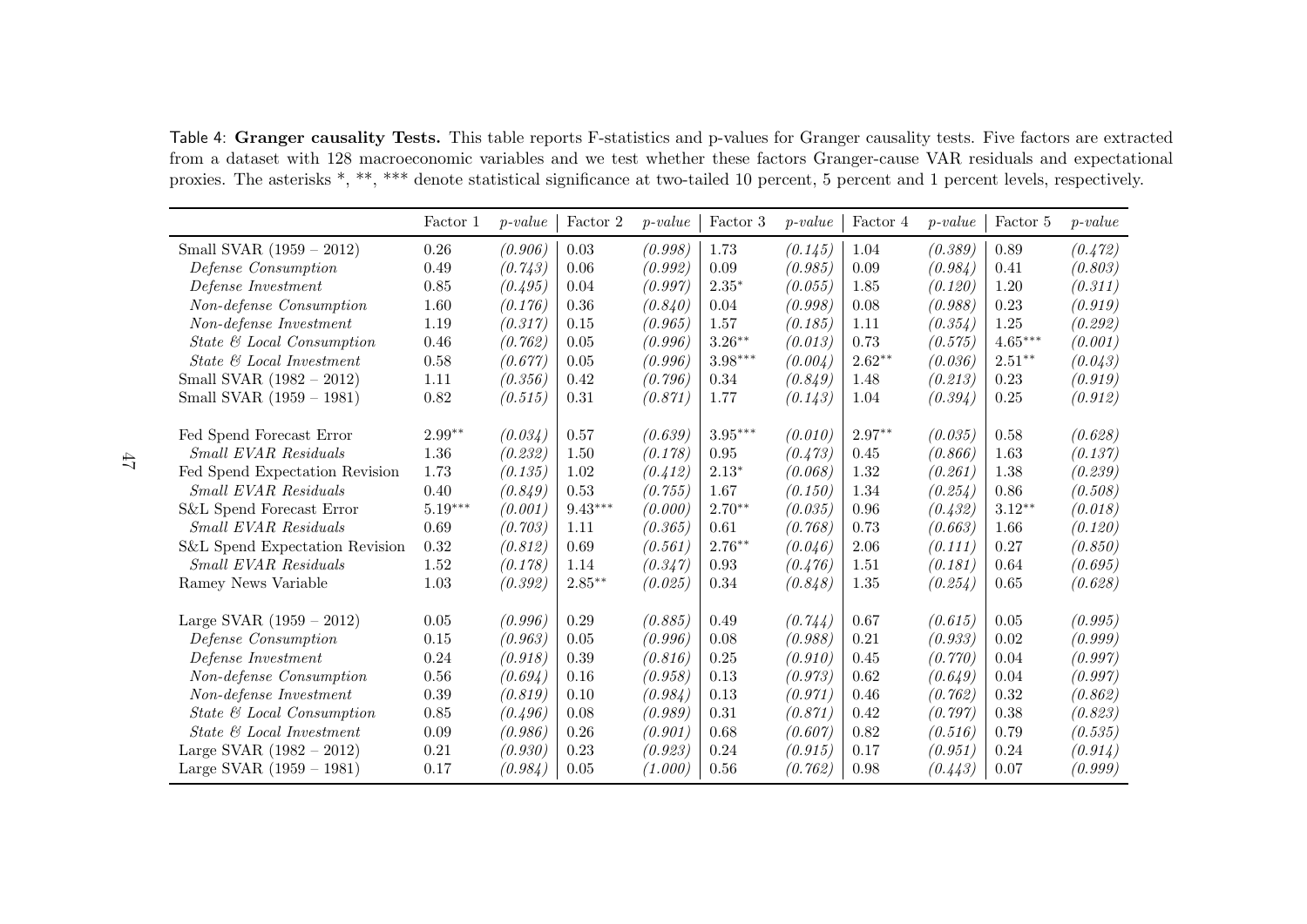| Mnemonic                                                         | Variable Description / Short Label                                                                                                                                                                                                                                                                                              | Small | Large | Small SPF | Large SPF | Factors | Log | RW Prior |
|------------------------------------------------------------------|---------------------------------------------------------------------------------------------------------------------------------------------------------------------------------------------------------------------------------------------------------------------------------------------------------------------------------|-------|-------|-----------|-----------|---------|-----|----------|
| RFEDGOV_FE<br><b>RSLGOV_FE</b><br>RFEDGOV_ER<br><b>RSLGOV_ER</b> | SPF Real Federal Govt Spend Forecast Error / Fed Spend Forecast Error<br>SPF Real State & Local Govt Spend Forecast Error / S&L Spend Forecast Error<br>SPF Real Federal Govt Spend Expectation Revision / Fed Spend Expectation Revision<br>SPF Real State & Local Spend Expectation Revision / S&L Spend Expectation Revision |       |       |           |           |         |     |          |
| GCEC96<br><b>DEFCONS</b>                                         | Real Govt. Consumption Exp. & Gross Invest. / Govt Consumption and Investment<br>Federal Defense Consumption Expenditures / Fed Defense Consumption                                                                                                                                                                             |       |       |           |           |         |     |          |
| $_{\rm DGI}$<br><b>CIVCONS</b><br>NDGI                           | Federal Defense Gross Investment / Fed Defense Investment<br>Federal Non-defense Consumption Expenditures / Fed Civil Consumption<br>Federal Non-defense Gross Investment / Fed Civil Investment                                                                                                                                |       |       |           |           |         |     |          |
| <b>SLCONS</b><br><b>SLINV</b>                                    | State & Local Consumption Exp. / State & Local Consumption<br>State & Local Gross Investment / State & Local Investment                                                                                                                                                                                                         |       |       |           |           |         |     |          |
| <b>SLCE</b><br>FEDSPEND<br>FGRECPT<br>PERSTAX                    | State & Local Consumption Exp. & Gross Investment / S&L Spend (Cons + Inv)<br>Federal Defense and Non-defense Consumption Expenditures / Fed Spend (Cons + Inv)<br>Federal Government Tax Receipts<br>Personal Current Taxes                                                                                                    |       |       |           |           |         |     |          |
| <b>MTR</b><br>FGDEF<br>PUBDEBT                                   | Barro-Redlick Income Weighted Avg. Marginal Tax Rate / Marginal Tax Rate<br>Net Federal Government Saving (Deficit)<br>US Total Treasury Securities Outstanding (Public Debt)                                                                                                                                                   |       |       |           |           |         |     |          |
| GDPC96<br>UNRATE<br>CE16OV                                       | Real Gross Domestic Product / GDP<br>Civilian Unemployment Rate<br>Civilian Employment                                                                                                                                                                                                                                          |       |       |           |           |         |     |          |
| <b>UEMPMEAN</b><br>HOABS<br><b>TOTALSL</b>                       | Average (Mean) Duration of Unemployment<br>Business Sector: Hours of All Persons / Total Worked Hours<br>Total Consumer Credit Outstanding                                                                                                                                                                                      |       |       |           |           |         |     |          |
| <b>BUSLOANS</b><br><b>REALLN</b><br>OILPRICE<br><b>UMCSENT</b>   | Commercial and Industrial Loans at All Commercial Banks<br>Real Estate Loans at All Commercial Banks<br>Spot Oil Price: West Texas Intermediate (Dollar Per Barrel)<br>University of Michigan: Consumer Sentiment Index                                                                                                         |       |       |           |           |         |     |          |
| <b>GPSAVE</b><br>DSPIC96<br><b>RCPHBS</b>                        | Gross Private Saving<br>Real Disposable Personal Income                                                                                                                                                                                                                                                                         |       |       |           |           |         |     |          |
| PCECTPI<br>PCDG                                                  | Business Sector: Real Compensation Per Hour / Real Wages<br>Personal Consumption Expenditures: Chain-type Price Index (Percent Change)<br>Personal Consumption Expenditures: Durable Goods / Durables Consumption                                                                                                               |       |       |           |           |         |     |          |
| PCND<br><b>PCESV</b><br><b>NAPMNOI</b>                           | Personal Consumption Expenditures: Nondurable Goods / Nondurables Consumption<br>Personal Consumption Expenditures: Services / Services Consumption<br>ISM Manufacturing: New Orders Index                                                                                                                                      |       |       |           |           |         |     |          |
| NAPMII<br>CPATAX<br><b>INDPRO</b>                                | ISM Manufacturing: Inventories Index<br>Corporate Profits After Tax with IVA and CCAdj<br>Industrial Production Index                                                                                                                                                                                                           |       |       |           |           |         |     |          |
| PPIACO<br>OPHPBS<br>HOUST                                        | Producer Price Index: All Commodities<br>Business Sector: Output Per Hour of All Persons / Output Per Hour<br>Housing Starts: Total: New Privately Owned Housing Units Started                                                                                                                                                  |       |       |           |           |         |     |          |
| GPDIC96<br>EXPGSC96<br>IMPGSC96                                  | Real Gross Private Domestic Investment / Real Private Investment<br>Real Exports of Goods & Services<br>Real Imports of Goods & Services                                                                                                                                                                                        |       |       |           |           |         |     |          |
| RER                                                              | Real Exchange Rate USD (3 month average closing) / Real Exchange Rate                                                                                                                                                                                                                                                           |       |       |           |           |         |     |          |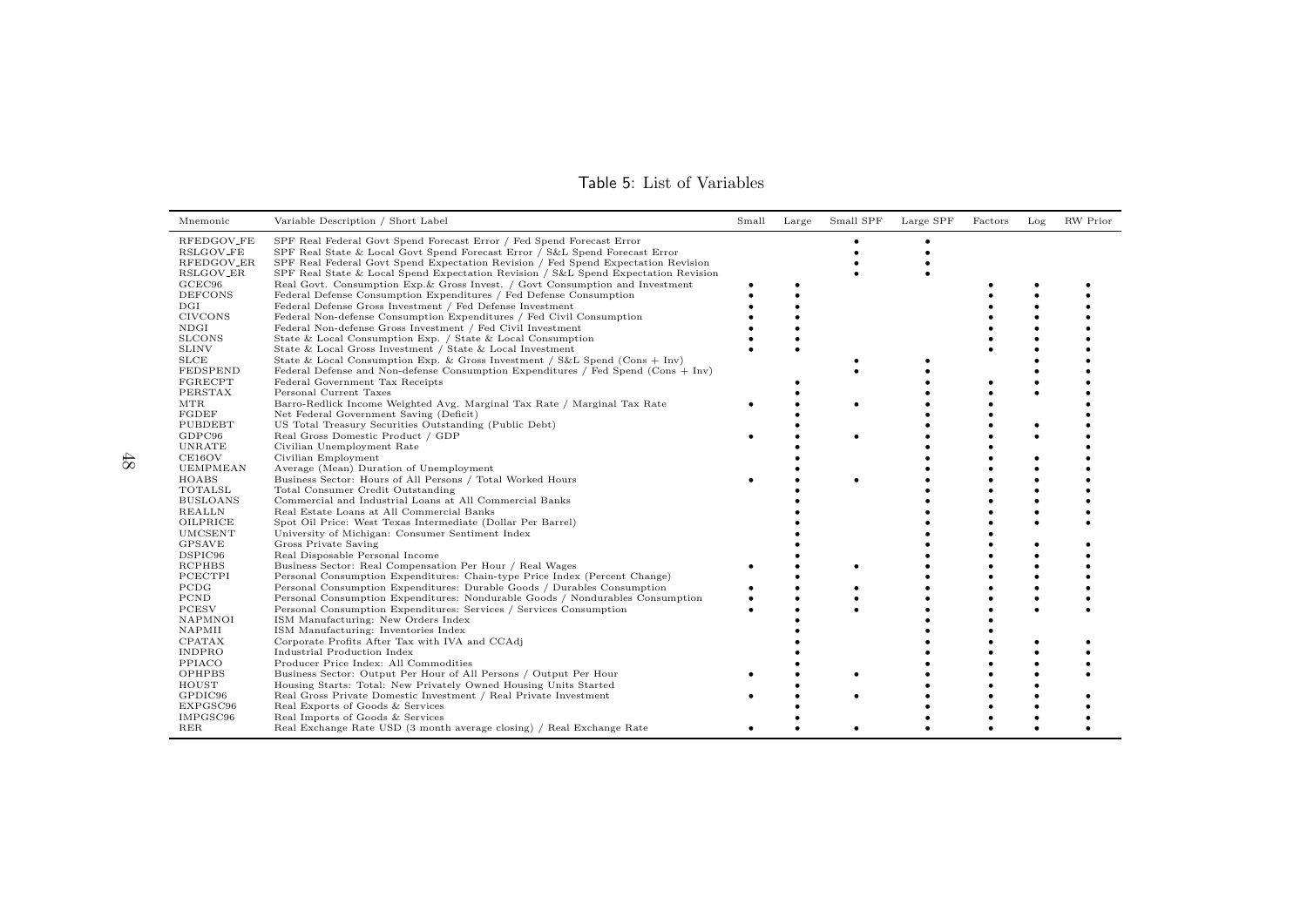| Mnemonic                     | Variable Description / Short Label                                      | Small | Large | Small SPF | Large SPF | Factors | Log | RW Prior |
|------------------------------|-------------------------------------------------------------------------|-------|-------|-----------|-----------|---------|-----|----------|
| SP500                        | S&P 500 Stock Market Index (Percent Change)                             |       |       |           |           |         |     |          |
| <b>DJIA</b>                  | Dow Jones Industrial Average Stock Price Index (Percent Change)         |       |       |           |           |         |     |          |
| AAA                          | Moody's Seasoned Aaa Corporate Bond Yield                               |       |       |           |           |         |     |          |
| GS10                         | 10-Year Treasury Constant Maturity Rate                                 |       |       |           |           |         |     |          |
| M2SL                         | M2 Money Stock (Growth Rate)                                            |       |       |           |           |         |     |          |
| <b>FEDFUNDS</b>              | Effective Federal Funds Rate                                            |       |       |           |           |         |     |          |
| <b>REALRATES</b>             | Real Interest Rates (3m T-Bill minus Inflation) / Real Rates            |       |       | $\bullet$ |           |         |     |          |
| GNPC96                       | Real Gross National Product                                             |       |       |           |           |         |     |          |
| PCEPILFE                     | Personal Consumption Exp.: Chain-Type Price Index Less Food and Energy  |       |       |           |           |         |     |          |
| CPIAUCSL                     | CPI for All Urban Consumers: All Items                                  |       |       |           |           |         |     |          |
| CPIUFDSL                     | CPI for All Urban Consumers: Food                                       |       |       |           |           |         |     |          |
| CPIMEDSL                     | CPI for All Urban Consumers: Medical Care                               |       |       |           |           |         |     |          |
| CPIAPPNS                     | CPI for All Urban Consumers: Apparel                                    |       |       |           |           |         |     |          |
| <b>CPIENGNS</b>              | CPI for All Urban Consumers: Energy                                     |       |       |           |           |         |     |          |
| CUUR0000SEHA                 | CPI for All Urban Consumers: Rent of primary residence                  |       |       |           |           |         |     |          |
| CPITRNSL                     | CPI for All Urban Consumers: Transportation                             |       |       |           |           |         |     |          |
| CUSR0000SAD                  | CPI for All Urban Consumers: Durables                                   |       |       |           |           |         |     |          |
| <b>CPILFENS</b>              | CPI for All Urban Consumers: All Items Less Food & Energy               |       |       |           |           |         |     |          |
| CUUR0000SETA01               | Consumer Price Index for All Urban Consumers: New vehicles              |       |       |           |           |         |     |          |
| CUUR0000SETD                 | CPI for All Urban Consumers: Motor vehicle maint. and repair            |       |       |           |           |         |     |          |
| CUSR0000SAS                  | CPI for All Urban Consumers: Services                                   |       |       |           |           |         |     |          |
| CUUR0000SAN                  | CPI for All Urban Consumers: Nondurables                                |       |       |           |           |         |     |          |
| LNS14000024<br><b>PAYEMS</b> | Unemployment Rate - 20 years and over<br>All Employees: Total nonfarm   |       |       |           |           |         |     |          |
| USPRIV                       | All Employees: Total Private Industries                                 |       |       |           |           |         |     |          |
| MANEMP                       | All Employees: Manufacturing                                            |       |       |           |           |         |     |          |
| <b>USGOVT</b>                | All Employees: Government                                               |       |       |           |           |         |     |          |
| <b>USCONS</b>                | All Employees: Construction                                             |       |       |           |           |         |     |          |
| <b>USFIRE</b>                | All Employees: Financial Activities                                     |       |       |           |           |         |     |          |
| <b>USGOOD</b>                | All Employees: Goods-Producing Industries                               |       |       |           |           |         |     |          |
| SRVPRD                       | All Employees: Service-Providing Industries                             |       |       |           |           |         |     |          |
| <b>USTRADE</b>               | All Employees: Retail Trade                                             |       |       |           |           |         |     |          |
| <b>USEHS</b>                 | All Employees: Education & Health Services                              |       |       |           |           |         |     |          |
| <b>USPBS</b>                 | All Employees: Professional & Business Services                         |       |       |           |           |         |     |          |
| <b>USINFO</b>                | All Employees: Information Services                                     |       |       |           |           |         |     |          |
| <b>USLAH</b>                 | All Employees: Leisure & Hospitality                                    |       |       |           |           |         |     |          |
| <b>USTPU</b>                 | All Employees: Trade, Transportation & Utilities                        |       |       |           |           |         |     |          |
| <b>USWTRADE</b>              | All Employees: Wholesale Trade                                          |       |       |           |           |         |     |          |
| PCTR                         | Personal Current Transfer Receipts                                      |       |       |           |           |         |     |          |
| AHEMAN                       | Avg. Hourly Earnings of Prod. and Nonsupervisory Emp.: Manufacturing    |       |       |           |           |         |     |          |
| <b>AHECONS</b>               | Avg. Hourly Earnings of Prod. and Nonsupervisory Emp.: Construction     |       |       |           |           |         |     |          |
| CEU3100000008                | Avg. Hourly Earnings of Prod. and Nonsupervisory Emp.: Durable Goods    |       |       |           |           |         |     |          |
| CES3200000008                | Avg. Hourly Earnings of Prod. and Nonsupervisory Emp.: Nondurable Goods |       |       |           |           |         |     |          |
| CEU0600000008                | Avg. Hourly Earnings of Prod. and Nonsupervisory Emp.: Goods-Producing  |       |       |           |           |         |     |          |

### List of Variables (Continued)